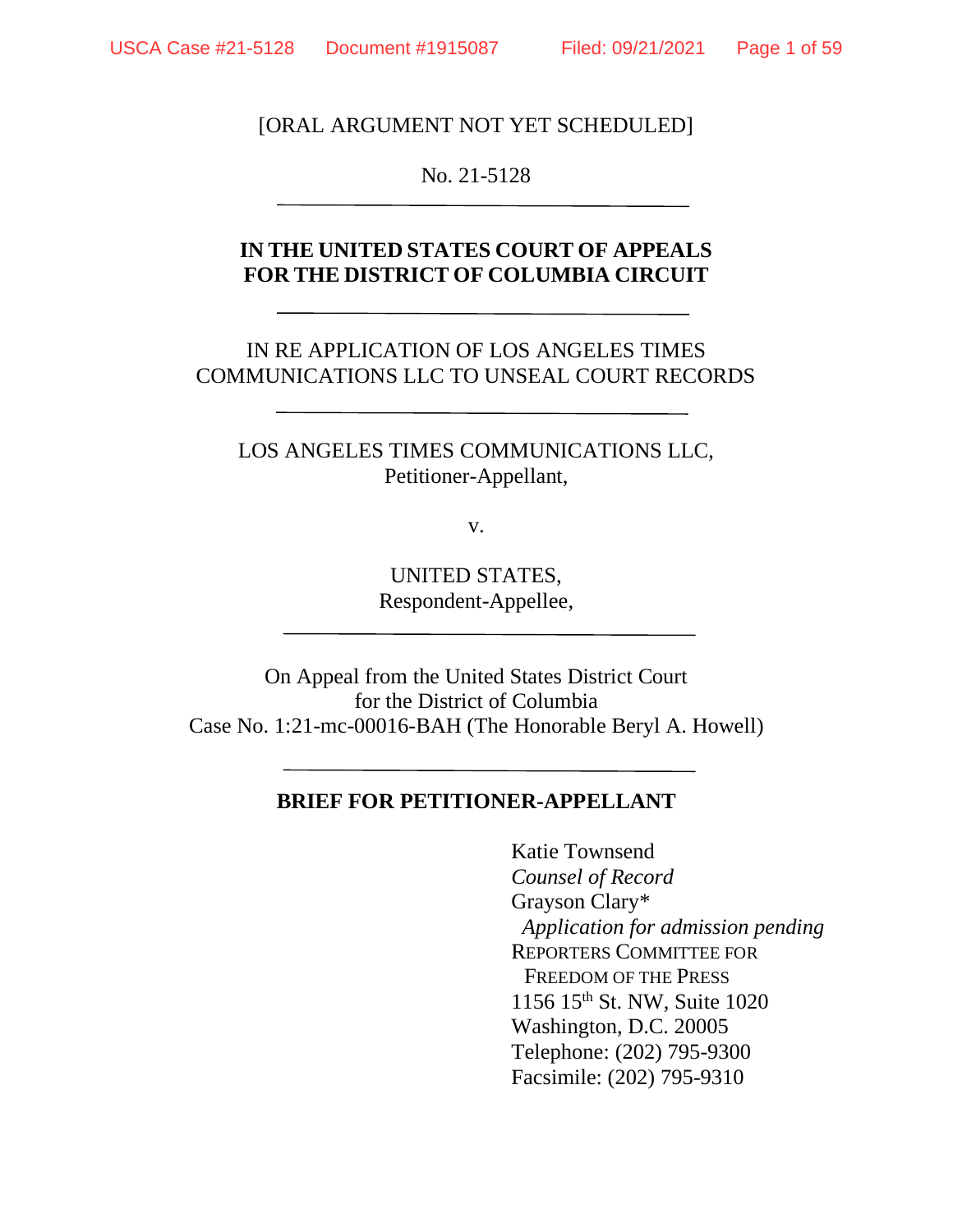### **CERTIFICATE AS TO PARTIES, RULINGS, AND RELATED CASES**

Pursuant to Circuit Rule 28(a)(1), Petitioner-Appellant Los Angeles Times Communications LLC certifies as follows:

#### **A. Parties and** *Amici*

Petitioner-Appellant is Los Angeles Times Communications LLC.

Respondent-Appellee is the United States of America, represented by the Acting United States Attorney for the District of Columbia.

No *amici* appeared in the district court. The following *amici* are expected to appear in support of Petitioner-Appellant:

• Brief of *Amici Curiae* Media Organizations

Petitioner-Appellant is unaware of any *amici* expected to appear in support of Respondent-Appellee in this appeal.

### **B. Rulings Under Review**

Petitioner-Appellant seeks review of the final Memorandum Opinion and Order of the U.S. District Court for the District of Columbia in *In re Application of Los Angeles Times Communications LLC to Unseal Court Records*, No. 1:21-mc-00016, 2021 WL 2143551 (D.D.C. May 26, 2021) (Howell, C.J.) that (1) denied Petitioner-Appellant's application to unseal certain court records, and (2) denied Petitioner-Appellant's motion to unseal the sealed motion of the United States for leave to file its response to the application under seal, and the attachments thereto.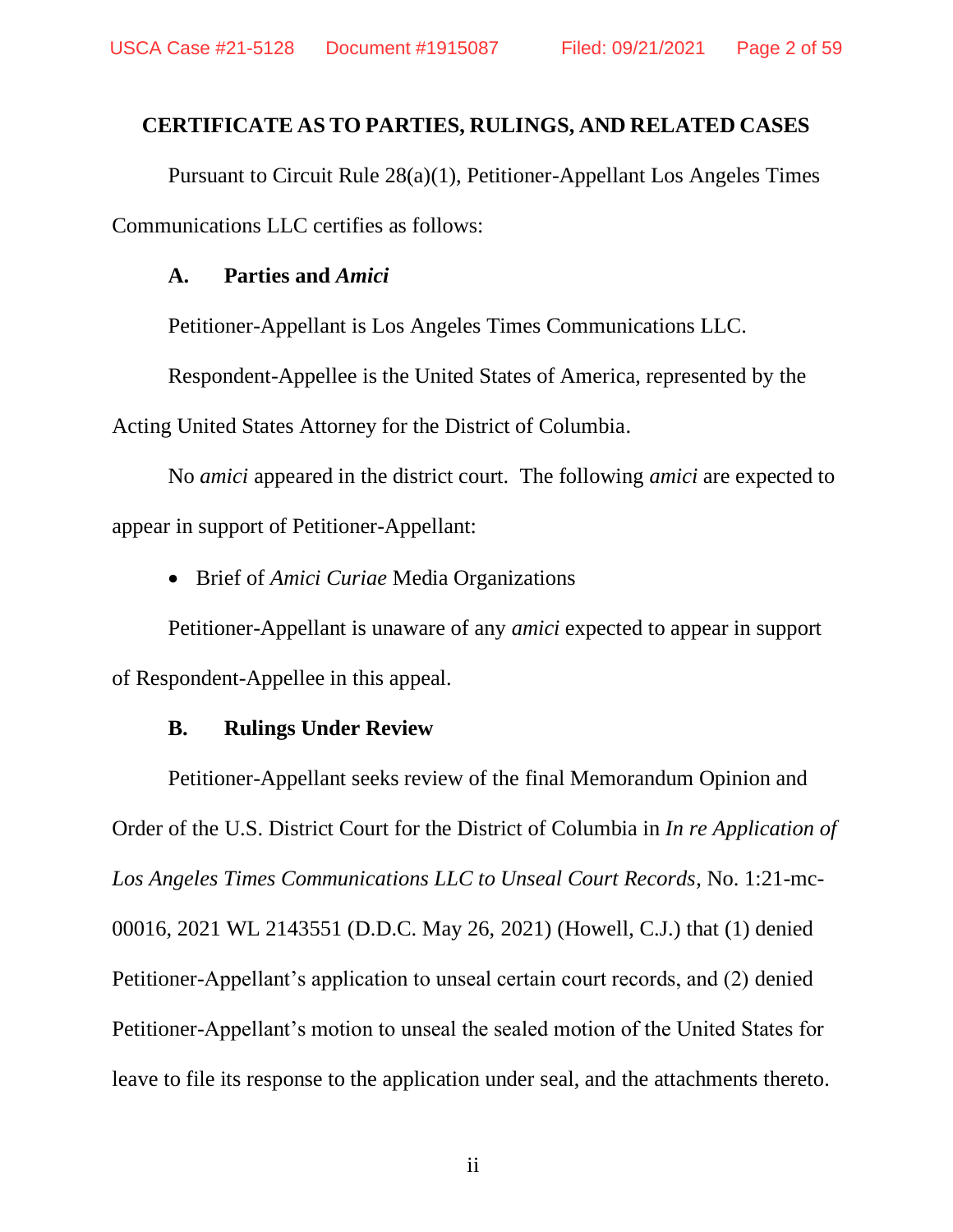# **C. Related Cases**

This case has not previously been before this Court or any other court.

Counsel are not aware of any related cases currently pending in this Court or in any other court within the meaning of Circuit Rule 28(a)(1)(C).

### **CORPORATE DISCLOSURE STATEMENT**

As required by Circuit Rule 26.1, Petitioner-Appellant states that Los Angeles Times Communications LLC is wholly owned by NantMedia Holdings, LLC.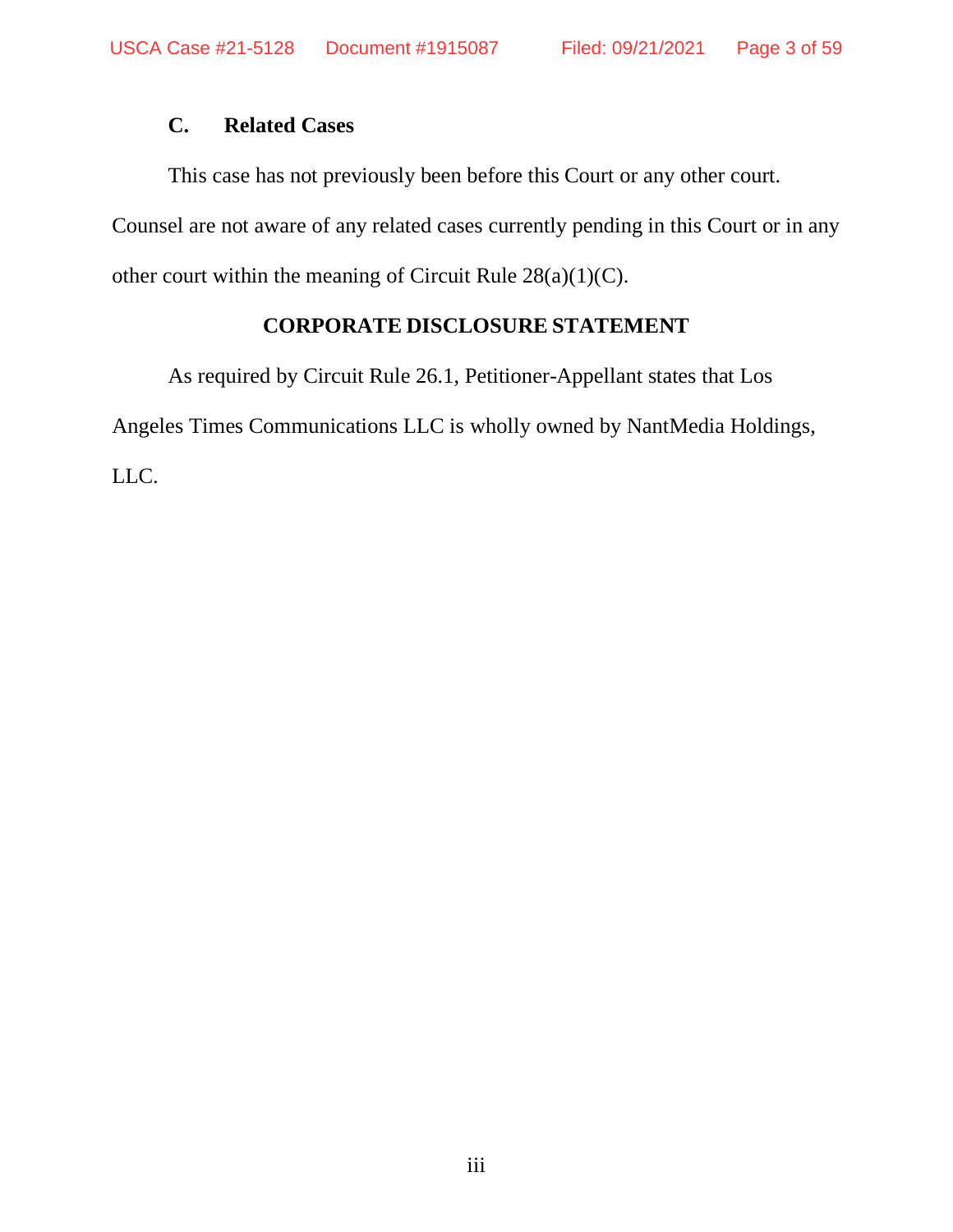# **TABLE OF CONTENTS**

|                |                | CERTIFICATE AS TO PARTIES, RULINGS, AND RELATED CASES  II                                                                                                                                                                                                     |  |
|----------------|----------------|---------------------------------------------------------------------------------------------------------------------------------------------------------------------------------------------------------------------------------------------------------------|--|
|                |                |                                                                                                                                                                                                                                                               |  |
|                |                |                                                                                                                                                                                                                                                               |  |
|                |                |                                                                                                                                                                                                                                                               |  |
|                |                |                                                                                                                                                                                                                                                               |  |
|                |                |                                                                                                                                                                                                                                                               |  |
| $\mathbf{I}$ . |                | The Justice Department's investigation into stock trades made by                                                                                                                                                                                              |  |
| II.            |                |                                                                                                                                                                                                                                                               |  |
| III.           |                |                                                                                                                                                                                                                                                               |  |
|                |                |                                                                                                                                                                                                                                                               |  |
|                |                |                                                                                                                                                                                                                                                               |  |
| $\mathbf{I}$ . |                | The public's common law right of access attaches to the Search                                                                                                                                                                                                |  |
| II.            |                | The District Court erred in concluding that the common law right of<br>access to the Search Warrant Materials was overcome17                                                                                                                                  |  |
|                | A.             | The District Court erred as a matter of law in treating interests<br>only hypothetically presented in other cases as dispositive                                                                                                                              |  |
|                | <b>B.</b>      | The District Court erred as a matter of law in concluding that,<br>under <i>Hubbard</i> , only a narrow category of Government<br>disclosures can be weighed when determining to what extent<br>further disclosure would prejudice other parties' interests24 |  |
|                | $\mathbf{C}$ . | The <i>Hubbard</i> factors that the District Court failed to apply<br>support unsealing, subject at most to tailored redactions30                                                                                                                             |  |
| Ш.             |                | The public's First Amendment right of access also attaches to the<br>35                                                                                                                                                                                       |  |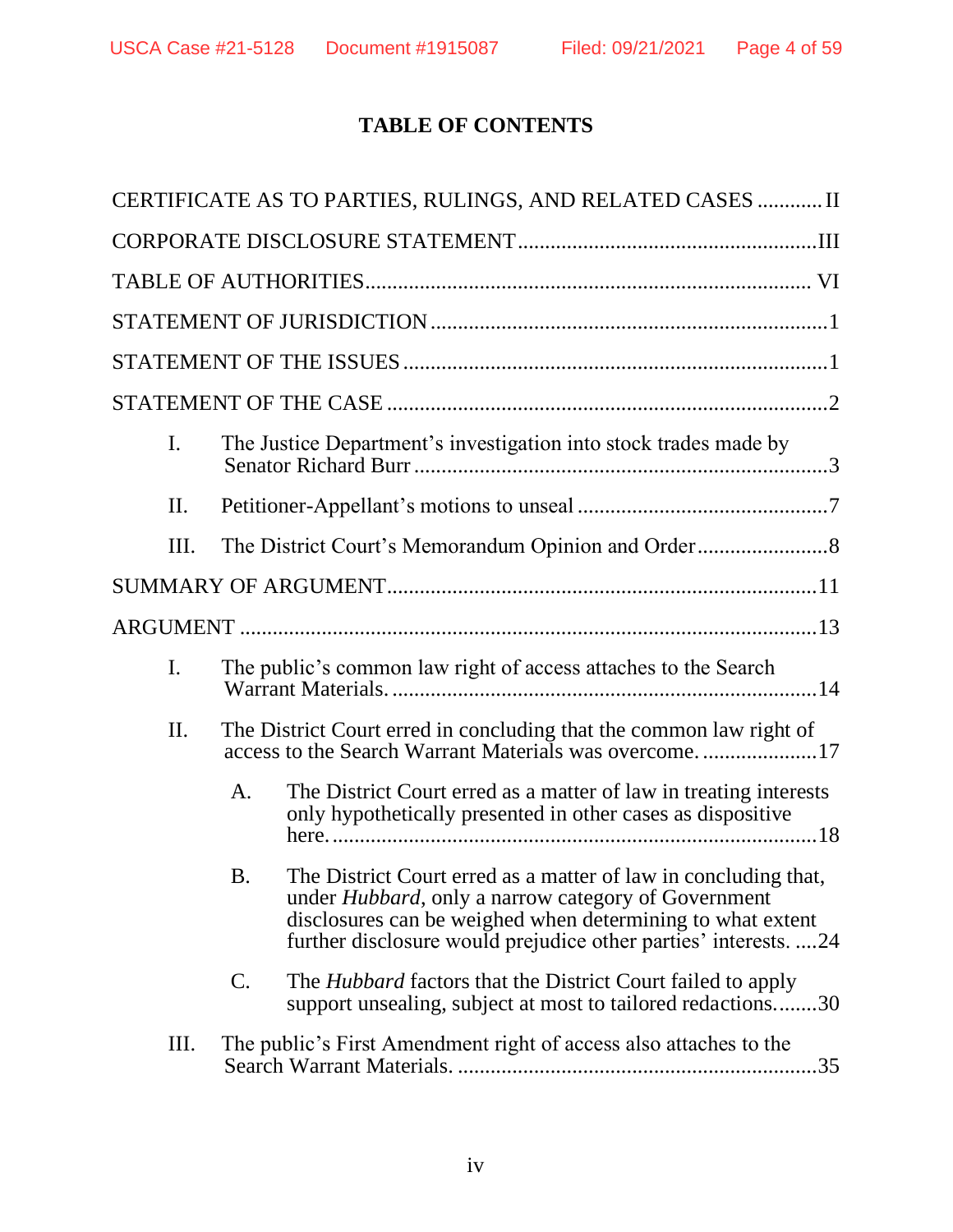| IV. |    | The District Court erred in concluding that the First Amendment right<br>was overcome by considerations not presented in this case36                                                              |
|-----|----|---------------------------------------------------------------------------------------------------------------------------------------------------------------------------------------------------|
| V.  |    | The District Court erred in denying the public and Petitioner-<br>Appellant any access to the Government's <i>ex parte</i> arguments in<br>opposition to unsealing the Search Warrant Materials37 |
|     | A. | The common law and constitutional rights of access attach to<br>the Government's opposition to Petitioner-Appellant's motion,<br>as well as the accompanying motion to seal and proposed          |
|     | B. | To the extent legitimate interests overcome those rights in part,<br>only redaction, not wholesale sealing, would be warranted                                                                    |
|     | C. | The District Court's reliance on sealed arguments was<br>inconsistent with fundamental considerations of due process.41                                                                           |
|     |    |                                                                                                                                                                                                   |
|     |    |                                                                                                                                                                                                   |
|     |    |                                                                                                                                                                                                   |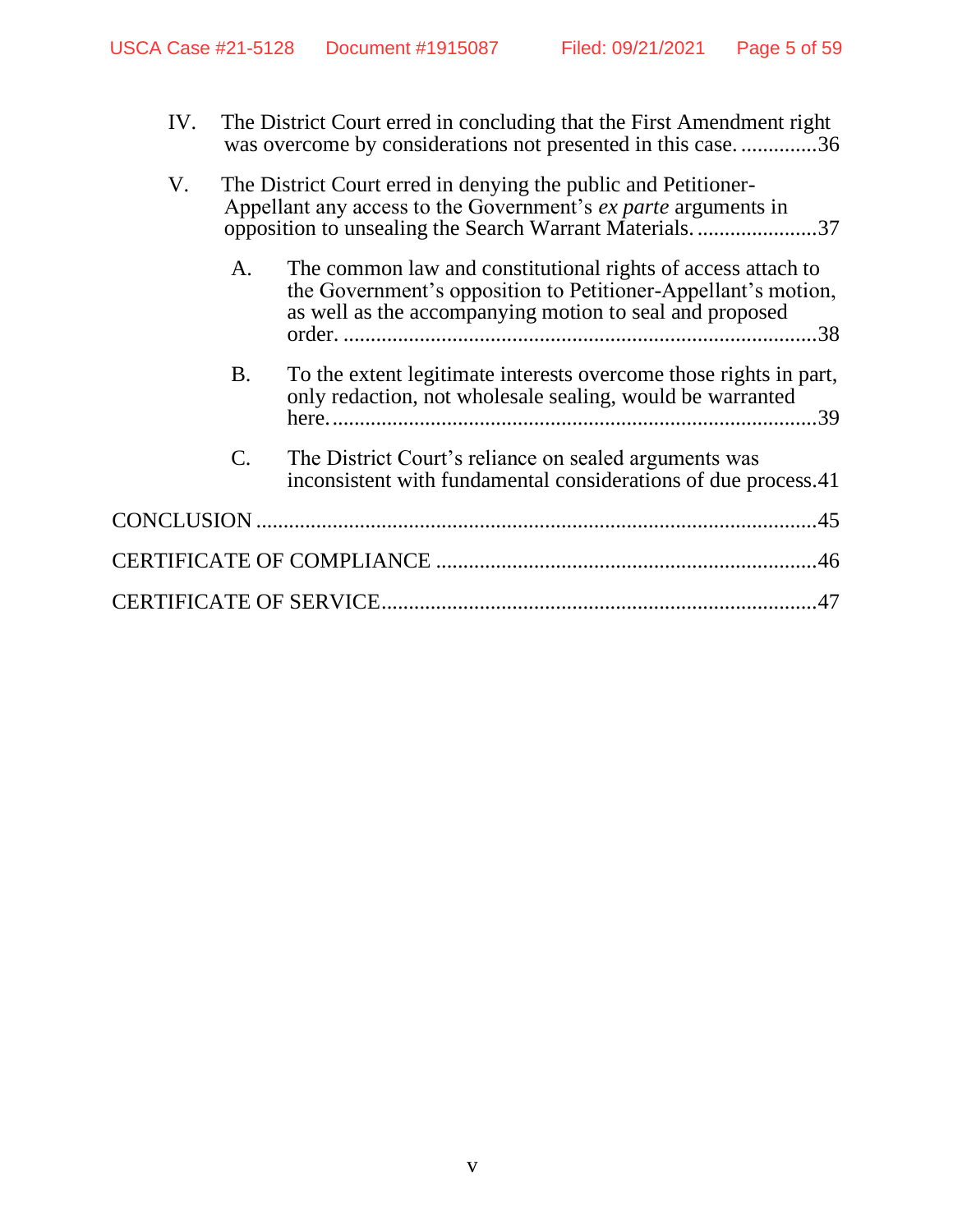# **TABLE OF AUTHORITIES<sup>1</sup>**

| <b>Cases</b>                                  |
|-----------------------------------------------|
| Abourezk v. Reagan,                           |
| Baltimore Sun Co. v. Goetz,                   |
| Barry v. United States,                       |
| Beck v. Dep't of Justice,                     |
| Binh Hoa Le v. Exeter Fin. Corp.,             |
| Bradley ex rel. AJW v. Ackal,                 |
| CBS, Inc. v. U.S. Dist. Court,                |
| CNN v. FBI,                                   |
| Dep't of Commerce v. New York,                |
| Dhiab v. Trump,                               |
| Doe v. Public Citizen,                        |
| $EEOC v.$ Nat'l Children's Ctr., Inc.,        |
| Globe Newspaper Co. v. Superior Court,<br>.42 |

<sup>&</sup>lt;sup>1</sup> Authorities upon which Petitioner-Appellant chiefly relies are marked with asterisks.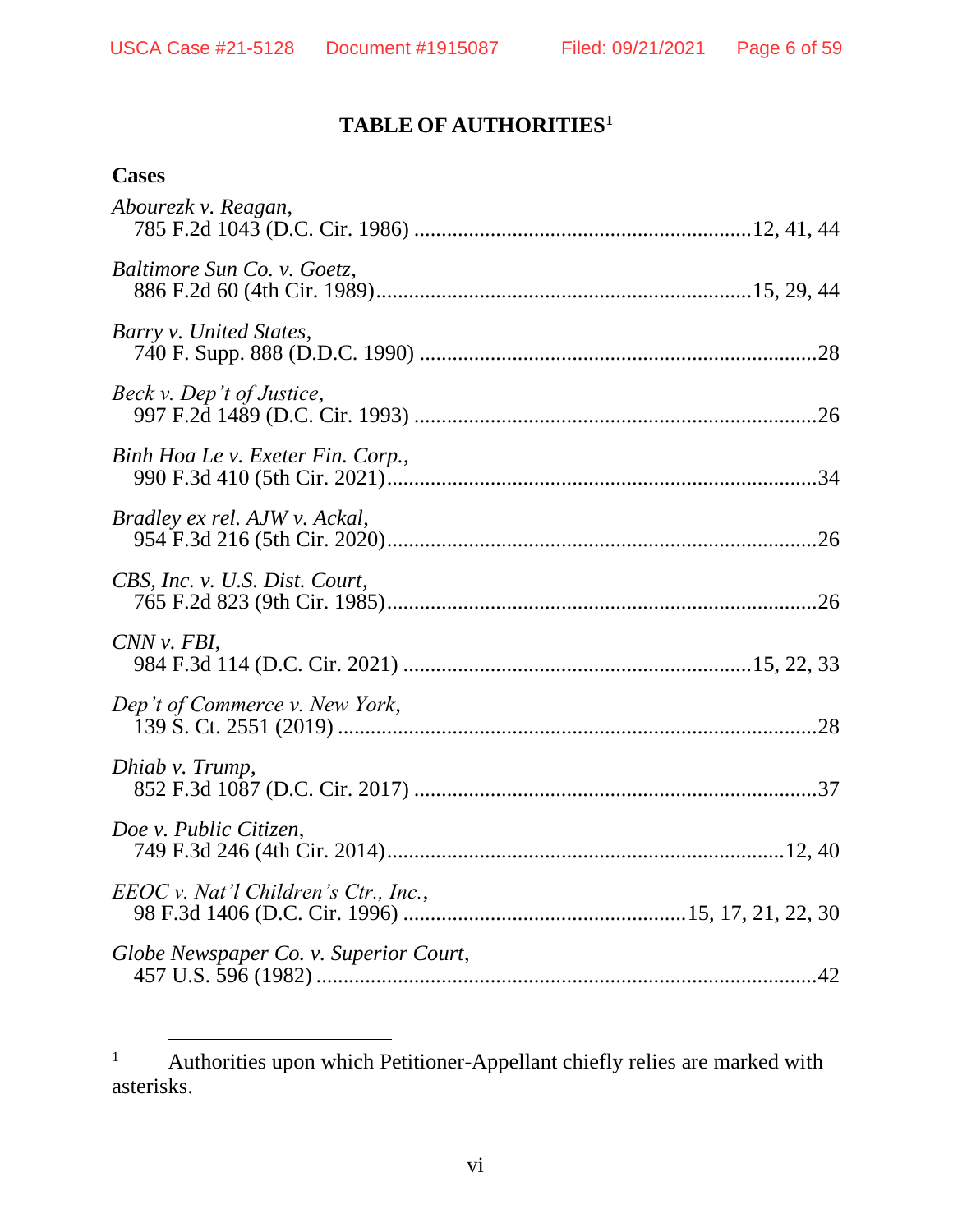| Handy v. Shaw, Bransford, Veilleux & Roth,                                                                                                                              |  |
|-------------------------------------------------------------------------------------------------------------------------------------------------------------------------|--|
| * In re Application of Leopold to Unseal Certain Electronic Surveillance<br>Applications & Orders,<br>964 F.3d 1121 (D.C. Cir. 2020) 13, 14, 15, 17, 19, 23, 29, 44, 45 |  |
| * In re Application of N.Y. Times Co. for Access to Certain Sealed Court Records,                                                                                       |  |
| In re Application of Nat'l Broad. Co., Inc.,                                                                                                                            |  |
| In re Application of NBC, Inc.,                                                                                                                                         |  |
| In re Application of Newsday, Inc.,                                                                                                                                     |  |
| In re Application of The Herald Co.,                                                                                                                                    |  |
| In re Application of the United States for an Order Pursuant to 18 U.S.C. $\S$<br>2703(d),                                                                              |  |
| * In re Application of WP Company LLC,                                                                                                                                  |  |
| In re Application of WP Company LLC,<br>No. 16-mc-351, 2016 WL 1604976 (D.D.C. Apr. 1, 2016) 16, 35                                                                     |  |
| In re Grand Jury Subpoena, Judith Miller,                                                                                                                               |  |
| In re Hearst Newspapers, LLC,                                                                                                                                           |  |
| In re McCormick & Company, Inc., Pepper Prods. Mktg. & Sales Practices Litig.,                                                                                          |  |
| In re Motions of Dow Jones $\&$ Co.,                                                                                                                                    |  |
| In re North,                                                                                                                                                            |  |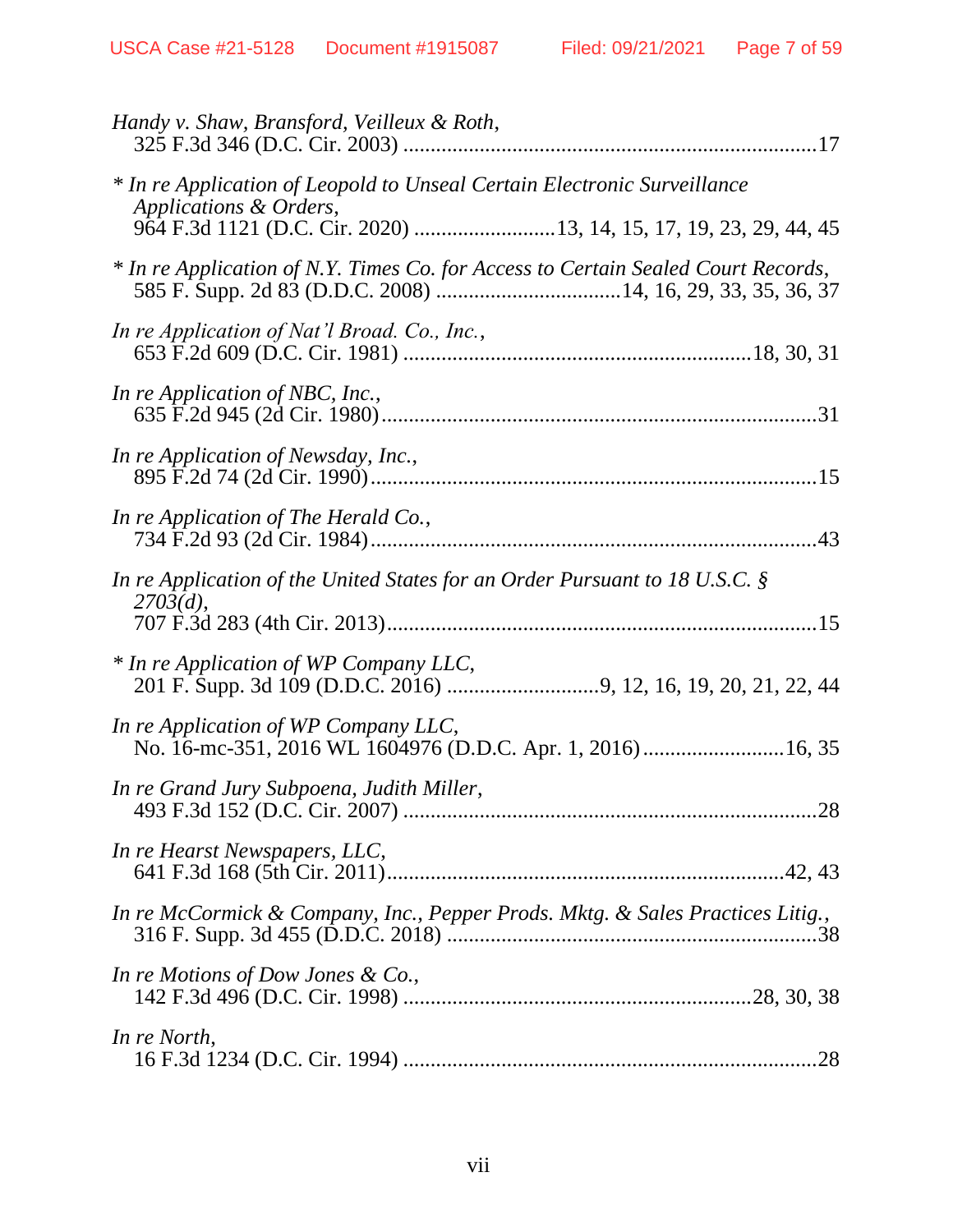| In re Search Warrant for Secretarial Area Outside Office of Gunn, |  |
|-------------------------------------------------------------------|--|
| In re Wash. Post Co.,                                             |  |
| <i>Irregulators v. FCC,</i>                                       |  |
| Joint Anti-Fascist Refugee Comm. v. McGrath,                      |  |
| Judicial Watch, Inc. v. FDA,                                      |  |
| Labow v. Dep't of Justice,                                        |  |
| League of Women Voters v. Newby,                                  |  |
| Matter of EyeCare Physicians of Am.,                              |  |
| Matter of Search of 1638 E. 2nd Street, Tulsa, Okla.,             |  |
| * MetLife, Inc. v. Fin. Stability Oversight Council,              |  |
| Neb. Press Ass'n v. Stuart,                                       |  |
| Nixon v. Warner Commc'ns, Inc.,                                   |  |
| Press-Enter. Co. v. Superior Court,                               |  |
| Roviaro v. United States,                                         |  |
| Smith v. Daily Mail Publ'g Co.,                                   |  |
| United States v. Abuhamra,                                        |  |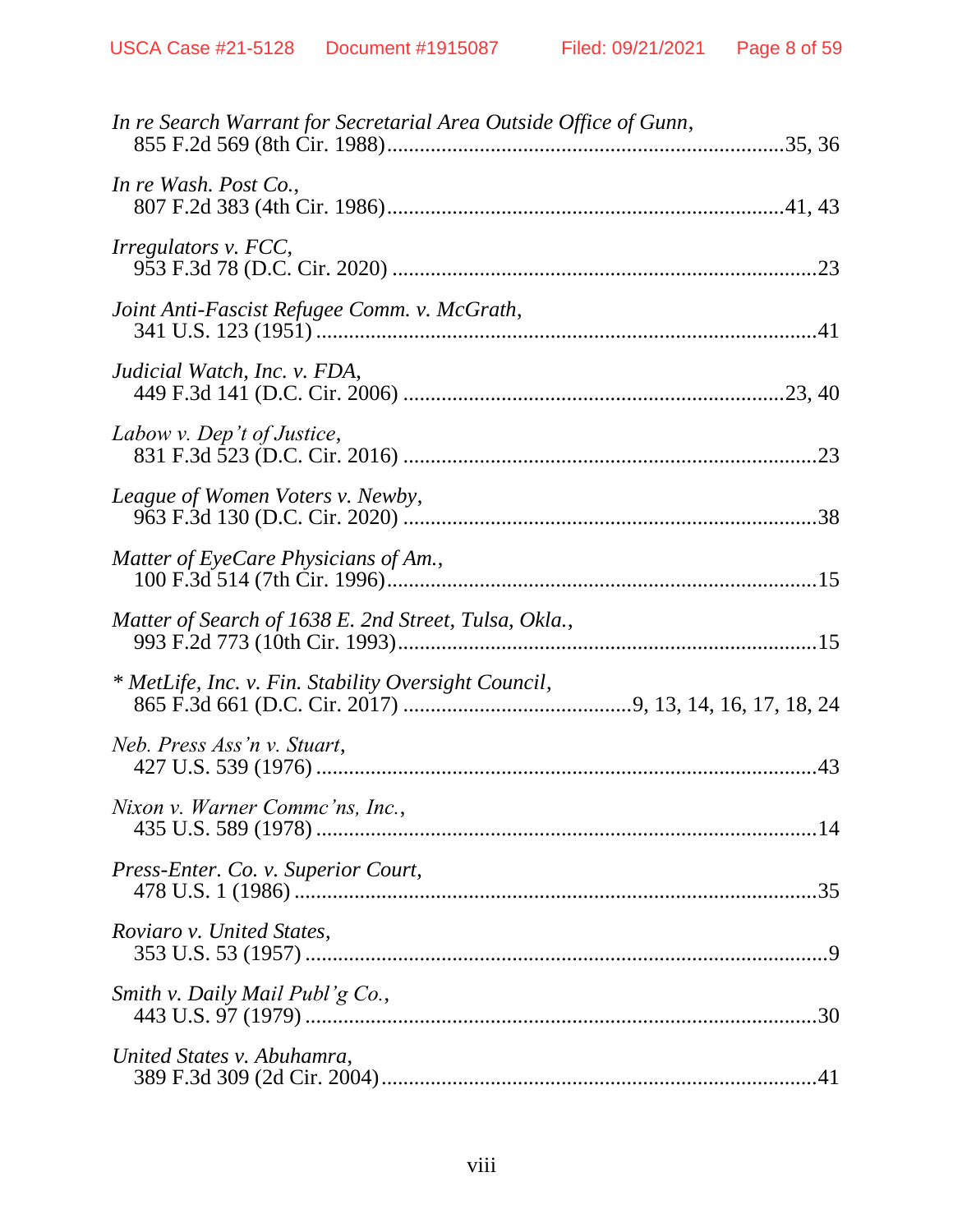| United States v. Beckham,                                                                        |  |
|--------------------------------------------------------------------------------------------------|--|
| United States v. Brice,                                                                          |  |
| United States v. Cohen,                                                                          |  |
| United States v. Criden,                                                                         |  |
| United States v. Cronic,                                                                         |  |
| United States v. Custer Battlefield Museum,                                                      |  |
| * United States v. Hubbard,                                                                      |  |
| United States v. Index Newspapers LLC,                                                           |  |
| United States v. Loughner,                                                                       |  |
| United States v. Rayburn House Office Building,                                                  |  |
| United States v. Reeves,                                                                         |  |
| United States v. Sealed Search Warrants,                                                         |  |
| United States v. Sineneng-Smith,                                                                 |  |
| United States v. Smith,                                                                          |  |
| United States v. Stanchich,                                                                      |  |
| United States v. Zazi,<br>Nos. 09-CR-663, 10-CR-0019, 2010 WL 2710605 (E.D.N.Y. June 30, 2010)26 |  |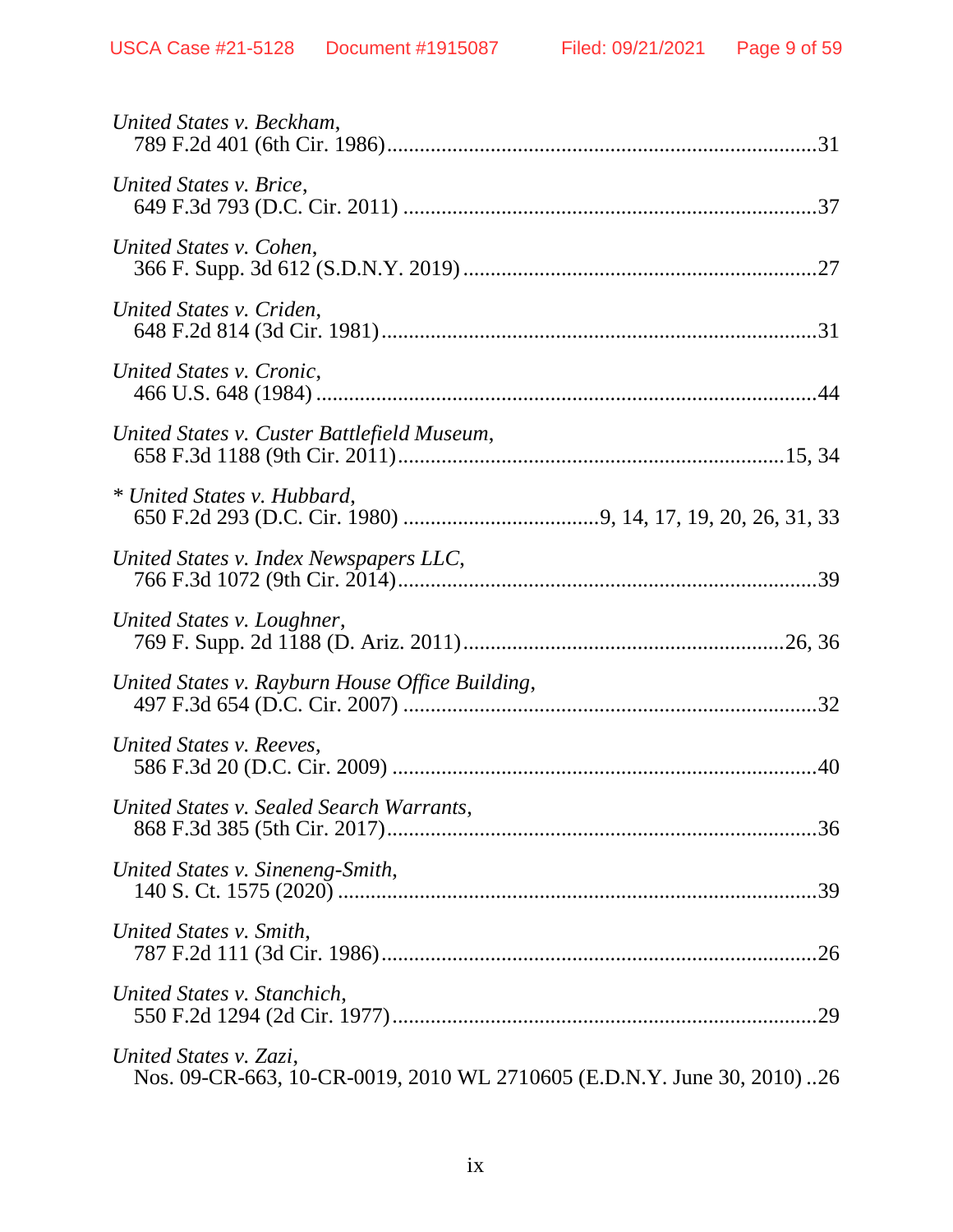| * Wash. Post v. Robinson,                                                                                                                                                 |
|---------------------------------------------------------------------------------------------------------------------------------------------------------------------------|
| Wolf v. $CIA$ ,                                                                                                                                                           |
| Zerilli v. Smith,                                                                                                                                                         |
| <b>Statutes</b>                                                                                                                                                           |
|                                                                                                                                                                           |
|                                                                                                                                                                           |
| Stop Trading on Congressional Knowledge (STOCK) Act of 2012,                                                                                                              |
| <b>Other Authorities</b>                                                                                                                                                  |
| Aruna Viswanatha, DOJ Inquiry Into Sen. Richard Burr's Stock Trades Ends<br>Without Charges, Wall St. J. (Jan. 19, 2021),                                                 |
| Aruna Viswanatha, Justice Department Closing Insider-Trading Investigations<br>into Three U.S. Senators, Wall St. J. (May 26, 2020),                                      |
| Background Press Call by a Senior Administration Official on Afghanistan, The<br>White House (Apr. 13, 2021),                                                             |
| Charlie Savage, Times Requests Disclosure of Court Filings Seeking Reporters'<br><i>Email Data and Gag Order, N.Y. Times (June 8, 2021),</i>                              |
| David Shortell et al., Justice Department Reviews Stock Trades by Lawmakers<br>After Coronavirus Briefings, CNN (Mar. 30, 2020),                                          |
| Del Quentin Wilber & Jennifer Haberkorn, FBI Serves Warrant on Senator in<br>Investigation of Stock Sales Linked to Coronavirus, L.A. Times (May 13, 2020),               |
| Devlin Barrett et al., Sen. Richard Burr Stepping Aside as Intelligence Committee<br>Chair Amid FBI Investigation of Senators' Stock Sales, Wash. Post (May 14,<br>2020), |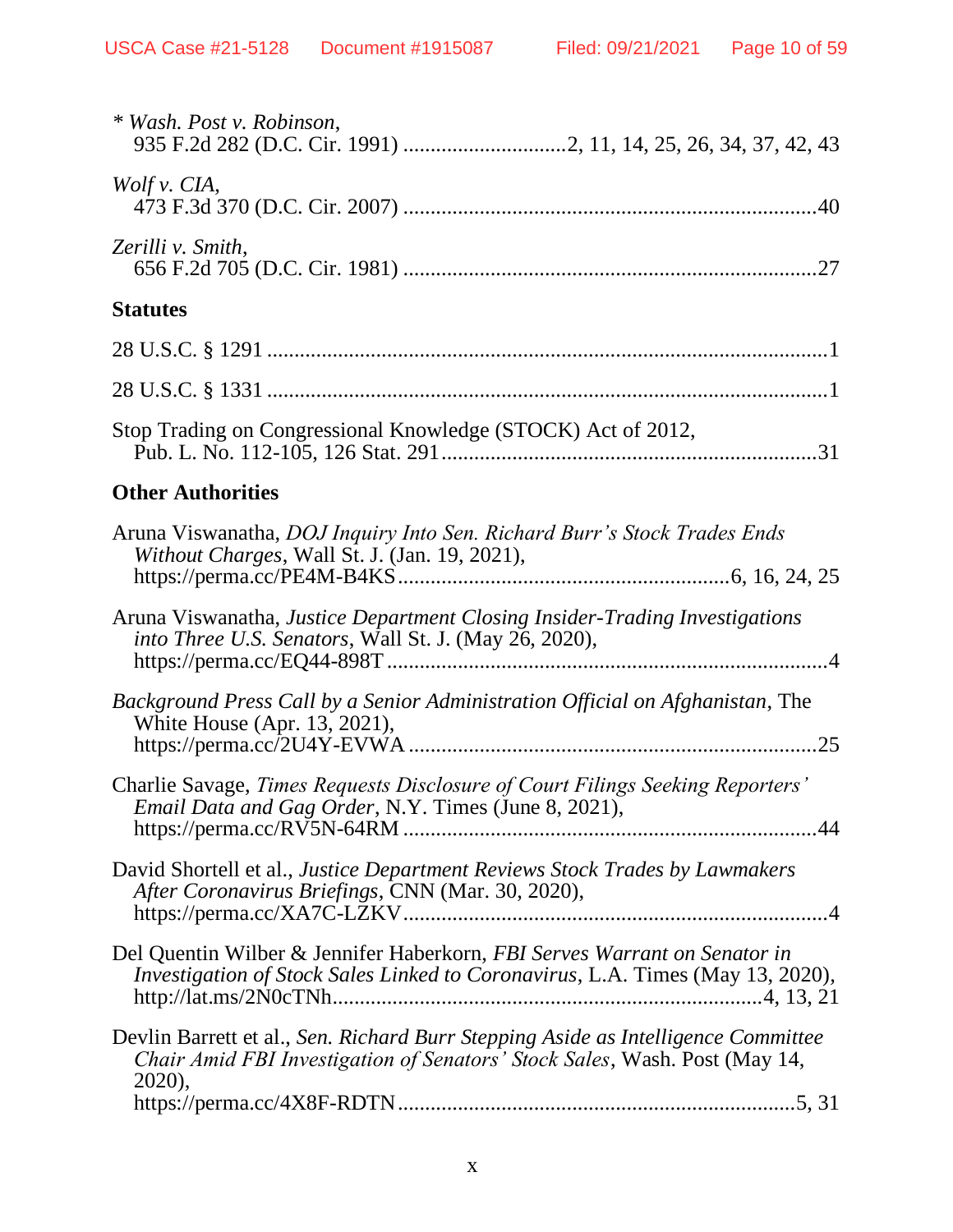| Eric Lipton & Nicholas Fandos, Senator Richard Burr Sold a Fortune in Stocks as<br>G.O.P. Played Down Coronavirus Threat, N.Y. Times (Mar. 19, 2020),                      |
|----------------------------------------------------------------------------------------------------------------------------------------------------------------------------|
| Eric Tucker & Mary Clare Jalonick, Justice Dept. Won't Charge Sen. Burr Over<br>Stock Sales, AP News (Jan. 19, 2021),                                                      |
| Government's Motion to Partially Unseal,<br>In re Application of N.Y. Times Co. for Access to Certain Sealed Court Records,                                                |
| James F. Peltz, Stocks Tumble as Coronavirus Spreads, Sparking Worry of Global<br>Economic Slowdown, L.A. Times (Feb. 24, 2020),                                           |
| Jeffrey Gottfried & Mason Walker, Most Americans See a Place for Anonymous<br>Sources in News Stories, But Not All the Time, Pew Research Ctr. (Oct. 9, 2020),             |
| Jon Healey, Is the FBI's Investigation of Richard Burr Political Retribution? No.<br>He Earned It All By Himself, L.A. Times (May 14, 2020),                               |
| Kasie Hunt et al., Justice Department Drops Insider Trading Investigations of<br>Three Senators, NBC News (May 26, 2020),                                                  |
| Katie Benner & Nicholas Fandos, Richard Burr Steps Back from Senate Panel as<br>Phone Is Seized in Stock Sales Inquiry, N.Y. Times (May 14, 2020),                         |
| Los Angeles Times Ethics Guidelines, L.A. Times (June 2014),<br>27                                                                                                         |
| Mary Clare Jalonick & Brian Slodysko, Senators Deny Trading on Virus Info as<br>Scrutiny Mounts, AP News (Mar. 20, 2020),                                                  |
| Mary Clare Jalonick, Burr Submits Final Russia Report Before Leaving<br><i>Chairmanship</i> , AP News (May 15, 2020),                                                      |
| Matt Zapotosky & Felicia Sonmez, Justice Dept. Will Not Pursue Charges Against<br>Sen. Richard Burr over Stock Sales at Outset of Pandemic, Wash. Post (Jan. 19,<br>2021), |
|                                                                                                                                                                            |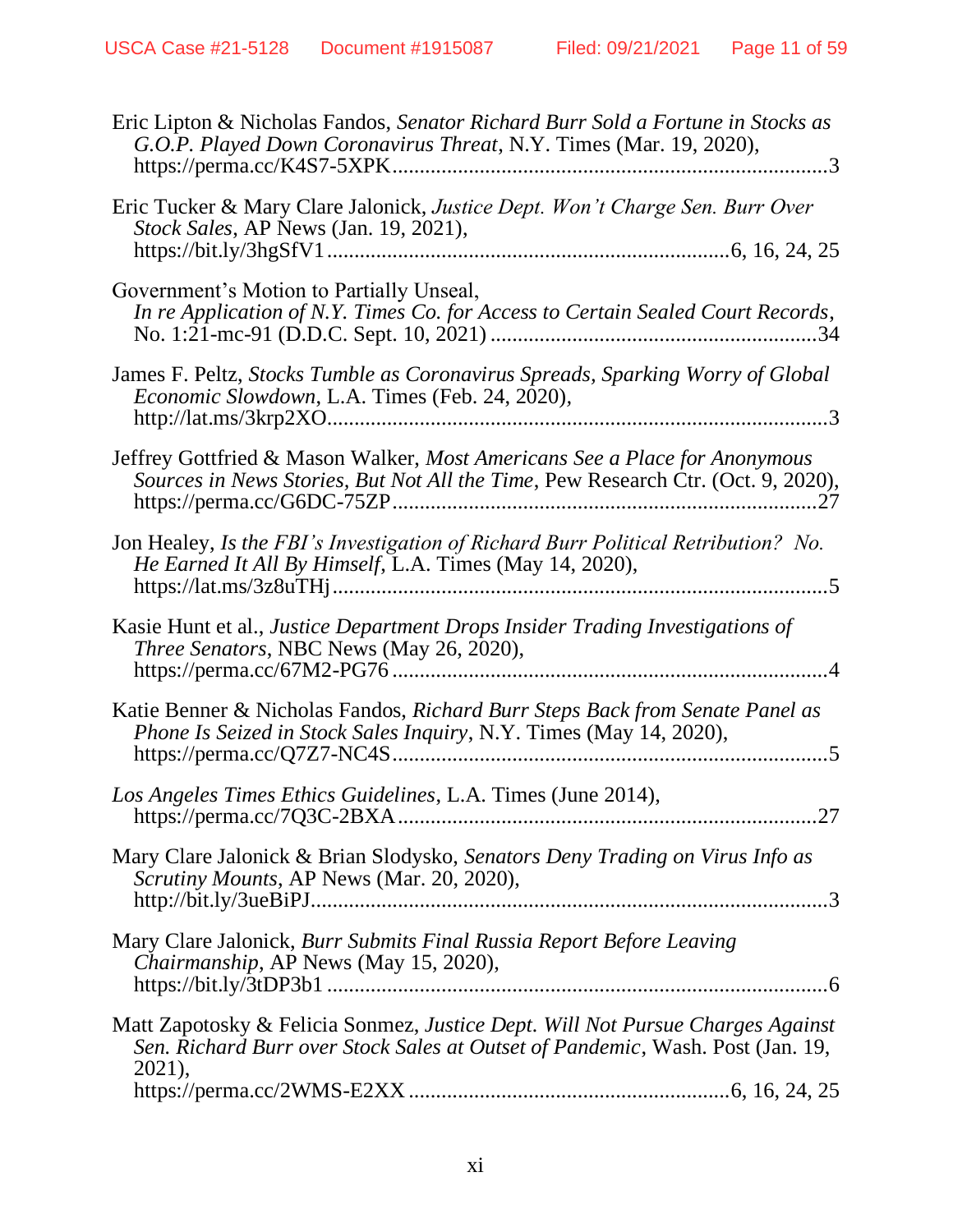| Michael Balsamo et al., Justice Department to Tighten Rules on Seizing Congress<br><i>Data</i> , AP News (June 14, 2021),<br>.32 |
|----------------------------------------------------------------------------------------------------------------------------------|
| Robert Anello, <i>How Senators May Have Avoided Insider Trading Charges</i> , Forbes<br>(May 26, 2020),                          |
| Robert K. Kelner et al., The Challenges of Prosecuting Congressional Insider<br><i>Trading</i> , Law360 (June 18, 2020),         |
| Vanessa Romo, <i>DOJ Drops Insider Trading Investigation into Sen. Richard Burr</i> ,<br>NPR (Jan. 19, 2021),                    |
| <b>Constitutional Provisions</b>                                                                                                 |
| 31                                                                                                                               |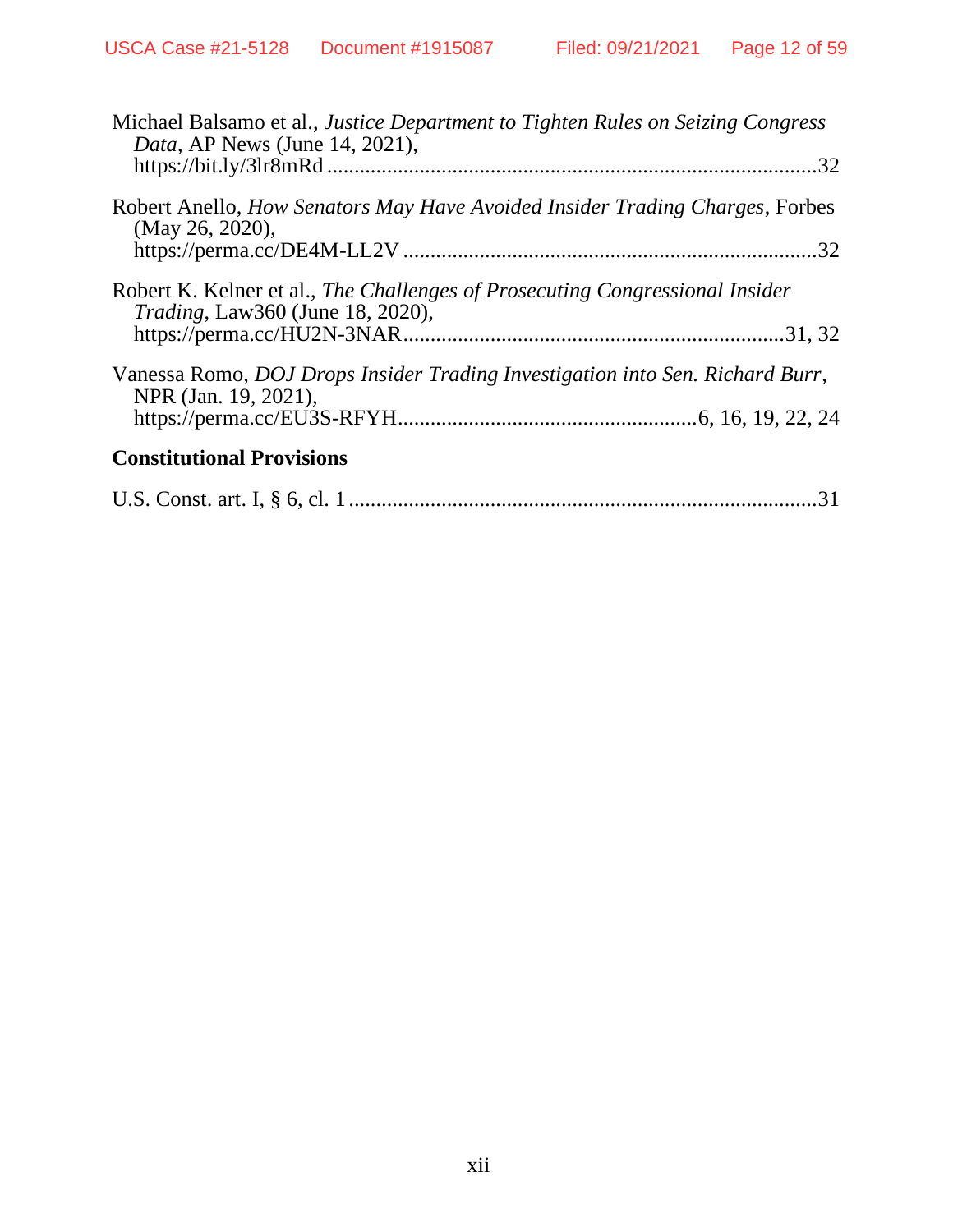#### **STATEMENT OF JURISDICTION**

The District Court had jurisdiction under 28 U.S.C. § 1331. This Court has jurisdiction pursuant to 28 U.S.C. § 1291, as this appeal is taken from a final order entered by the District Court. Petitioner-Appellant timely filed a Notice of Appeal on June 7, 2021. *See* App. 4; Fed. R. App. P. 4(a)(4)(A)(iv).

#### **STATEMENT OF THE ISSUES**

1. Whether the District Court erred in concluding that the public's qualified common law right of access to a search warrant and related judicial records related to a closed investigation of Senator Richard Burr (the "Search Warrant Materials") was overcome by countervailing interests because "no disclosure of search warrant materials would be appropriate" in a closed investigation that did not result in criminal charges, App. 9, and "had not been acknowledged by the government," App. 11, even where the existence of the investigation was publicly known and the target publicly confirmed its existence.

2. Whether the District Court erred in concluding that the public's qualified First Amendment right of access to the Search Warrant Materials was overcome by compelling interests because "no disclosure of search warrant materials would be appropriate," App. 9, in a closed investigation that did not result in criminal charges and "had not been acknowledged by the government,"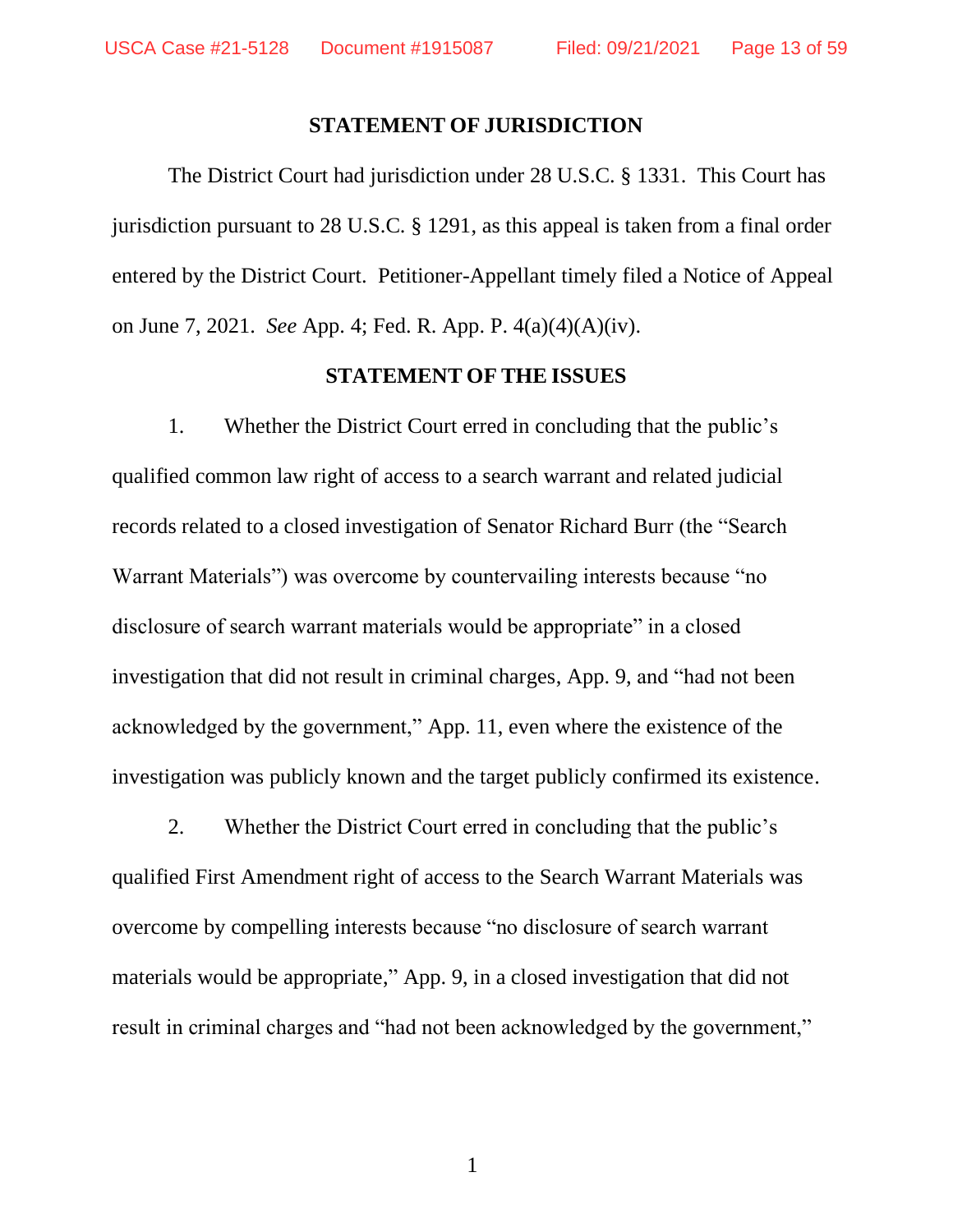App. 11, even where the existence of the investigation was publicly known and the target publicly confirmed its existence.

3. Whether the District Court erred by failing to consider redaction as a less restrictive alternative to wholesale sealing of the Search Warrant Materials.

4. Whether the District Court erred in sealing (without affording Petitioner-Appellant an opportunity to object) and maintaining under seal the Government's opposition to Petitioner-Appellant's motion to unseal the Search Warrant Materials and supporting documents, in their entirety, "for the same reason" the District Court denied Petitioner-Appellant's motion to unseal the Search Warrant Materials themselves. App. 13 n.9.

### **STATEMENT OF THE CASE**

This appeal arises out of Petitioner-Appellant's motion to unseal a search warrant and related judicial records in a closed investigation into stock trades made by a sitting United States Senator after he received a non-public briefing in January 2020 about the novel coronavirus, COVID-19.<sup>2</sup>

<sup>&</sup>lt;sup>2</sup> Petitioner-Appellant draws on public reporting throughout the sections that follow because this Court can and should "tak[e] judicial notice of facts generally known as a result of newspaper articles" in resolving a motion to unseal judicial records. *Wash. Post v. Robinson*, 935 F.2d 282, 291 (D.C. Cir. 1991).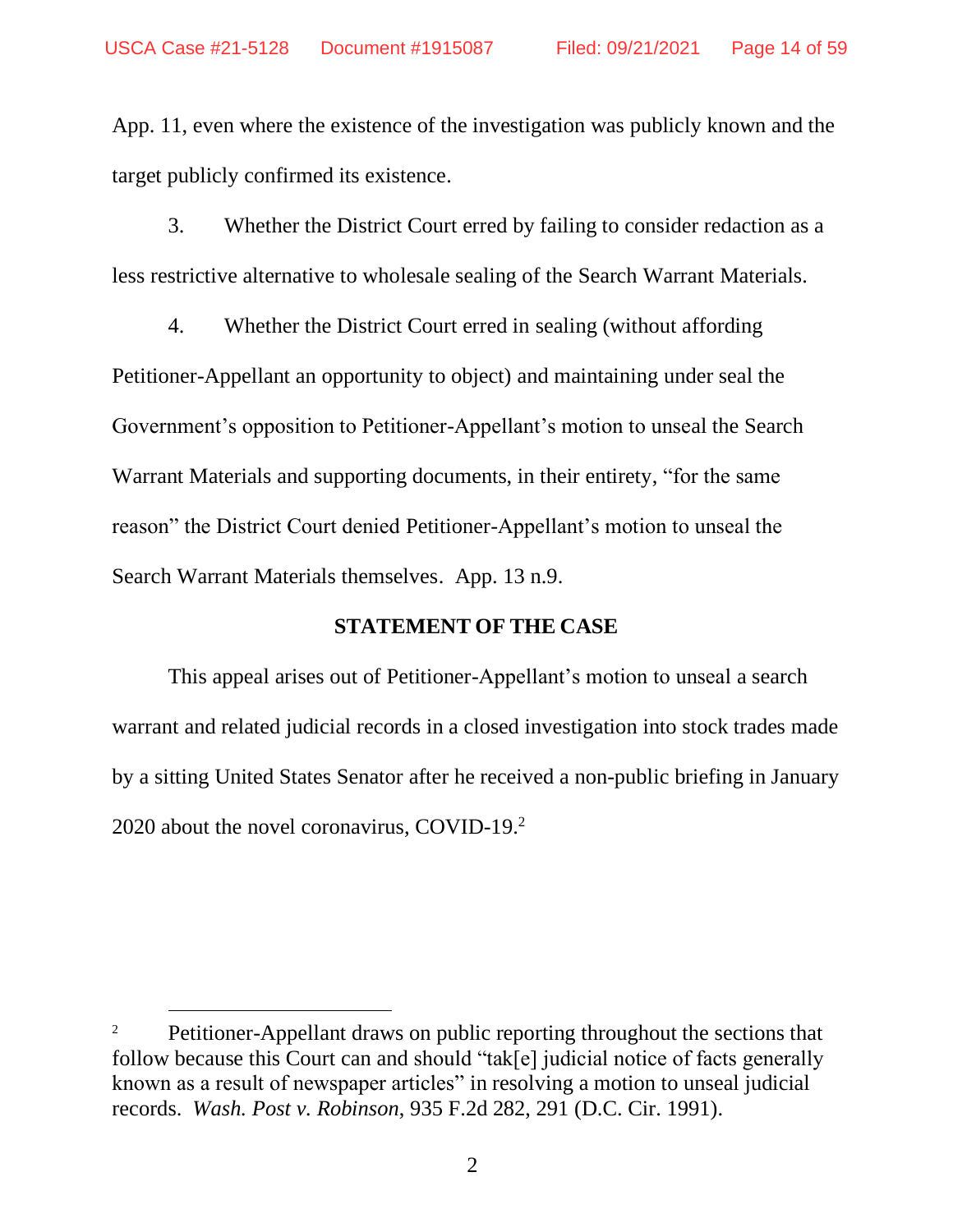### **I. The Justice Department's investigation into stock trades made by Senator Richard Burr**

On January 24, 2020, members of the United States Senate received a closed-door briefing on the then-nascent threat posed by the spread of COVID-19. *See* Mary Clare Jalonick & Brian Slodysko, *Senators Deny Trading on Virus Info as Scrutiny Mounts*, AP News (Mar. 20, 2020), http://bit.ly/3ueBiPJ. On February 12, 2020, the Senate Committee on Health, Education, Labor and Pensions hosted another non-public briefing for lawmakers on the same topic. *See id.* The next day Senator Richard Burr, a member of that Committee, together with his wife, sold 33 stocks collectively worth between \$628,000 and \$1.72 million, including as much as \$150,000 of stock in the hotel sector. *See* Eric Lipton & Nicholas Fandos, *Senator Richard Burr Sold a Fortune in Stocks as G.O.P. Played Down* 

*Coronavirus Threat*, N.Y. Times (Mar. 19, 2020), https://perma.cc/K4S7-5XPK.

Shortly thereafter, the stock market began to decline due to concerns about the economic impact of the emerging pandemic. *See* James F. Peltz, *Stocks Tumble as Coronavirus Spreads, Sparking Worry of Global Economic Slowdown*, L.A. Times (Feb. 24, 2020)*,* http://lat.ms/3krp2XO. And the stock transactions of Senator Burr and some of his colleagues—documented in mandatory disclosures to the Senate—"attracted heavy scrutiny as the coronavirus pandemic continue[d] to disrupt everyday life, wiping out jobs and personal wealth." Jalonick & Slodysko, *supra*.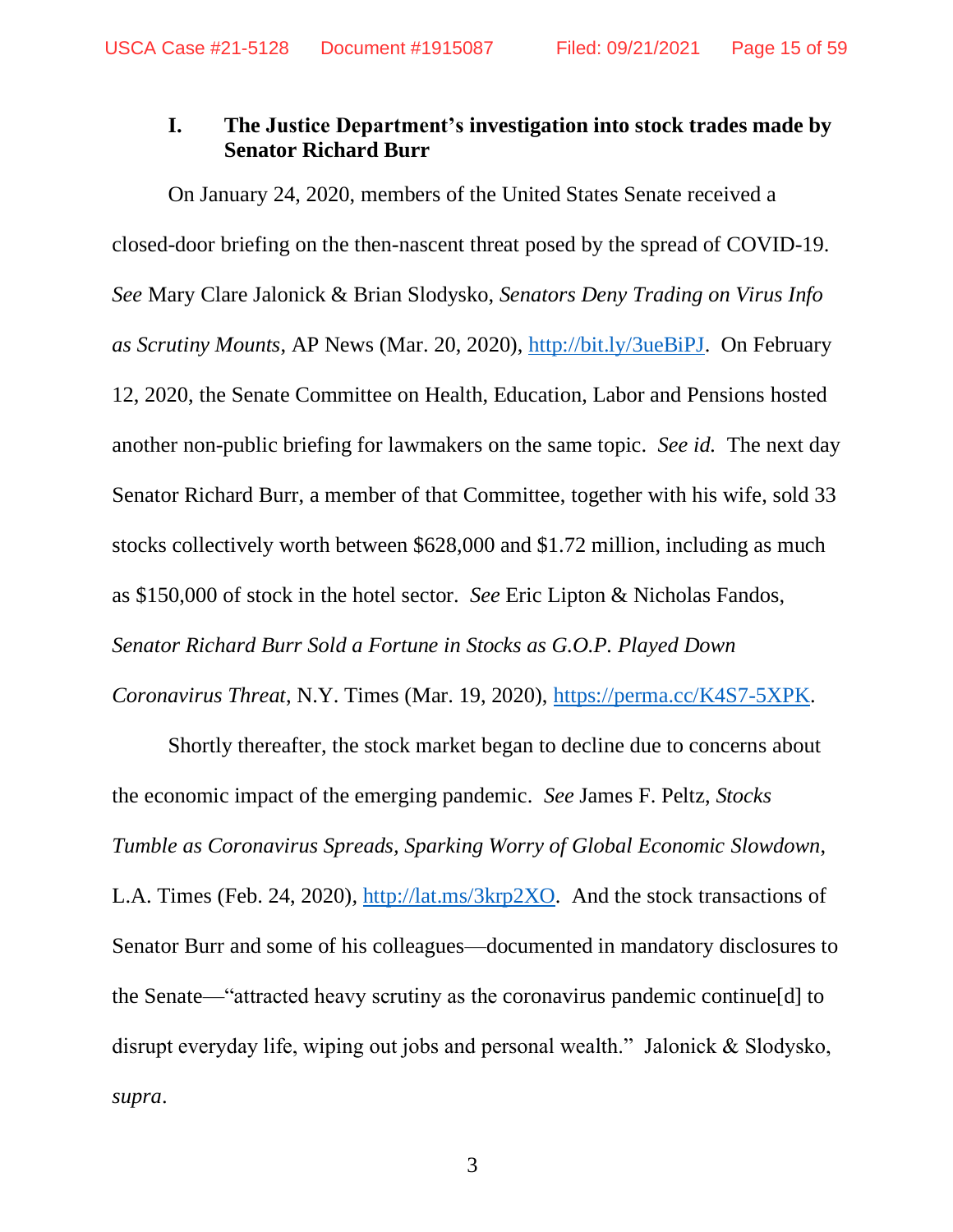In March 2020, the Department of Justice launched an investigation into trades Senator Burr and several other Senators made in the early days of the COVID-19 crisis. *See* David Shortell et al., *Justice Department Reviews Stock Trades by Lawmakers After Coronavirus Briefings*, CNN (Mar. 30, 2020), https://perma.cc/XA7C-LZKV. All denied wrongdoing, and Senators Kelly Loeffler, James Inhofe, and Dianne Feinstein were all notified by the Justice Department in May 2020 that the investigations into their stock trades had been closed. *See* Aruna Viswanatha, *Justice Department Closing Insider-Trading Investigations into Three U.S. Senators*, Wall St. J. (May 26, 2020), https://perma.cc/EQ44-898T. But the inquiry into Senator Burr, the only Senator to "acknowledge[] directing his trades himself," continued. Kasie Hunt et al.,

*Justice Department Drops Insider Trading Investigations of Three Senators*, NBC News (May 26, 2020), https://perma.cc/67M2-PG76.

As part of that investigation, the FBI served a search warrant at the Senator's Washington, D.C.-area home on May 13, 2020, and took custody of his cell phone that same day. *See* Del Quentin Wilber & Jennifer Haberkorn, *FBI Serves Warrant on Senator in Investigation of Stock Sales Linked to Coronavirus*, L.A. Times (May 13, 2020)*,* http://lat.ms/2N0cTNh. The next day, Senator Burr stepped down as Chairman of the Senate Intelligence Committee, calling the Department's investigation "a distraction to the hard work of the [C]ommittee." Katie Benner &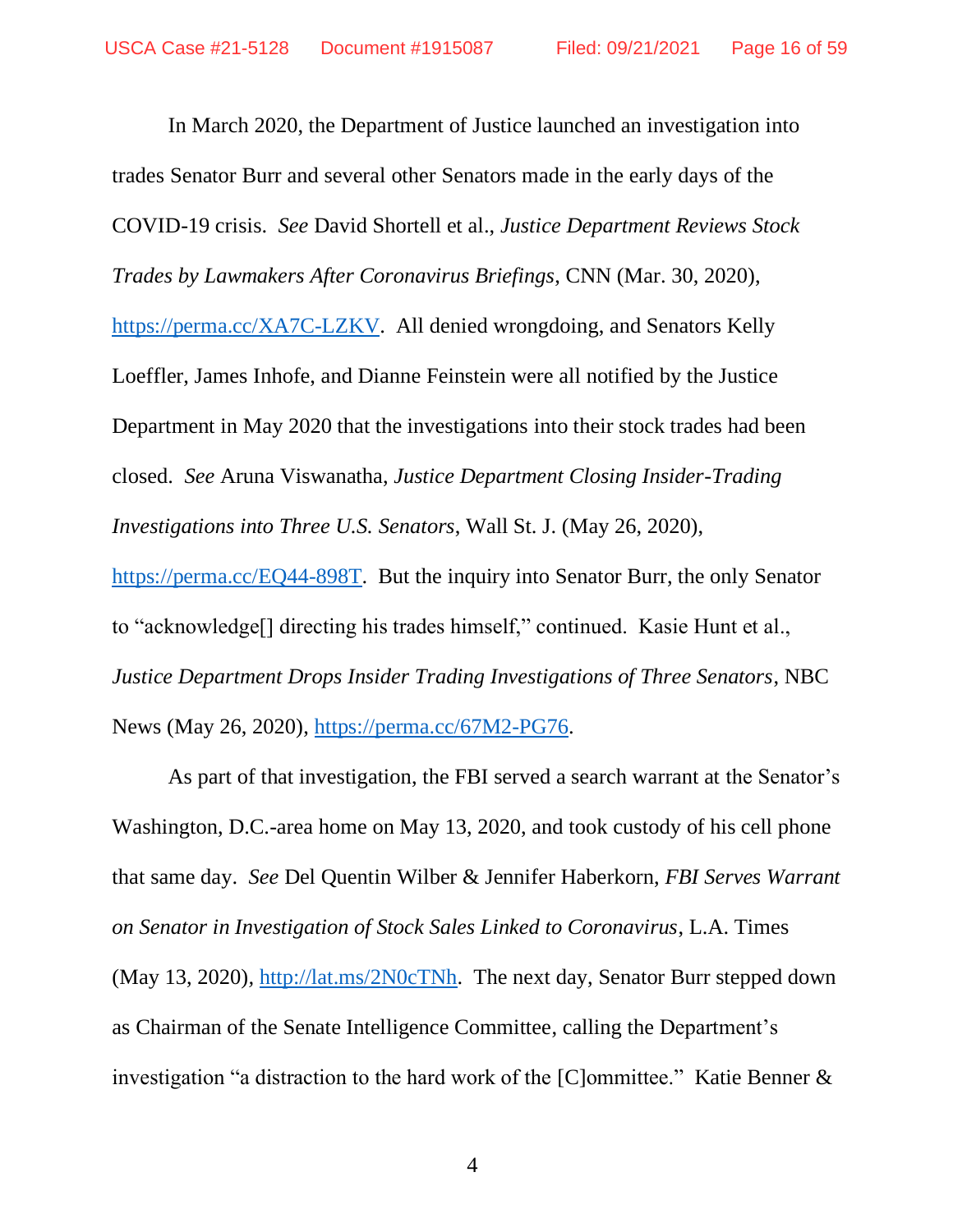Nicholas Fandos, *Richard Burr Steps Back from Senate Panel as Phone Is Seized in Stock Sales Inquiry*, N.Y. Times (May 14, 2020), https://perma.cc/Q7Z7-NC4S.

News reporting citing senior sources at the Department of Justice noted that, in light of the "sensitivity surrounding the decision to obtain a search warrant on a sitting senator," the decision to serve the warrant "was approved at the highest levels of the department . . . meaning that Attorney General William P. Barr signed off on it." Benner & Fandos, *supra*. And the Department's decision to obtain the warrant—a more dramatic investigative step than any it took with respect to other Senators whose trades had been under review—prompted a robust public debate about whether the scrutiny of Senator Burr was warranted, or whether the step reflected retaliation for the Senator's role in the Senate Intelligence investigation of Russian interference in the 2016 election. *Compare, e.g.*, Jon Healey, *Is the FBI's Investigation of Richard Burr Political Retribution? No. He Earned It All By Himself*, L.A. Times (May 14, 2020), https://lat.ms/3z8uTHj, *with* Devlin Barrett et al., *Sen. Richard Burr Stepping Aside as Intelligence Committee Chair Amid FBI Investigation of Senators' Stock Sales*, Wash. Post (May 14, 2020), https://perma.cc/4X8F-RDTN (noting public "doubts about the Justice

Department's motives in Burr's case"). The final report of that investigation was submitted for classification review the same day that Senator Burr stepped down as chair of the Senate Select Committee on Intelligence. *See* Mary Clare Jalonick,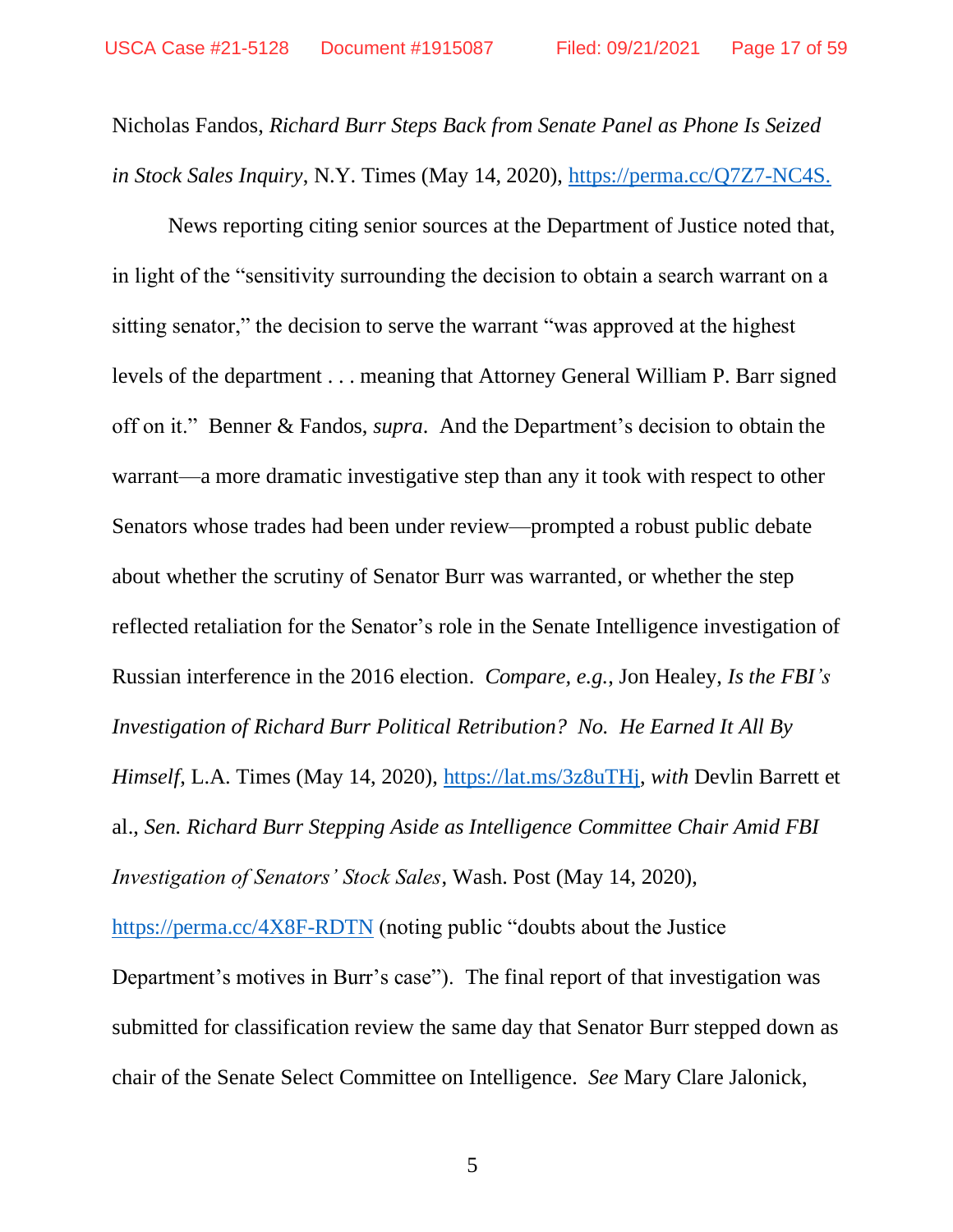*Burr Submits Final Russia Report Before Leaving Chairmanship*, AP News (May 15, 2020), https://bit.ly/3tDP3b1.

On January 19, 2021, Senator Burr publicly announced that the Department of Justice had closed its investigation into his stock trades, stating that "the Department of Justice informed me that it has concluded its review of my personal financial transactions conducted early last year. The case is now closed." *See*  Vanessa Romo, *DOJ Drops Insider Trading Investigation into Sen. Richard Burr*, NPR (Jan. 19, 2021), https://perma.cc/EU3S-RFYH. The Department's decision was widely reported and Senator Burr's statement was confirmed by official sources to multiple news organizations. *See, e.g.*, Eric Tucker & Mary Clare Jalonick, *Justice Dept. Won't Charge Sen. Burr Over Stock Sales*, AP News (Jan. 19, 2021), https://bit.ly/3hgSfV1 ("A Justice Department spokesman confirmed it would not bring charges[.]"); Matt Zapotosky & Felicia Sonmez, *Justice Dept. Will Not Pursue Charges Against Sen. Richard Burr over Stock Sales at Outset of Pandemic*, Wash. Post (Jan. 19, 2021), https://perma.cc/2WMS-E2XX ("A Justice Department spokesman confirmed the matter is closed[.]"); Aruna Viswanatha, *DOJ Inquiry Into Sen. Richard Burr's Stock Trades Ends Without Charges*, Wall St. J. (Jan. 19, 2021), https://perma.cc/PE4M-B4KS ("A spokesman for the Justice Department confirmed that the investigation had been closed[.]").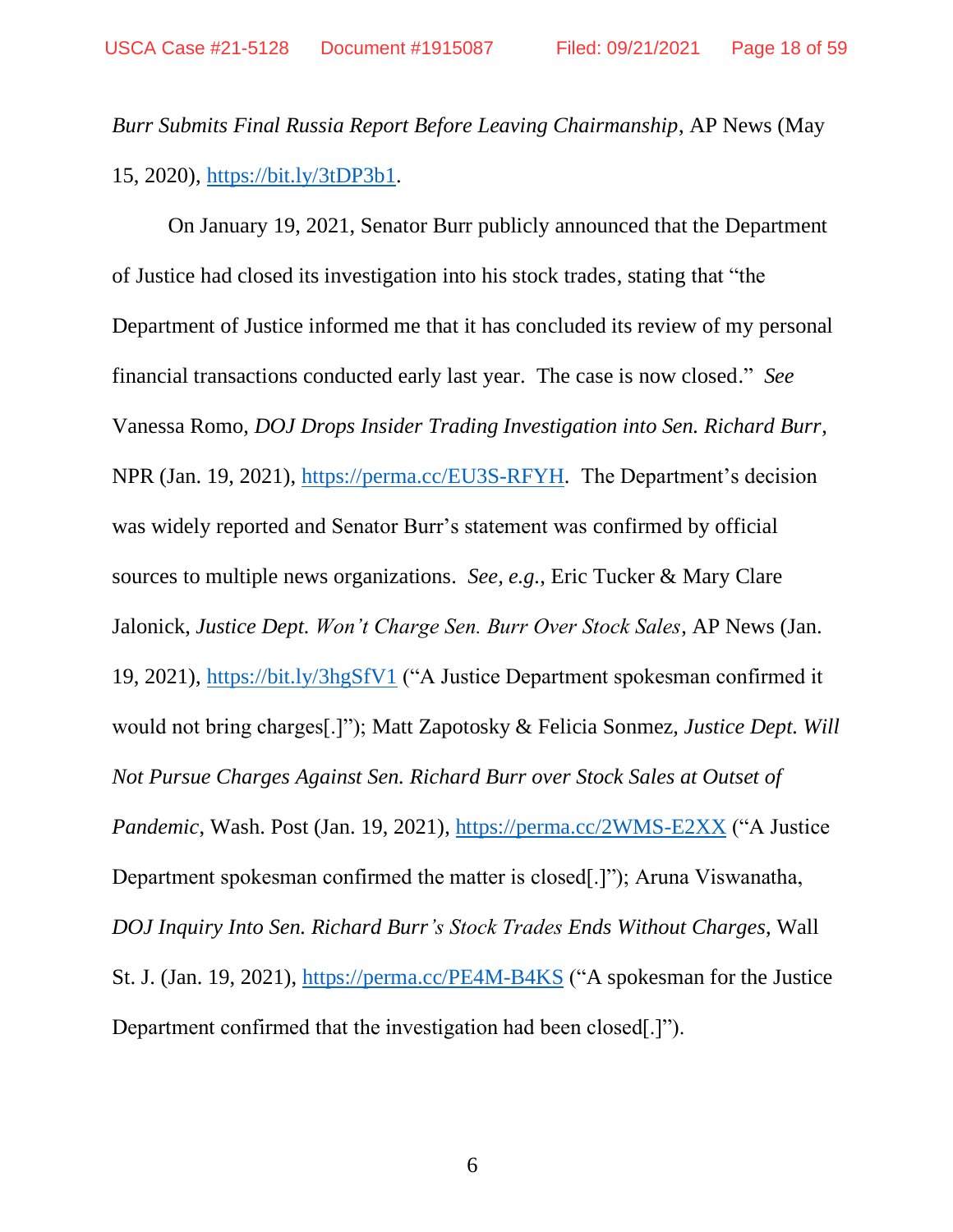### **II. Petitioner-Appellant's motions to unseal**

On February 24, 2021, in furtherance of the *Los Angeles Times*'s reporting about the now-closed investigation into Senator Burr's stock trades, including the extraordinary decision of the Department of Justice to seek a search warrant targeting a sitting Senator, Petitioner-Appellant moved the U.S. District Court for the District of Columbia for an order unsealing the search warrant, the application, any supporting affidavits, return, docket sheet, and any other judicial records related to the warrant served on May 13, 2020. *See* App. 2.

On March 31, 2021, the United States Attorney for the District of Columbia (the "Government") filed a sealed motion for leave to file the Government's opposition to that motion under seal, attaching its response as a sealed exhibit. *See*  App. 3. That same day—fewer than three hours later—the District Court issued a minute order granting the Government's sealed motion to seal, *see* App. 3, without affording Petitioner-Appellant an opportunity to respond. The order contained no findings as to a need for sealing, reading only: "The Court ORDERS that the Government's memorandum and its supporting materials are SEALED." App. 3.

On April 5, 2021, Petitioner-Appellant filed a separate motion to unseal the Government's sealed motion for leave, along with its attachments and exhibits. The motion requested that, at a minimum, the Government be required to file redacted versions of those documents on the public docket, and that Petitioner-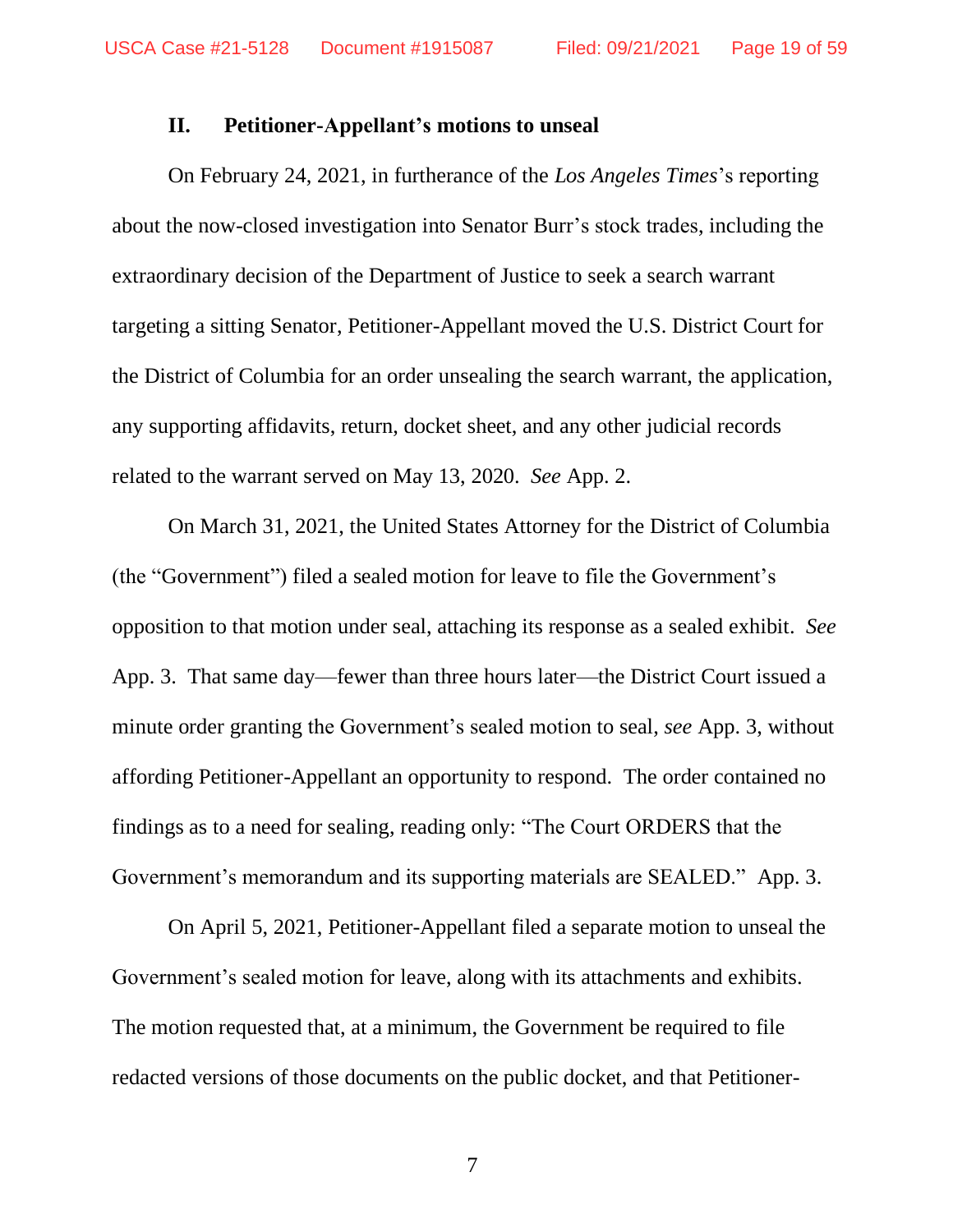Appellant be granted leave to respond to the arguments made therein. *See* App. 3. The Government again moved for leave to file its opposition to that motion under seal, *see* App. 3, and the District Court again granted that motion for leave in a minute order that contained no findings as to any need for sealing. *See* App. 4.

### **III. The District Court's Memorandum Opinion and Order**

On May 26, 2021, the District Court issued a Memorandum Opinion and Order denying both Petitioner-Appellant's motion to unseal the Search Warrant Materials and Petitioner-Appellant's motion to unseal the Government's opposition filings. *See* App. 5. In the District Court's view, "[a]ssuming that the requested materials exist, and that the qualified public right of access attaches" under the common law and First Amendment, "no disclosure of search warrant materials would be appropriate in a closed, non-public investigation that has not resulted in criminal charges, and where individual privacy and governmental interests may be implicated." App. 10.

In so holding, the District Court's Memorandum Opinion and Order identified three kinds of interests that "may be implicated" in such cases. App. 11. First, it identified possible "privacy interests of the subject of the investigation . . . 'including avoiding the stigma of having [the subject's] name associated with a criminal investigation and keeping secret the fact that they were subjects of a law enforcement investigation, as well as a second, distinct privacy interest in the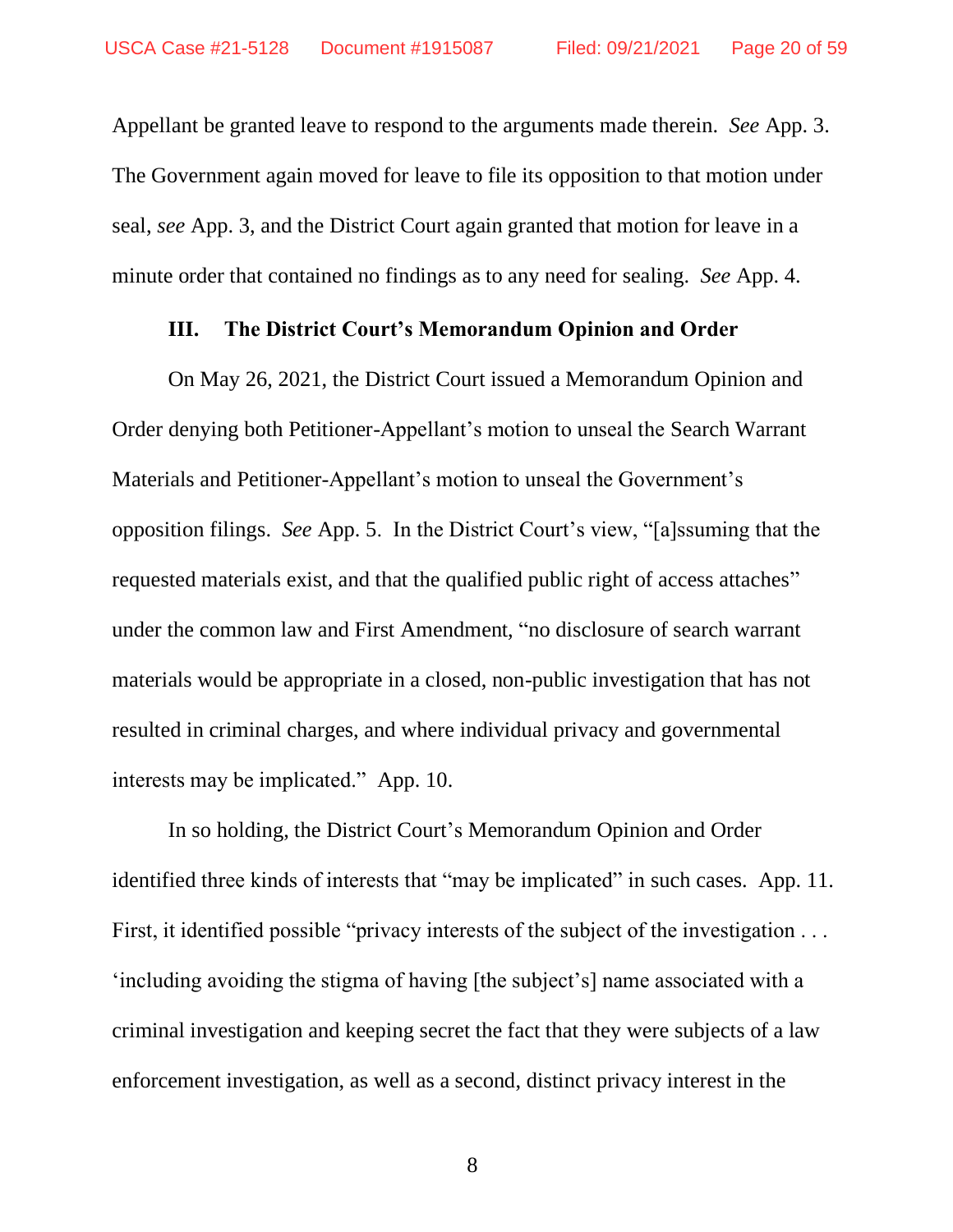contents of the investigative files.'" App. 12 (quoting *In re Application of WP Company LLC* ("*In re WP II*"), 201 F. Supp. 3d 109, 123 (D.D.C. 2016) (cleaned up)). Second, the District Court said, "such warrant materials may implicate the privacy interests of third parties." App. 12. Finally, the District Court concluded that "interests of the government can also be implicated," offering the example of the need to preserve witness confidentiality. App. 12 (citing *Roviaro v. United States*, 353 U.S. 53, 59 (1957)).

The District Court acknowledged that its analysis under the common law was governed by this Circuit's decision in *United States v. Hubbard*, 650 F.2d 293 (D.C. Cir. 1980), which sets out a six-factor test weighing "(1) the need for public access to the documents at issue; (2) the extent of previous public access to the documents; (3) the fact that someone has objected to disclosure, and the identity of that person; (4) the strength of any property and privacy interests asserted; (5) the possibility of prejudice to those opposing disclosure; and (6) the purposes for which the documents were introduced during the judicial proceedings," *MetLife*, *Inc. v. Fin. Stability Oversight Council*, 865 F.3d 661, 665 (D.C. Cir. 2017) (Garland, J.) (citation omitted); *see* App. 8. The District Court did not, however, consider several of those factors. The District Court did not discuss the need for public access to the Search Warrant Materials. Nor did the District Court address whether parties other than the Government had objected to disclosure, and the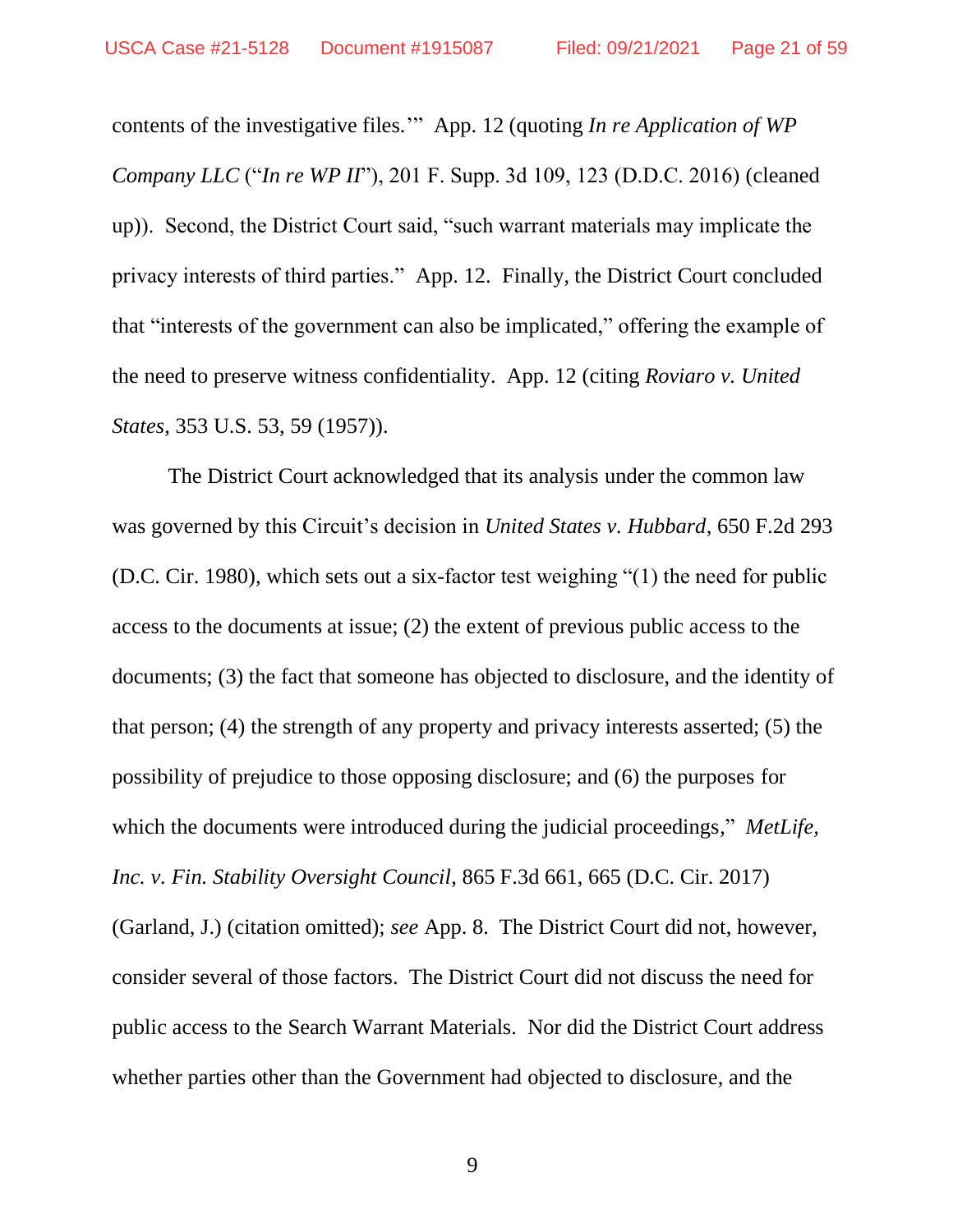docket does not reflect any objection from Senator Burr. *See* App. 2–4. Nor did the District Court discuss the weight to be given to the purpose for which the materials were introduced—obtaining a warrant targeting a sitting United States Senator.

In considering the extent of previous access, the District Court rejected the suggestion that its analysis should take into account information already in the public domain—including Senator Burr's public acknowledgments of the nowclosed investigation and the disclosures of government sources who confirmed investigative details to the press—concluding that the three secrecy "interests" the Court identified "are no less great where some of the relevant information has been reported on in the news media." App. 12. "Without acknowledgement by the government," the District Court concluded, "media coverage regarding the existence of a criminal investigation or search warrant does not extinguish the substantial privacy interests underlying search warrant materials, particularly where the specific information in the materials has not been disclosed." App. 12.

In a footnote, the District Court also rejected Petitioner-Appellant's motion to unseal the Government's opposition filings "for the same reason that petitioner's motion to unseal the search warrant materials is denied." App. 13 n.3. The District Court dismissed Petitioner-Appellant's objection to the denial of an opportunity to be heard on the Government's motion to seal its opposition,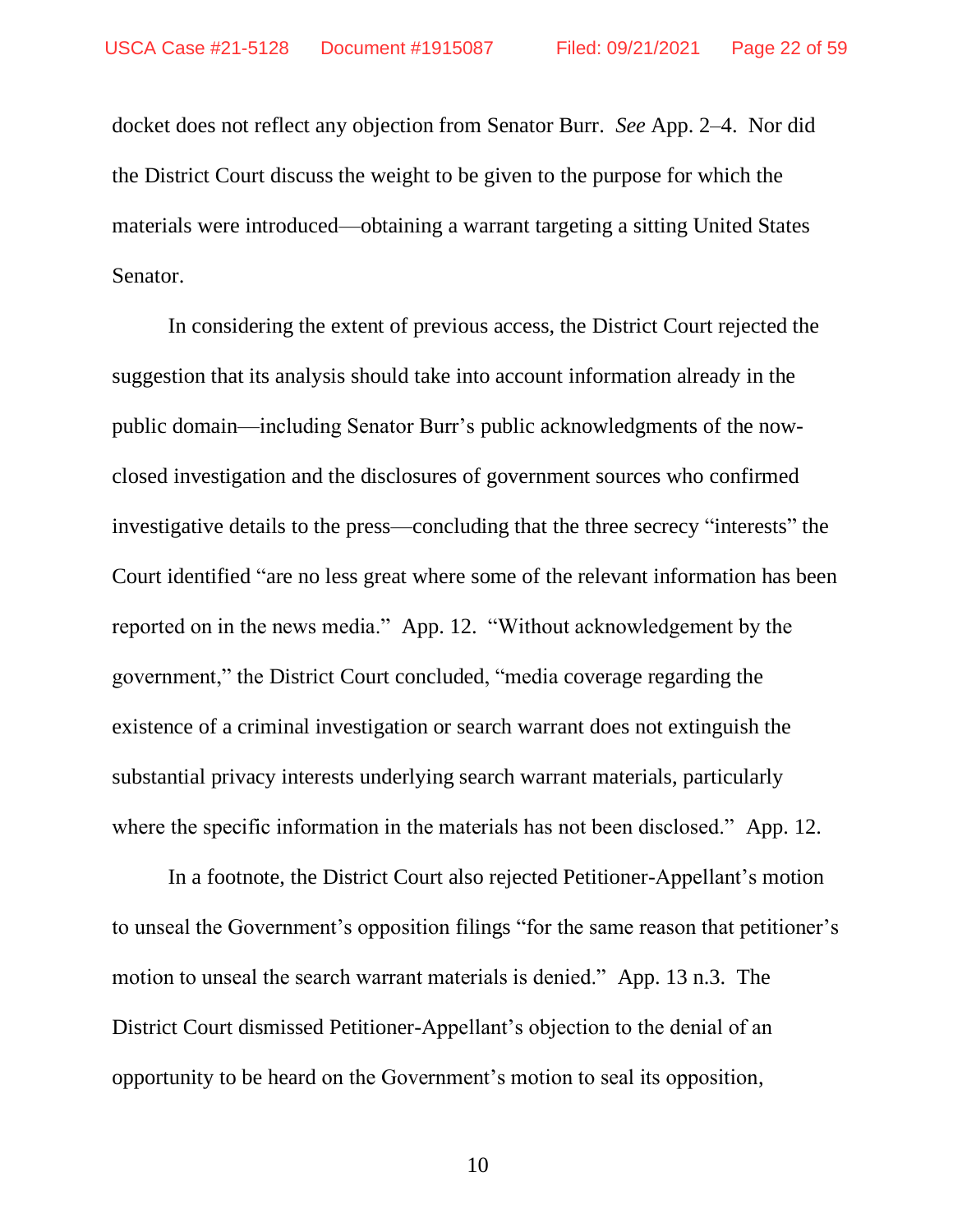concluding that this Court's decision in *Washington Post v. Robinson*, 935 F.2d 282 (D.C. Cir. 1991), which held that a motion to seal a plea agreement cannot ordinarily be granted without first affording the public notice and an opportunity to object, "do[es] not necessarily apply generally to all motions to seal," App. 13 n.3. In the alternative, the District Court held that "even if the test from *Robinson*  applied here, the D.C. Circuit acknowledged in that case that in some cases it would be necessary for motions to seal and the district court findings reached in granting those motions to be sealed themselves," and stated that "[t]his is such a case." *Id.* 

This appeal timely followed.

### **SUMMARY OF ARGUMENT**

Petitioner-Appellant seeks access to sealed search warrant materials in a closed investigation that was widely reported in the press; that the target, United States Senator Richard Burr, has already publicly acknowledged; and that spokespersons for the Justice Department have confirmed is closed. The public is presumptively entitled to inspect those warrant materials under both the common law and First Amendment. Yet rather than consider whether those presumptions prevail over any specific countervailing interests presented in this case, as this Court's precedent requires, the District Court instead issued an opinion that would foreclose access to a whole category of judicial records—warrant materials "[i]n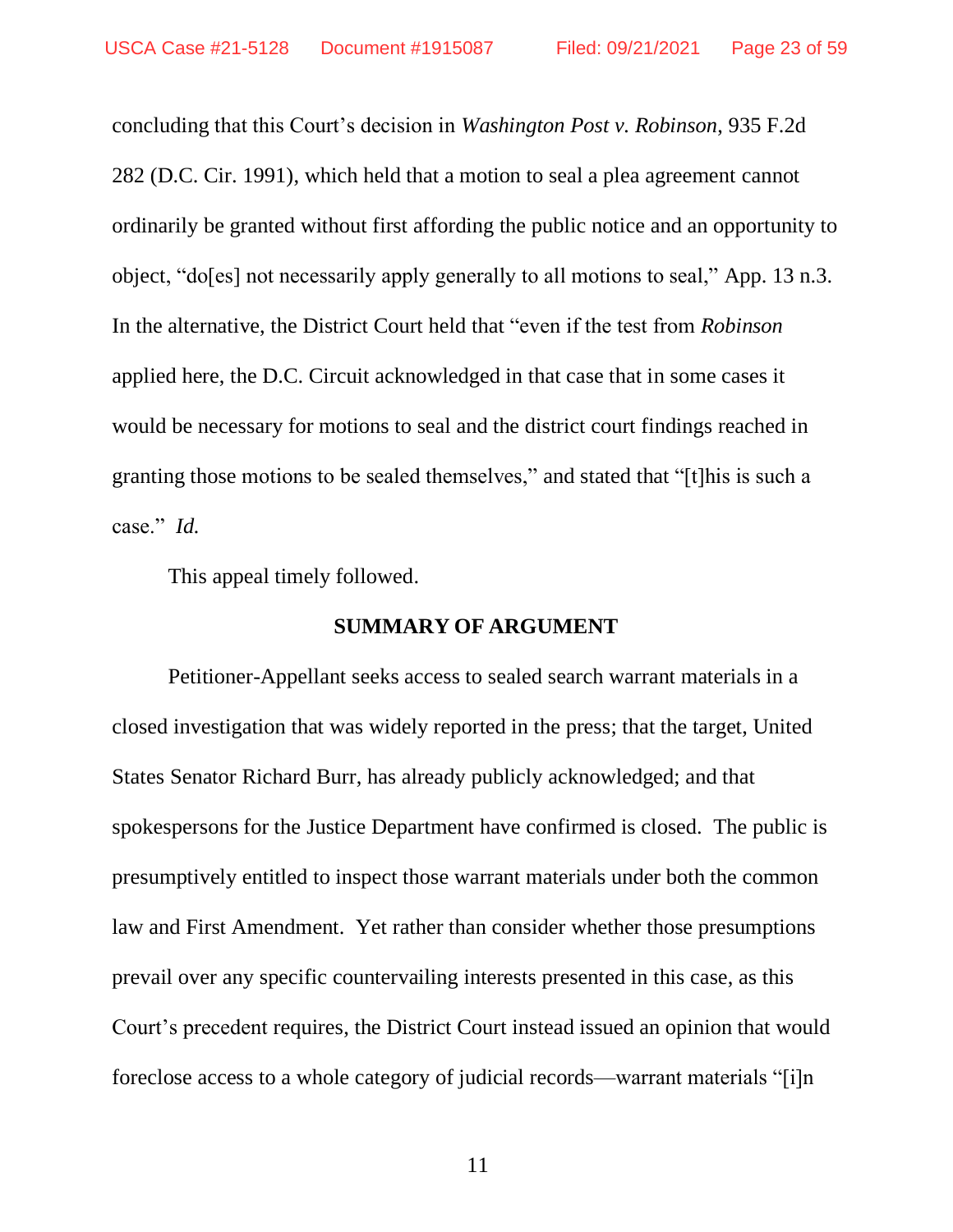closed investigations not acknowledged by the government," App. 14—on the basis of interests that might hypothetically be implicated in scenarios other than the one at issue here. The District Court reached that result based on secret arguments to which neither the public nor Petitioner-Appellant has had any degree of access, undermining the public's "strong interest in monitoring . . . the positions that its elected officials and government agencies take in litigation," *Doe v. Public Citizen*, 749 F.3d 246, 271 (4th Cir. 2014), as well as "the firmly held main rule that a court may not dispose of the merits of a case on the basis of *ex parte*, *in camera*  submissions," *Abourezk v. Reagan*, 785 F.2d 1043, 1061 (D.C. Cir. 1986).

Applying the appropriate test to the facts presented here, the public's interest in access to the Search Warrant Materials obtained in connection with the investigation of Senator Burr outweighs any competing interests asserted by the Government. The District Court's failure to confront those facts is underlined by its conclusion that the outcome of this case was "dictate[d]," App. 14, by the result in an entirely different district court decision seeking search warrant materials that "b[ore] no direct relationship to matters of public trust," *In re WP II*, 201 F. Supp. 3d at 130, and would have revealed a private individual's "sexual preferences and partners," *id.* at 126. Here, there can be no question that the public trust was squarely implicated by the Justice Department's inquiry into whether Senator Burr relied on non-public information—obtained in his official capacity—when making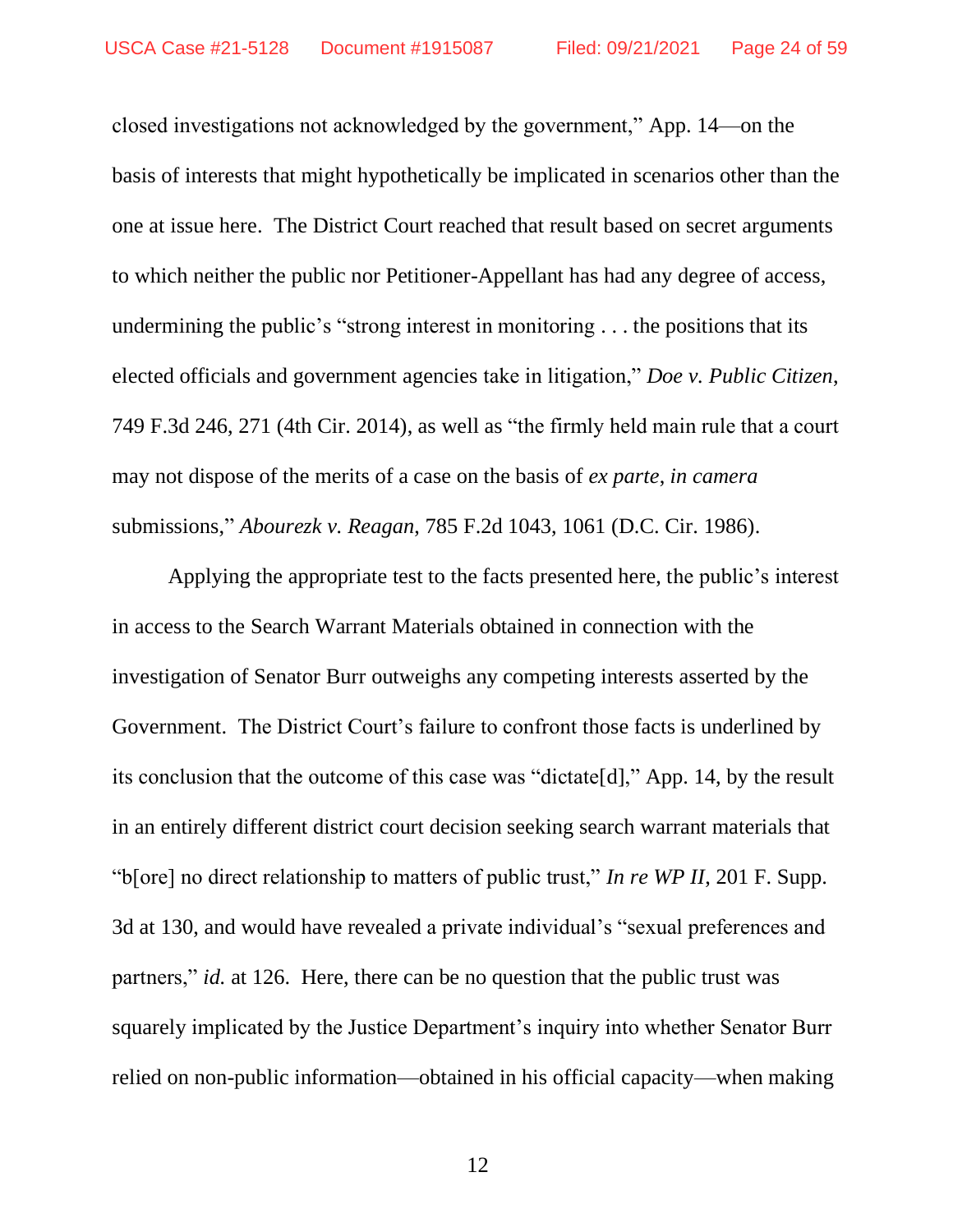stock trades before a major market decline. *See* Wilber & Haberkorn, *supra*. And, regardless of the Government's ultimate decision not to pursue charges against Senator Burr, the public has an interest in understanding whether that investigation was adequately predicated, whether its course sheds light on the adequacy of the rules governing Members' stock trades, and whether the Justice Department paid due heed to the weighty separation of power issues that its decision to seek a warrant targeting Senator Burr implicated.

Because the District Court's failure to "balance the interests presented" *in this case* is inconsistent with this Circuit's case law, *MetLife*, 865 F.3d at 665, Petitioner-Appellant respectfully requests that this Court reverse the District Court's Memorandum Opinion and Order, with instructions to make public on remand any information that the Government cannot justify redacting under this Court's exacting precedents on the public's right of access to judicial records.

#### **ARGUMENT**

"The public's right of access to judicial records is a fundamental element of the rule of law." *In re Application of Leopold to Unseal Certain Electronic Surveillance Applications & Orders*, 964 F.3d 1121, 1123 (D.C. Cir. 2020). The law vindicates that principle in two separate yet overlapping ways: The common law recognizes a "right to inspect and copy public records and documents, including judicial records and documents," *Nixon v. Warner Commc'ns, Inc.*, 435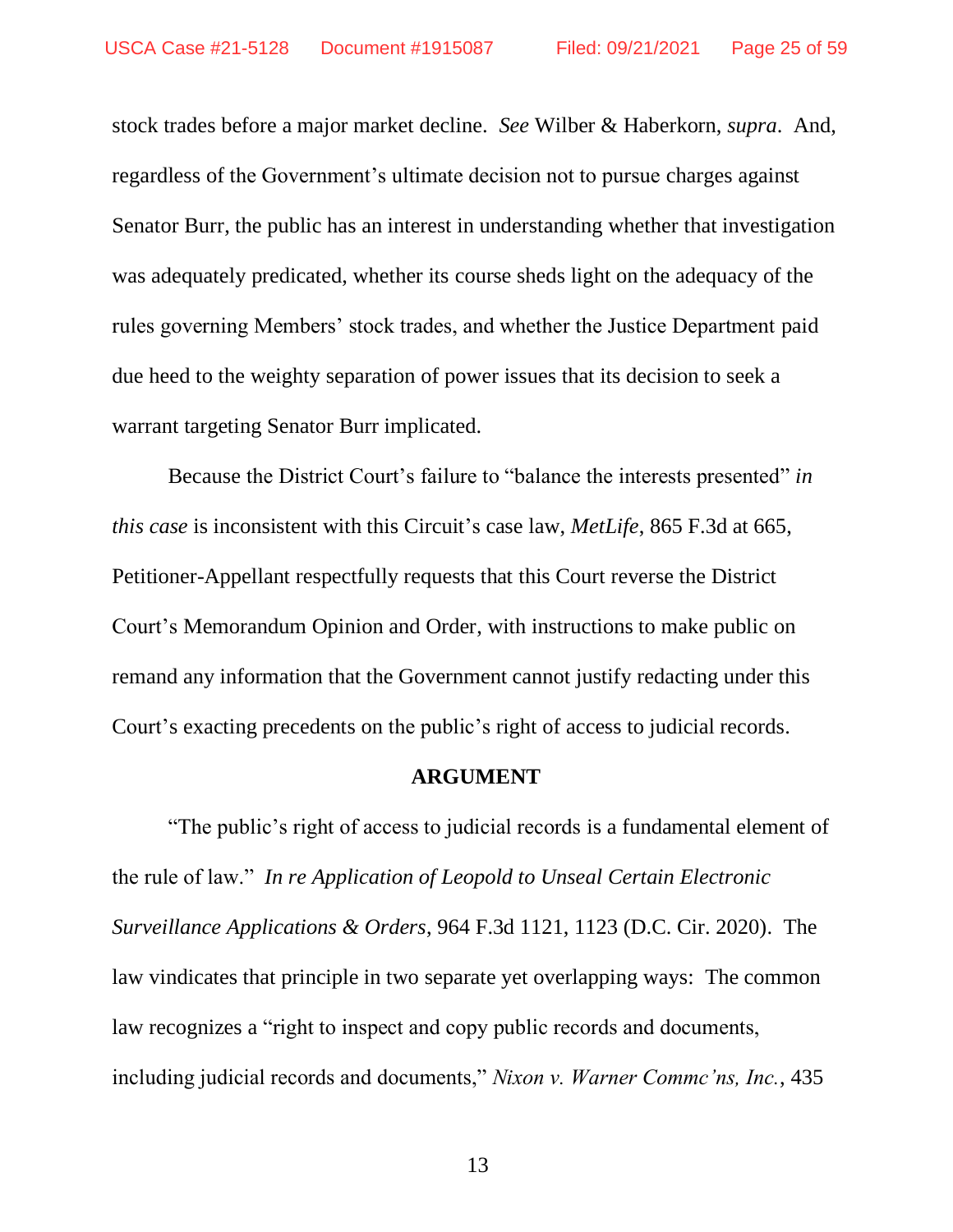U.S. 589, 597 (1978), and "[t]he [F]irst [A]mendment guarantees the press and the public a general right of access to court proceedings and court documents unless there are compelling reasons demonstrating why it cannot be observed," *Robinson*, 935 F.2d at 287. Because the common law alone requires all of the relief requested, Petitioner-Appellant respectfully submits that the Court's analysis should begin there. *See In re Leopold*, 964 F.3d at 1126–27.

### **I. The public's common law right of access attaches to the Search Warrant Materials.**

The threshold consideration under the common law is whether particular documents are judicial records, a question this Court resolves *de novo*. *See MetLife*, 865 F.3d at 666. If they are, a "strong presumption in favor of public access" attaches, *id.* at 665 (citation omitted), and it may be overcome only after careful application of the six-factor test set forth in *United States v. Hubbard*, 650 F.2d 293 (D.C. Cir. 1980), to "the interests presented by a given case," *MetLife*, 865 F.3d at 665; *id.* at 666 (stating that the *Hubbard* test is the "lodestar" of this Court's analysis). The Search Warrant Materials at issue here are judicial records.<sup>3</sup>

<sup>&</sup>lt;sup>3</sup> Petitioner-Appellant does not know whether the Government disputes that the common law right attaches to the Search Warrant Materials at issue because of the sealing of the Government's opposition. In past cases in this Circuit, the Government has "concede[d] that there is a common law right of access to search warrant materials" but contested the existence of a First Amendment right of access. *See In re Application of N.Y. Times Co. for Access to Certain Sealed Court Records* ("*In re N.Y. Times Co.*"), 585 F. Supp. 2d 83, 87 n.2 (D.D.C. 2008).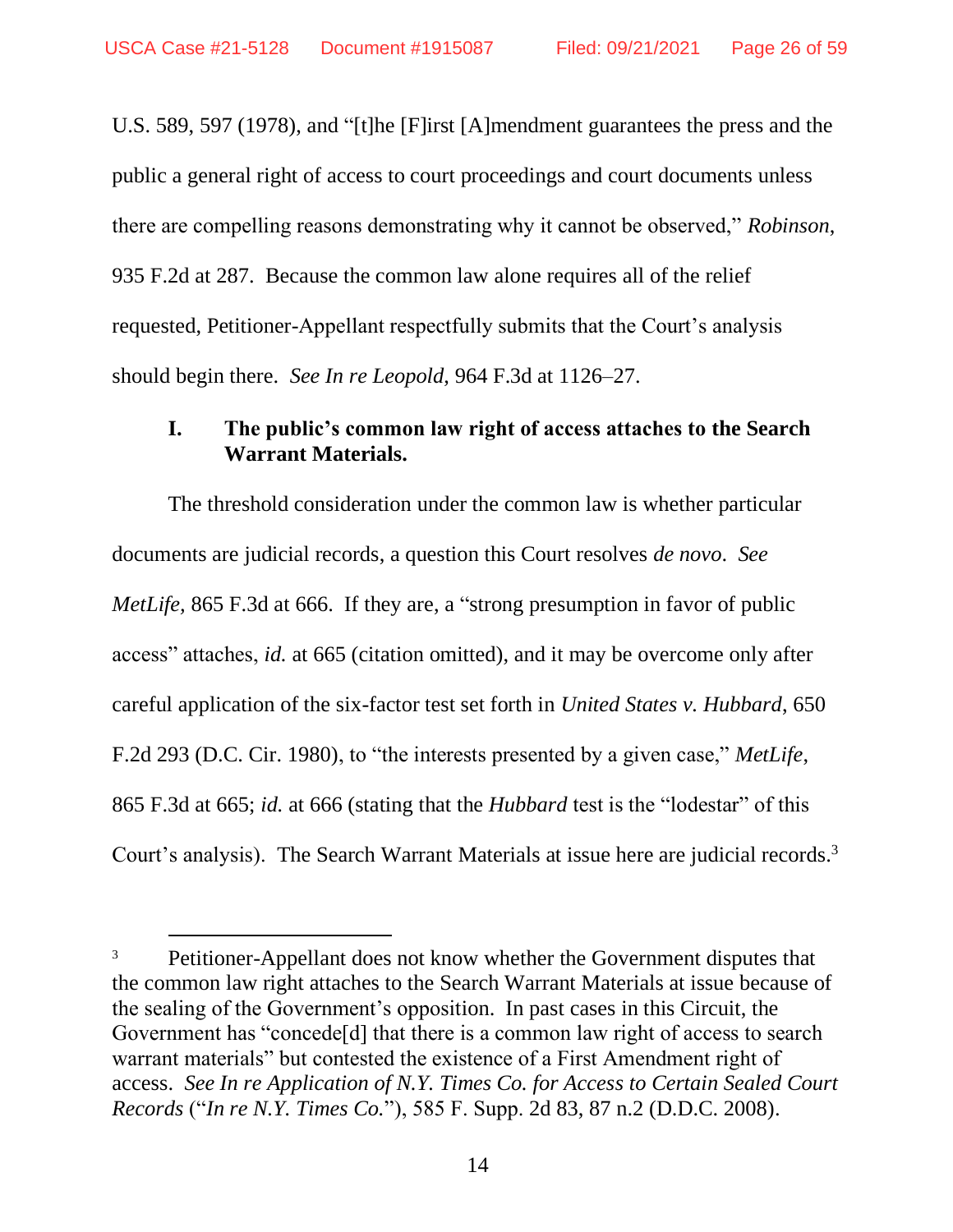This Court's test is straightforward: "If the goal in filing a document is to influence a judge's decisionmaking, the document is a judicial record." *CNN v. FBI*, 984 F.3d 114, 118 (D.C. Cir. 2021).As other circuits have found, warrant materials fit the bill—and the common law presumption of access therefore attaches to them—because the applications and affidavits "are central to a court's probable cause determination." *United States v. Custer Battlefield Museum*, 658 F.3d 1188, 1193 (9th Cir. 2011) (citation omitted); *see also, e.g.*, *In re Application of Newsday, Inc.*, 895 F.2d 74, 79 (2d Cir. 1990); *Baltimore Sun Co. v. Goetz*, 886 F.2d 60, 64–65 (4th Cir. 1989); *Matter of EyeCare Physicians of Am.*, 100 F.3d 514, 517–18 (7th Cir. 1996); *Matter of Search of 1638 E. 2nd Street, Tulsa, Okla.*, 993 F.2d 773, 775 (10th Cir. 1993).

The same conclusion follows from this Circuit's precedent. For one, this Court has concluded on essentially identical grounds that electronic surveillance applications and orders, including warrants under the Stored Communications Act, are judicial records; such applications are "filed with the objective of obtaining judicial action or relief," *In re Leopold*, 964 F.3d at 1129 (quoting *In re Application of the United States for an Order Pursuant to 18 U.S.C. § 2703(d)*, 707 F.3d 283, 291 (4th Cir. 2013)), and such orders reflect the court's judgment, the "quintessential business of the public's institutions," *EEOC v. Nat'l Children's Ctr., Inc.*, 98 F.3d 1406, 1409 (D.C. Cir. 1996). Indeed, the public's common law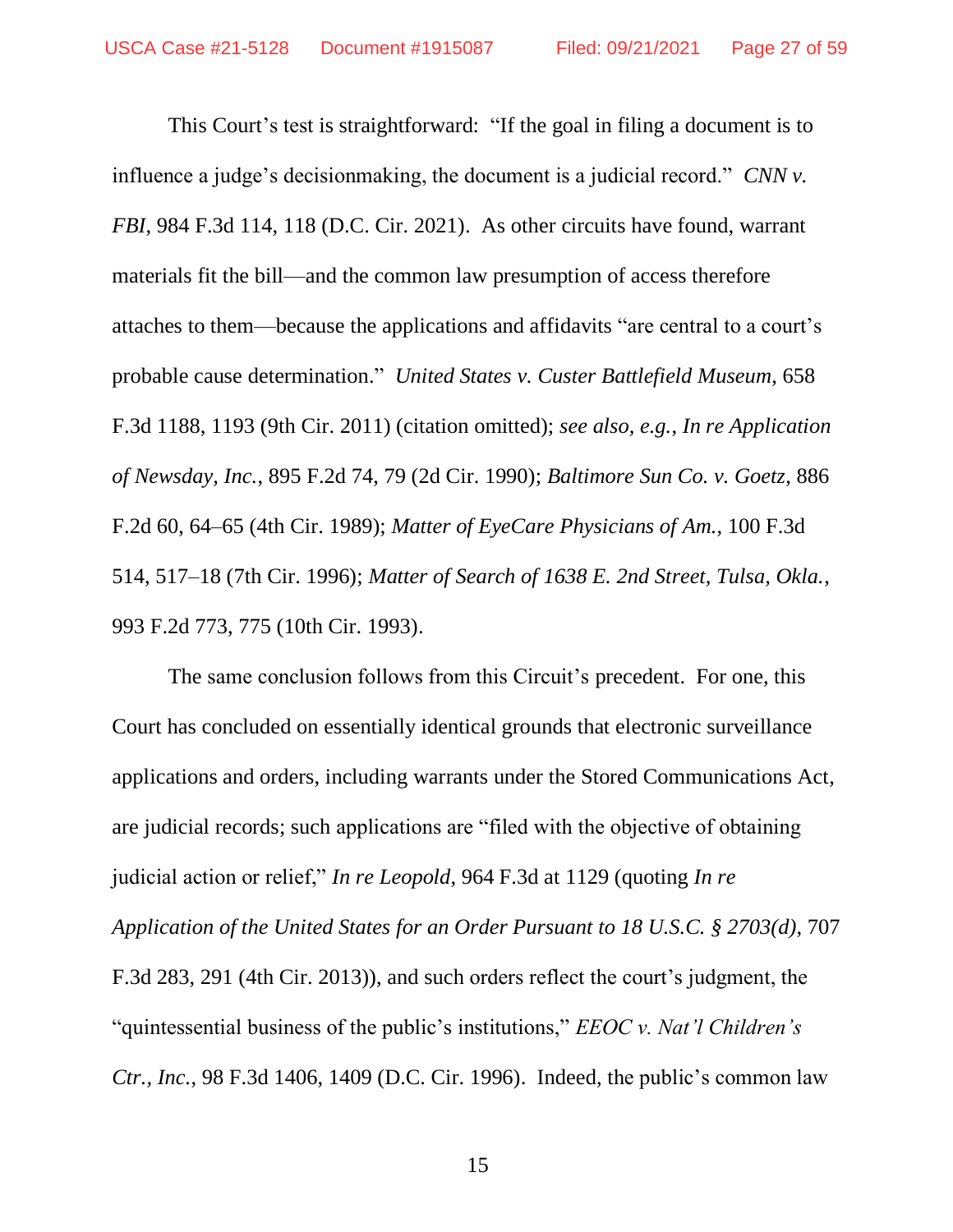right of access attached in *Hubbard* itself because the warrant-related materials at issue—documents seized pursuant to a search warrant—factored into a court's analysis of the legality of a search. *See MetLife*, 865 F.3d at 666–67. District courts in this Circuit have likewise recognized "a qualified right of access to inspect warrant materials following the close of an investigation." *In re N.Y. Times Co.*, 585 F. Supp. 2d at 87; *accord In re Application of WP Company LLC* ("*In re WP I*"), No. 16-mc-351, 2016 WL 1604976, at \*2 (D.D.C. Apr. 1, 2016); *In re WP II*, 201 F. Supp. 3d at 129. 4

Here, Senator Burr has represented that the relevant investigation is closed, *see* Romo, *supra*; Department of Justice officials have confirmed that fact to members of the press, *see, e.g.*, Tucker & Jalonick, *supra*; Zapotosky & Sonmez, *supra*; Viswanatha, *DOJ Inquiry Into Sen. Richard Burr's Stock Trades*, *supra*; and the decision below hews to that assumption, *see* App. 6. Accordingly, by the lights of all the Circuits to address the issue, and consistent with prior decisions of the District Court, it should be clear beyond cavil that the common law presumption attaches to the Search Warrant Materials at issue here.

<sup>&</sup>lt;sup>4</sup> Under this Circuit's test for whether the presumption attaches in the first place, a warrant application seeks to "affect[] a court's decisionmaking process" as soon as it is filed. *MetLife*, 865 F.3d at 667. Accordingly, in Petitioner-Appellant's view, the presumption of access attaches to all search warrant materials filed with the court; the status of a related investigation is an "interest[] presented by a given case" to be weighed in the usual *Hubbard* test. *Id.* at 665.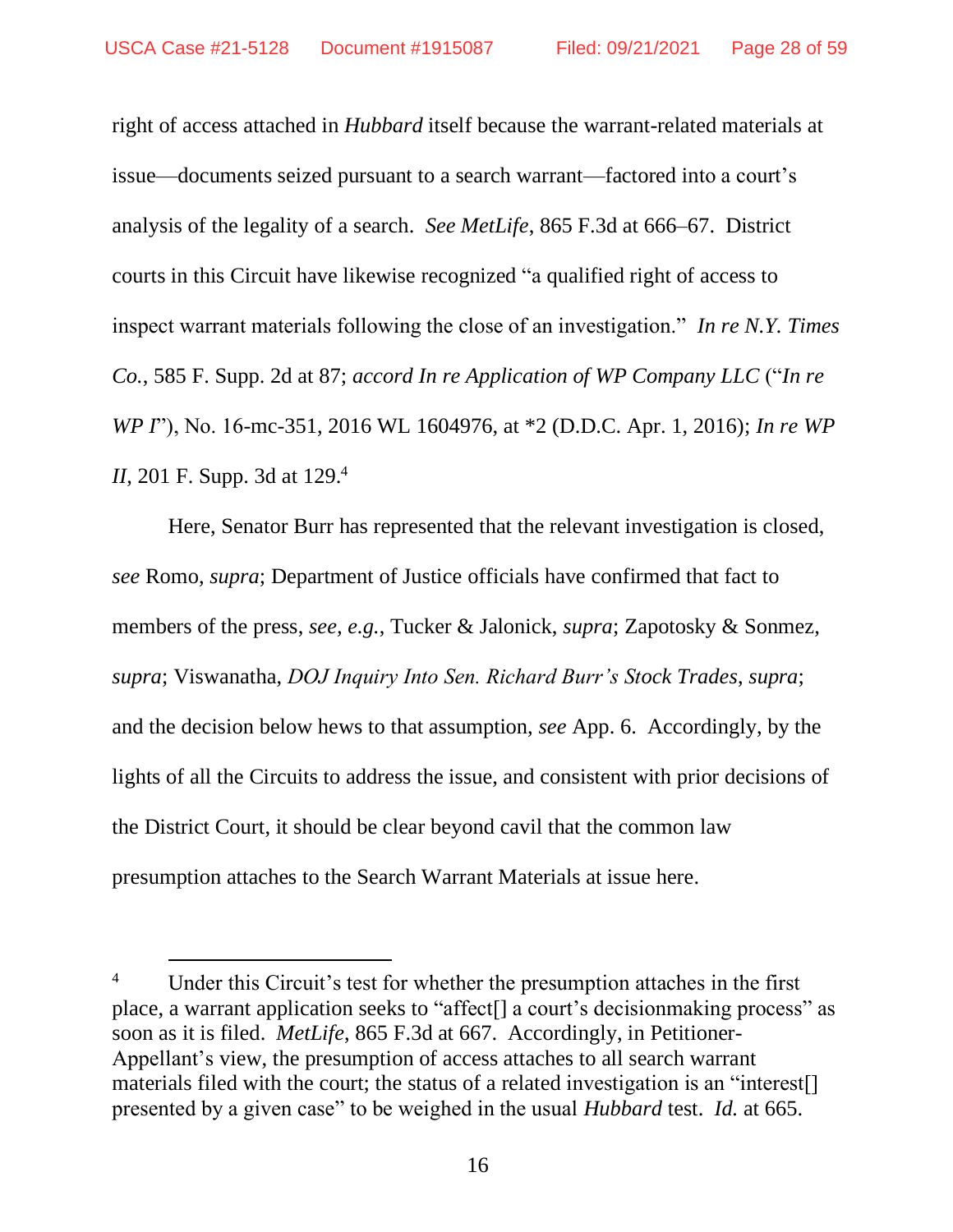### **II. The District Court erred in concluding that the common law right of access to the Search Warrant Materials was overcome.**

Where, as here, the common law affords a "strong presumption in favor of public access," it may be found to be outweighed only after careful consideration of the six factors enumerated in *Hubbard*: "(1) the need for public access to the documents at issue; (2) the extent of previous public access to the documents; (3) the fact that someone has objected to disclosure, and the identity of that person; (4) the strength of any property and privacy interests asserted; (5) the possibility of prejudice to those opposing disclosure; and (6) the purposes for which the documents were introduced during the judicial proceedings." *MetLife*, 865 F.3d at 665 (first quoting *Hubbard*, 650 F.2d at 317; then quoting *Nat'l Children's Ctr.*, 98 F.3d at 1409). While this Court, as a general matter, reviews a district court's weighing of those case-specific interests for abuse of discretion, *see In re Leopold*, 964 F.3d at 1131, "[w]hether the lower court applied the proper legal standard in exercising [its] discretion" is "a question of law reviewed de novo," *id.* (quoting *Handy v. Shaw, Bransford, Veilleux & Roth*, 325 F.3d 346, 349 (D.C. Cir. 2003)).

Here the District Court erred as a matter of law by failing to apply the proper legal standard to the Search Warrant Materials at issue. While the District Court notionally applied the *Hubbard* test, *see* App. 8–9, its order cannot fairly be read as a weighing of the interests implicated by "the relevant facts and circumstances of [this] particular case," *In re Application of Nat'l Broad. Co., Inc.*, 653 F.2d 609,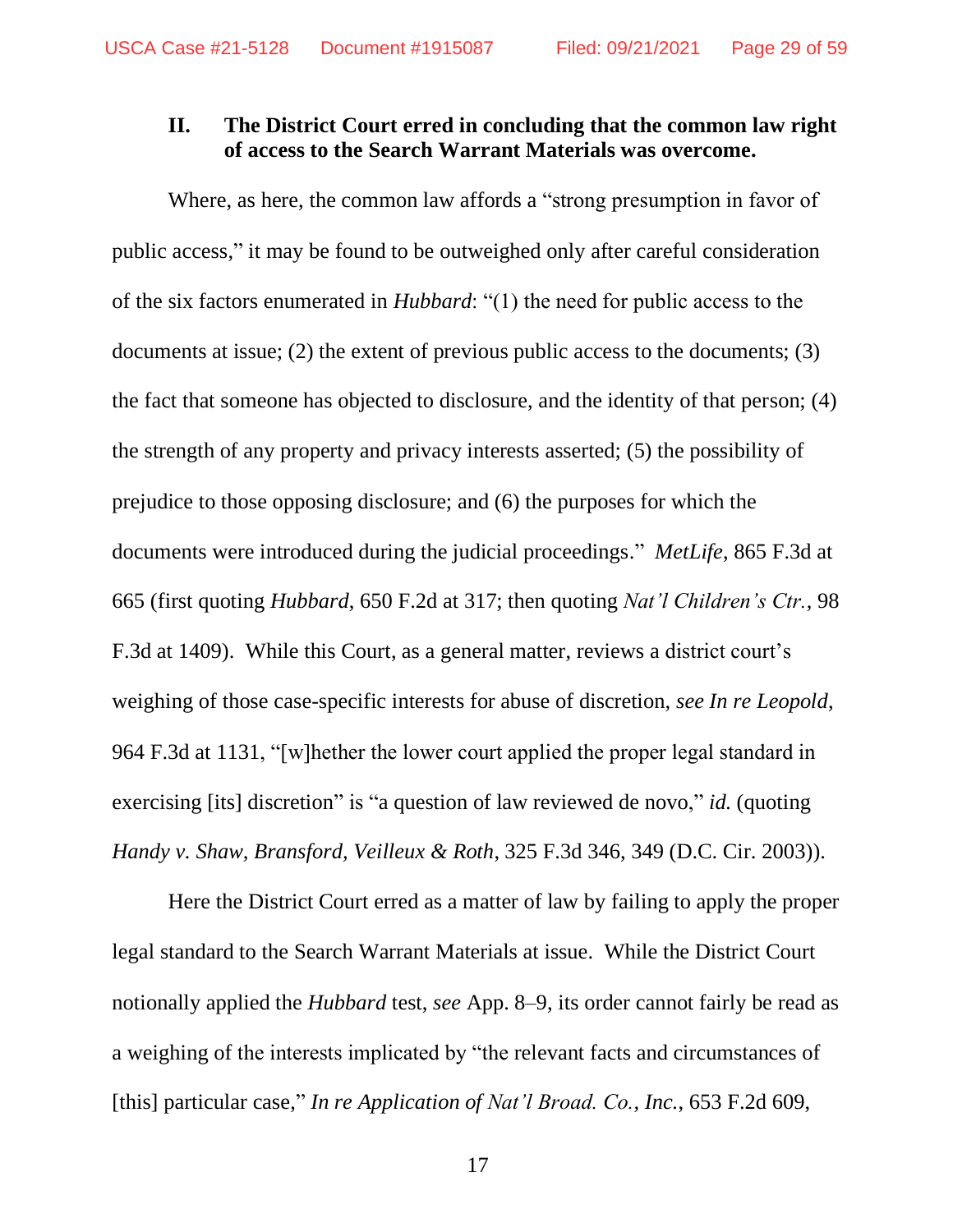613 (D.C. Cir. 1981) (citation omitted). Several of the *Hubbard* factors most relevant here make no appearance in the decision below. Instead, the District Court held generally and broadly that "no disclosure of search warrant materials would be appropriate in a closed, non-public investigation that has not resulted in criminal charges, and where individual privacy and governmental interests may be implicated." App. 10. As discussed below, the District Court arrived at the conclusion that this investigation is non-public only by adopting a novel rule that requires courts to ignore what the public already knows. But even if the investigation into Senator Burr's stock trades could reasonably be characterized as "non-public," which it cannot, the District Court's categorical rule could not be squared with this Court's precedents. Interests that *might* be presented in *other*  cases have no place in the fact-specific, case-specific *Hubbard* analysis, *see MetLife*, 865 F.3d at 665, and the District Court erred by failing to properly apply the *Hubbard* test to the case in fact before it.

## A. The District Court erred as a matter of law in treating interests only hypothetically presented in other cases as dispositive here.

The District Court based its decision on interests that "may" be presented in situations where warrant materials relate to a federal criminal investigation that has not yet been acknowledged by the Government, App. 10, 11, 12, even where those interests plainly have no application to this case. For one (and most starkly), the District Court stressed that individuals have an interest in "'avoiding the stigma of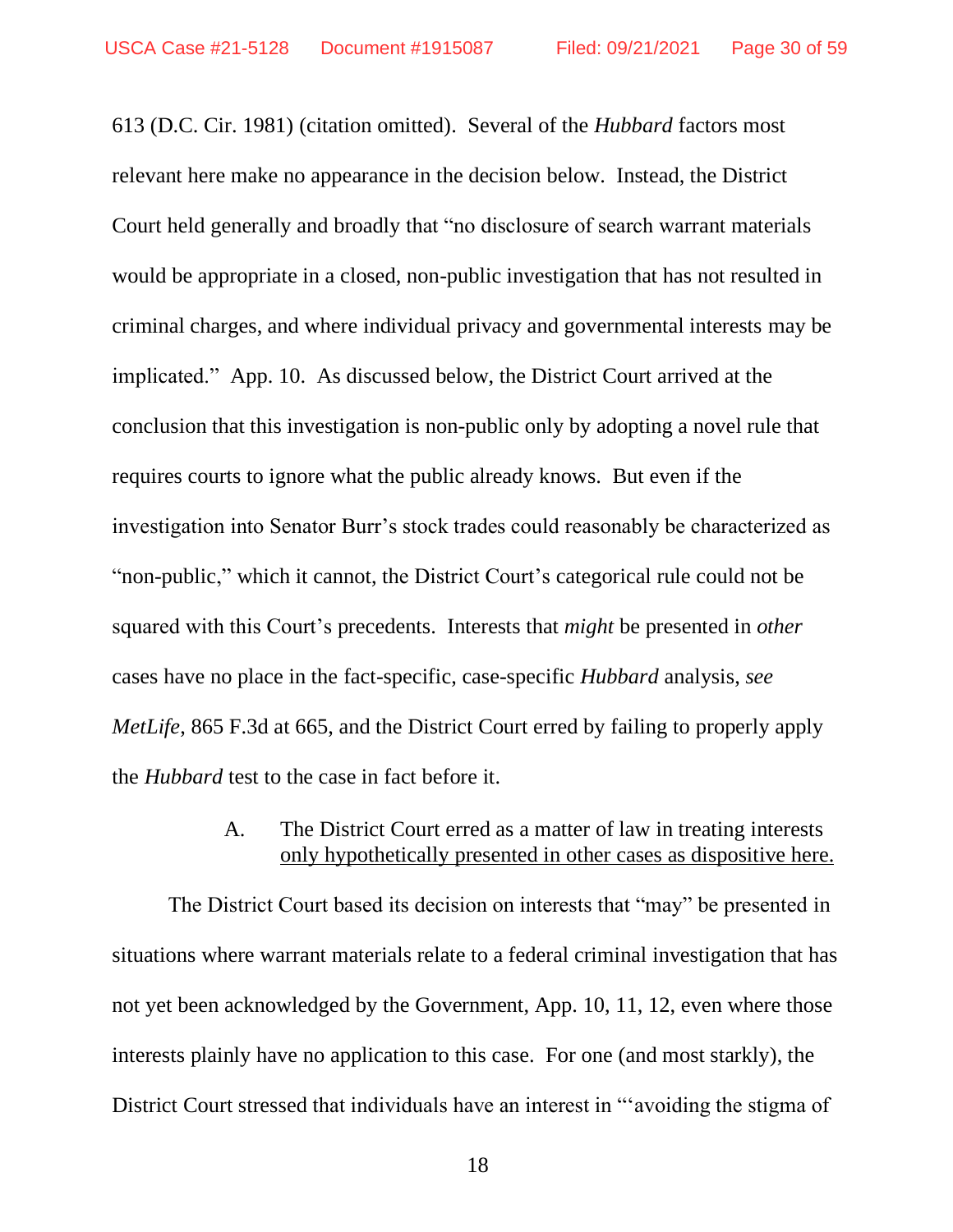having [their] name associated with a criminal investigation' and 'keeping secret the fact that they were subjects of a law enforcement investigation,'" App. 12 (quoting *In re WP II*, 201 F. Supp. 3d at 123 (alteration in original)), even though Senator Burr—the target of the warrant and the relevant, now-closed criminal investigation—has already publicly confirmed those facts, *see* Romo, *supra*.

The District Court's generalized approach cannot be squared with *Hubbard*. As this Court recently reiterated, the *Hubbard* test deals in "particularized" interests, *In re Leopold*, 964 F.3d at 1132 (quoting *Hubbard*, 650 F.2d at 323–24), not blunderbuss "reasons for sealing entire categories of past and future filings," *id.*<sup>5</sup> *Hubbard* also made express that the degree to which information has "already entered the public domain through other channels" should be considered in that "particularized" fashion, 650 F.2d at 318 n.99, just as "the potential for prejudice inherent in the documents' release must be assessed with specific reference to the documents' contents," *id.* at 323 n.116. There is no exception to that principle in cases where "an investigation has not led to criminal prosecution." App. 12. To the contrary, *Hubbard* expressly acknowledges that public access to investigative materials may sometimes be warranted not only *despite* a non-prosecution decision but also *because* of such a decision, offering the example of an instance "where a

<sup>5</sup> *Hubbard* discusses "generalized interests" in its analysis, 650 F.2d at 317, but by "generalized interests" the Court meant interests specific to the case that could "be weighed without examining the contents of the documents at issue," *id.*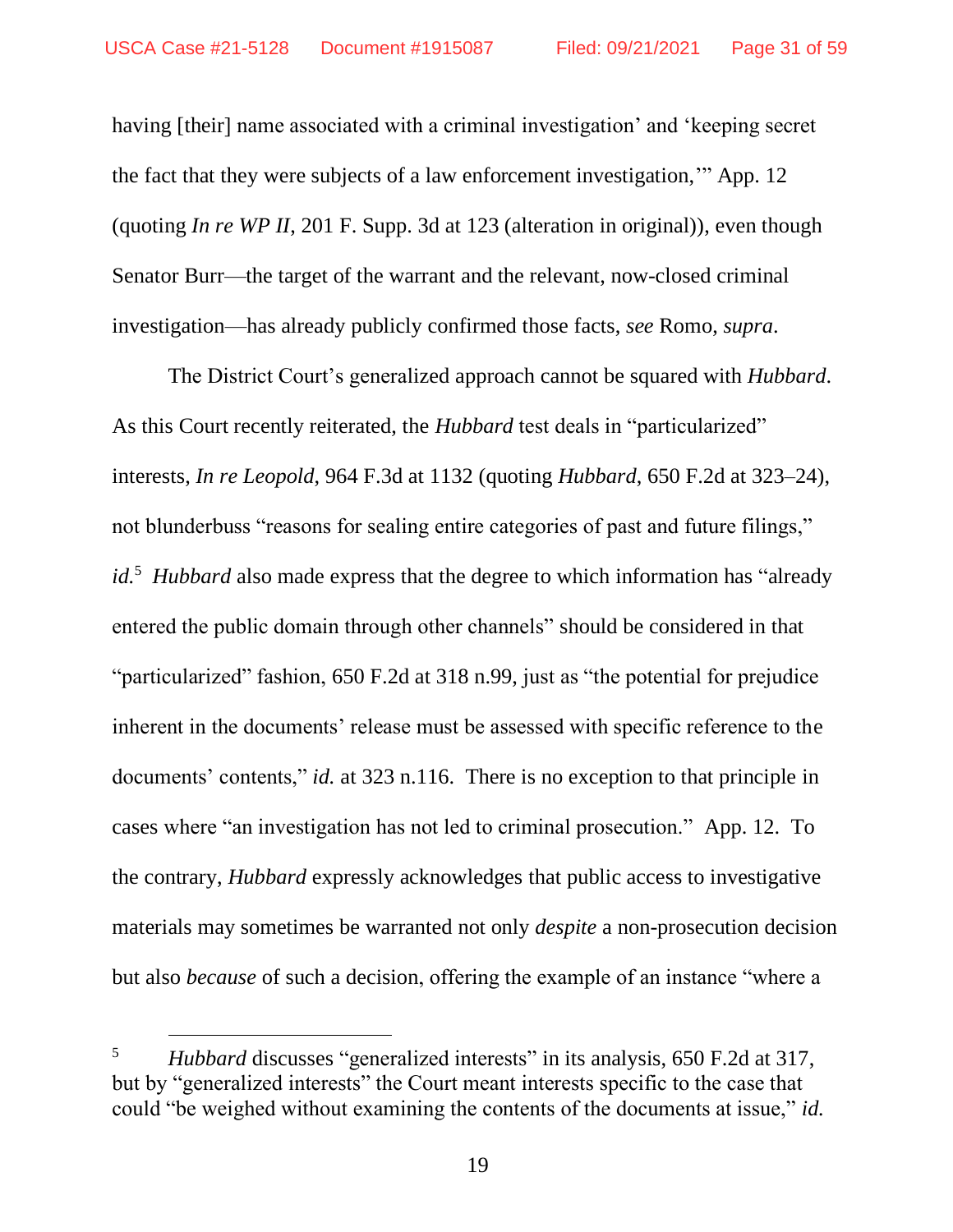governmental failure to prosecute in the light of overwhelming probable cause substantially impugns the integrity of the prosecutorial function." 650 F.2d at 323.

In the District Court's view, its contrary approach was "dictate[d]" by "[t]he principles articulated in *In re WP II*." App. 14. That district court decision is not binding on this Court. And, in any event, that decision only underlines that the common law analysis, properly applied, must be tethered to the facts of each case.

In *In re WP II*, having won access to warrant materials related to a closed investigation into certain campaign finance violations, the *Washington Post* sought further access to warrant materials related to any "ancillary" investigations that did not result in criminal charges. 201 F. Supp. 3d at 113. The district court denied the motion, not on the theory that previously unacknowledged investigations may *never* be subject to public access, but because of the interests implicated by the *Post*'s motion on the particular facts before it. The district court emphasized that the single "[m]ost significant[]" consideration in *In re WP II* was that the specific warrant materials sought would—on the *Post*'s own account—"touch upon highly intimate personal details, including sexual preferences and relationships that are not known to the public." *In re WP II*, 201 F. Supp. 3d at 129. And while the materials would certainly reveal "intimate personal details regarding [businessman Jeffrey E.] Thompson's sexual preferences and partners," *id.* at 126, any information contained was "unrelated to the activities at issue in the Campaign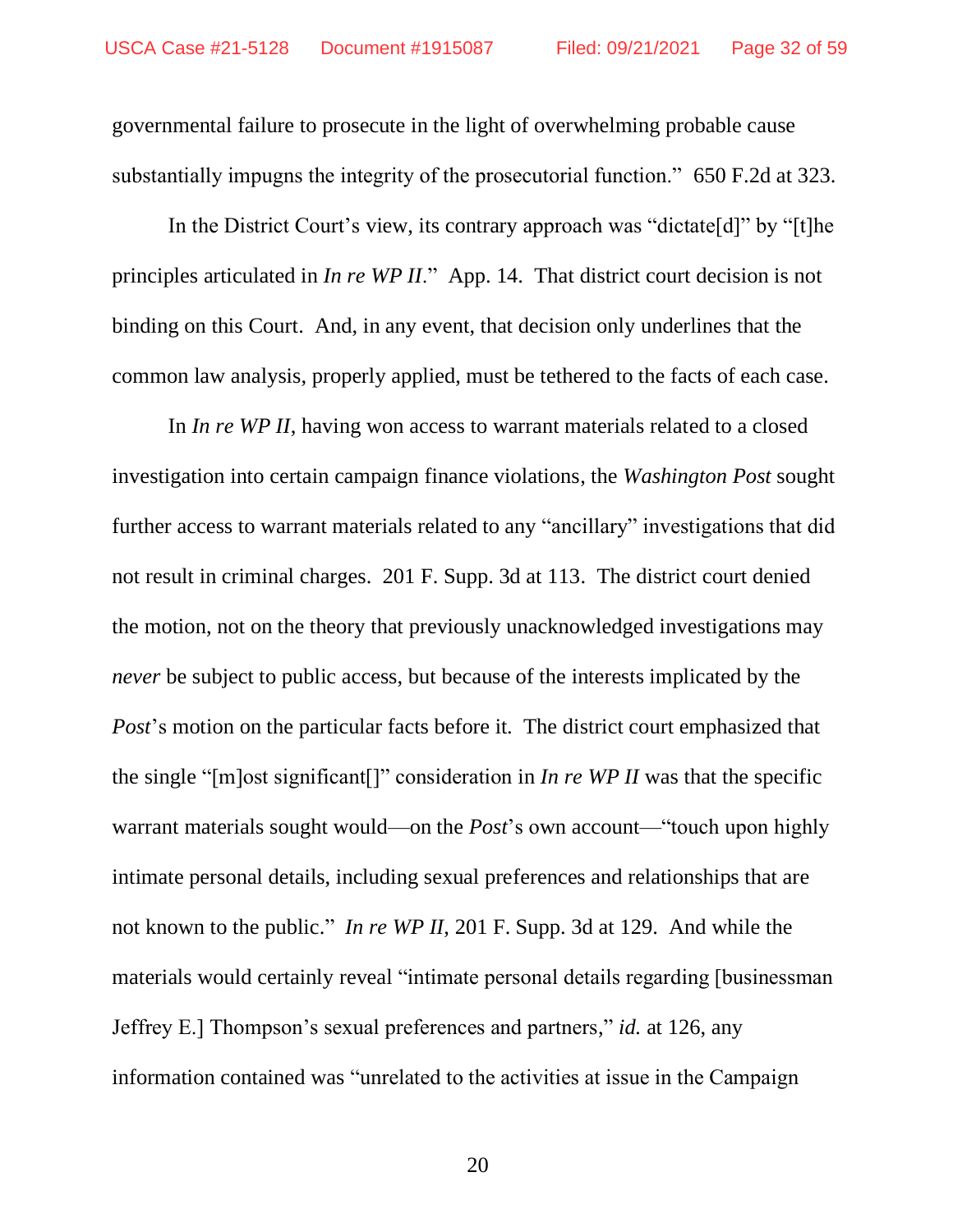Finance Investigation," a "separate" matter, *id.* at 119. As a result, the district court explained, the materials sought were "highly attenuated from the core public interests identified by the Post in its initial motion" because they bore "no direct relationship to matters of public trust," *id.* at 130, and in light of Thompson's sexual privacy interests the balance of considerations weighed against disclosure.

To restate the facts of *In re WP II* is to demonstrate why its holding is not relevant here. The same balance of interests cannot possibly govern the decision whether to release warrant materials that reveal only the sexual preferences and partners of a private businessman and the decision whether to release warrant materials that would shed light on a high-profile inquiry into whether a sitting Senator used his office for private advantage, as well as the unusual investigative steps taken by the Government—including obtaining a search warrant targeting that Senator's phone—to conduct that inquiry. *See* Wilber & Haberkorn, *supra*.

*In re WP II*'s procedural handling of the *Hubbard* analysis is also an instructive contrast. The *Hubbard* test does not ask a district court to imagine what privacy interests might conceivably be at play; instead, it weighs whether someone in fact "*has* objected to disclosure" and, if so, "the strength of any property and privacy interests *asserted*." *Nat'l Children's Ctr.*, 98 F.3d at 1409 (emphasis added). In *In re WP II*, then, having required the Government to notify "each of the individuals whose interests [might] be impaired" by the *Post*'s motion, the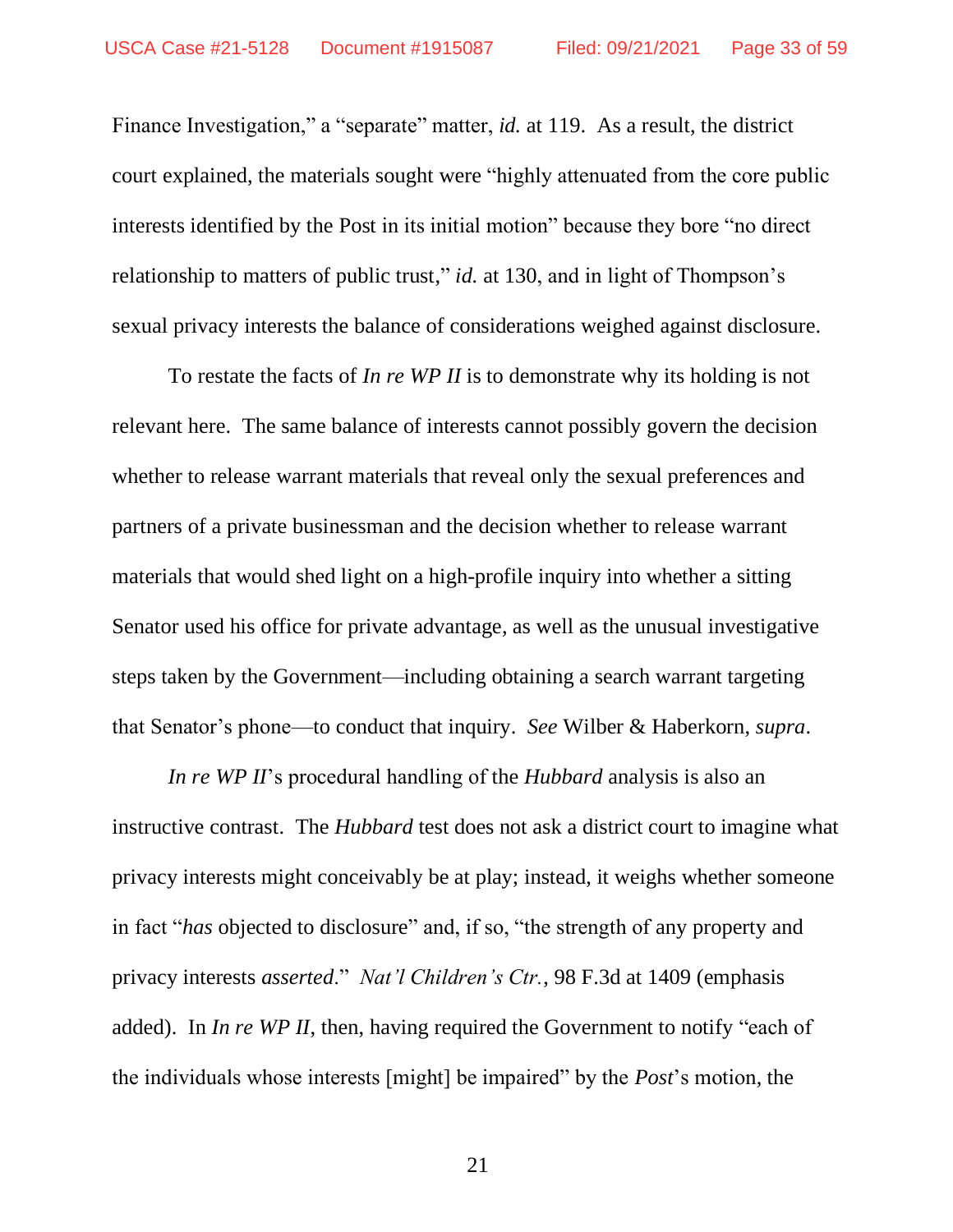district court weighed in the analysis the fact that all "oppose<sup>[d]</sup> further unsealing." 201 F. Supp. 3d at 129. Here, by comparison, the analysis of potential privacy interests was entirely abstract. *See* App. 8. To Petitioner-Appellant's knowledge, the party most straightforwardly implicated by its motion, Senator Burr, registered no objection, and there is no basis in the public record to conclude that he concurs in the District Court's account of potential harms to his interests. It should be intuitive that a court asked to weigh "the possibility of prejudice to those opposing disclosure," *Nat'l Children's Ctr.*, 98 F.3d at 1409, commits error if it imputes prejudice to individuals who have not opposed disclosure, *see* Romo, *supra*. 6

The effect of the District Court's reliance on these generic, hypothetical interests was to shift the burden to Petitioner-Appellant to prove the specific contents of documents to which Petitioner-Appellant does not have access. *See*  App. 14 ("In closed investigations not acknowledged by the government, public access to materials has historically been limited, and petitioner presents no reason to believe that the significant interests that counsel against such access would *not*  be present in this case." (emphasis added)). But the point of having a "presumption of access" is that the burden is on the party advocating for secrecy to

<sup>&</sup>lt;sup>6</sup> There may be unusual situations in which third-parties cannot identify themselves for purposes of making an objection without defeating their own privacy interests. *See CNN*, 984 F.3d at 120 (intelligence sources). Given what Senator Burr has already voluntarily disclosed publicly, however, that is plainly not the situation here.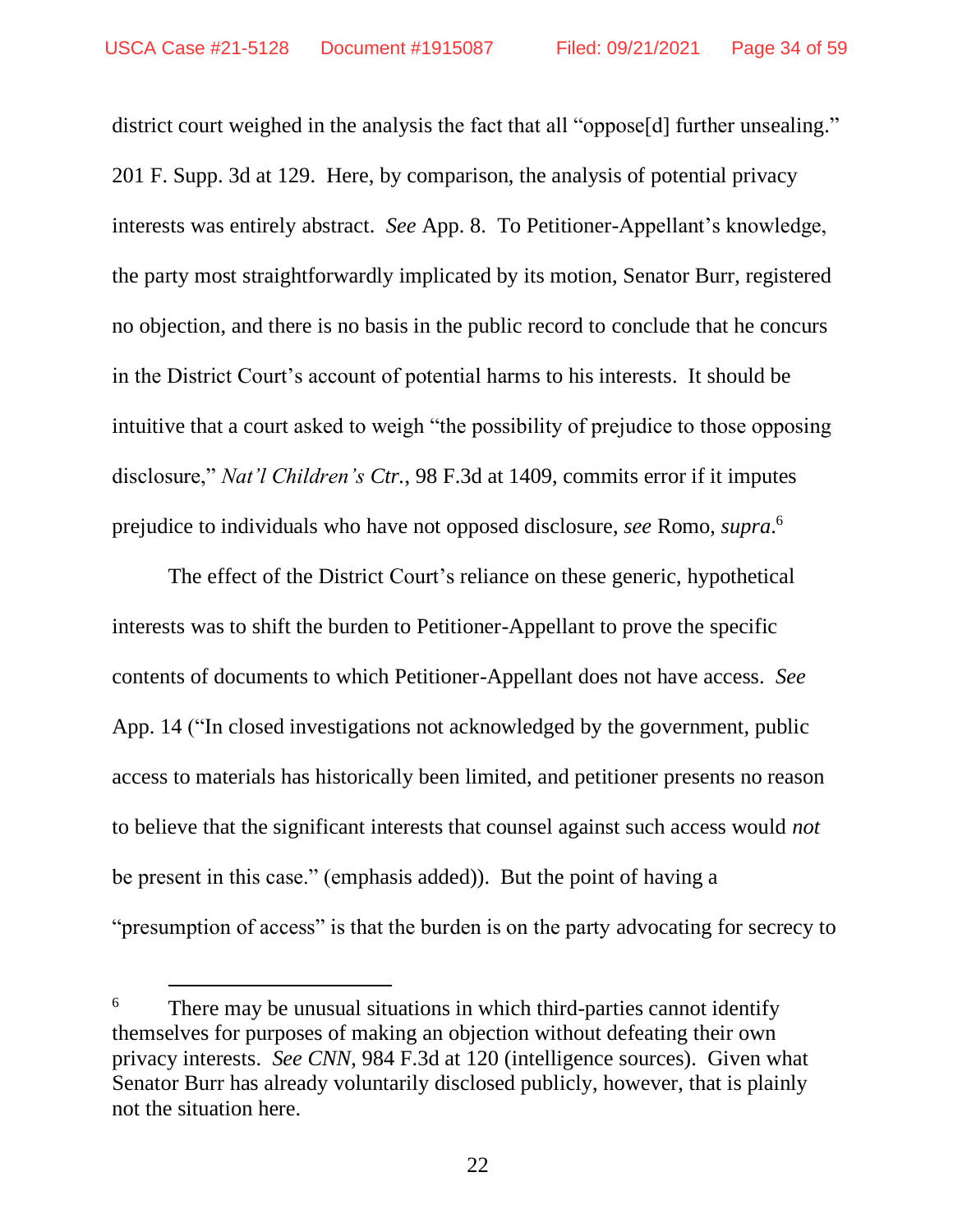"rebut" it. *In re Leopold*, 964 F.3d at 1129 (citation omitted). Were it otherwise, the Government's superior knowledge of the contents of the records would give it "a nearly impregnable defensive position" in opposing disclosure. *Judicial Watch, Inc. v. FDA*, 449 F.3d 141, 146 (D.C. Cir. 2006). In expecting that members of the public preemptively debunk each interest that "may be implicated" by a certain kind of filing, App. 11, without access to the documents or even the Government's characterization of the interests at stake in the documents, the District Court's framework would erect just that kind of wall around this class of judicial records.

It is possible the District Court issued sealed findings of fact that turn on different considerations than its publicly available redacted Memorandum Opinion and Order. But if so, the public decision would even more clearly amount to an impermissible advisory opinion, issued without jurisdiction to the extent it purports to resolve "abstract hypotheticals" unrelated to the controversy actually presented. *Irregulators v. FCC*, 953 F.3d 78, 82 (D.C. Cir. 2020); *cf. Labow v. Dep't of Justice*, 831 F.3d 523, 534 (D.C. Cir. 2016) (rejecting an approach to Freedom of Information Act litigation that would require courts to resolve "[o]pen-ended hypothetical questions" about the circumstances under which justifications for secrecy not actually presented might prevail (citation omitted)). At base, on no view does *Hubbard* authorize courts to approach the common law through any lens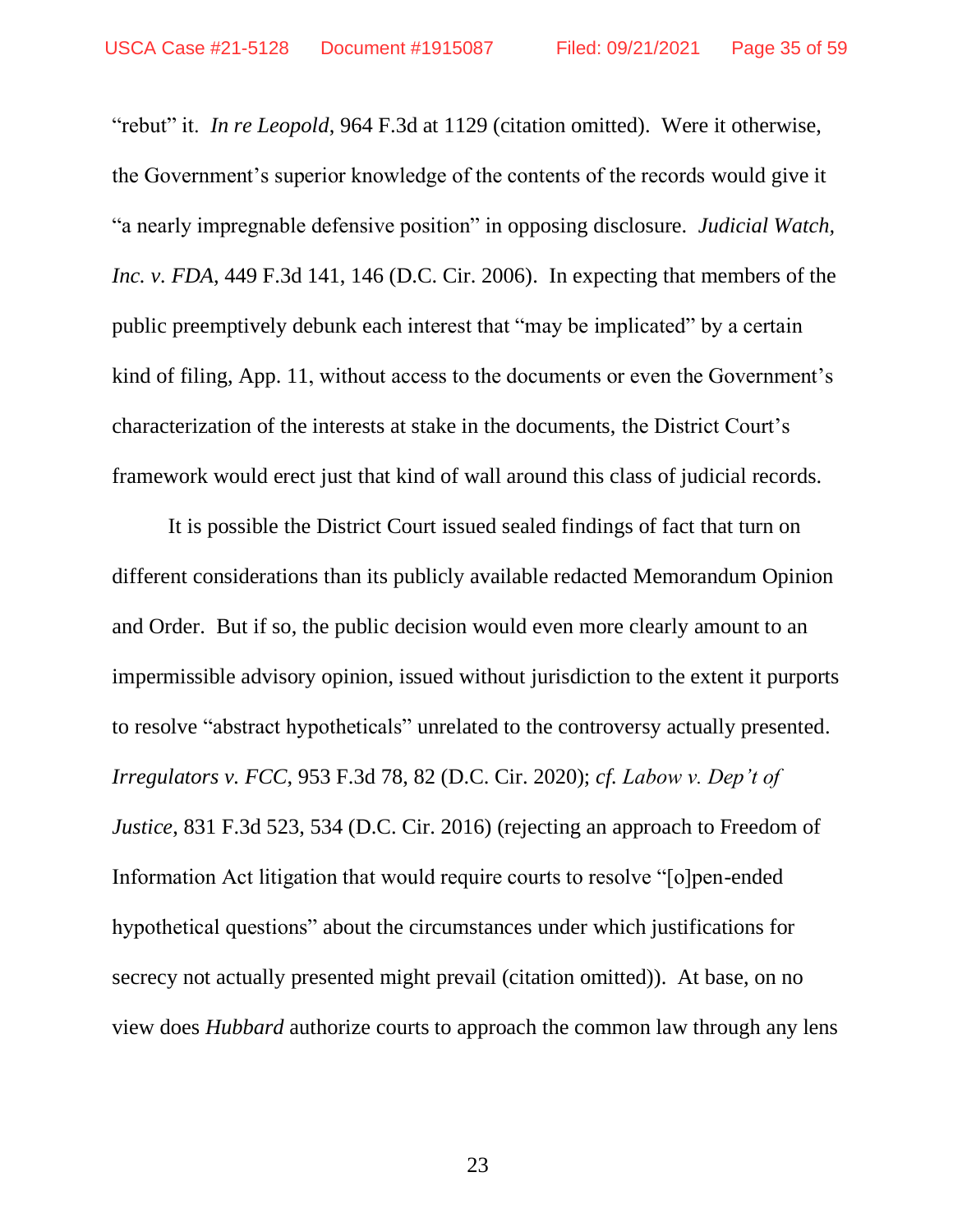other than "the interests presented by a given case." *MetLife*, 865 F.3d at 665. The District Court's contrary approach, at once hypothetical and categorical, was error.

> B. The District Court erred as a matter of law in concluding that, under *Hubbard*, only a narrow category of Government disclosures can be weighed when determining to what extent further disclosure would prejudice other parties' interests.

A closely related flaw in the decision below is its refusal to confront the central fact of this case: Senator Burr publicly announced that his transactions were investigated by the Department of Justice and that the Department informed him the investigation was closed. *See* Romo, *supra*. These and other facts about the investigation have been confirmed by news organization after news organization, relying on government sources in a position to know, including spokespersons authorized to speak for the Justice Department. *See* Tucker & Jalonick, *supra*; Zapotosky & Sonmez, *supra*; Viswanatha, *DOJ Inquiry Into Sen. Richard Burr's Stock Trades*, *supra*. The District Court made express that it assigned those disclosures no weight at all in its analysis because they did not come via press conference or press release. *See* App. 12 (emphasizing that the other interests implicated "are no less great where some of the relevant information has been reported on in the news media," absent "acknowledgement by the government"). But this Court's precedents cannot support that categorical rule, which makes little practical sense and does not fairly describe the facts of this case.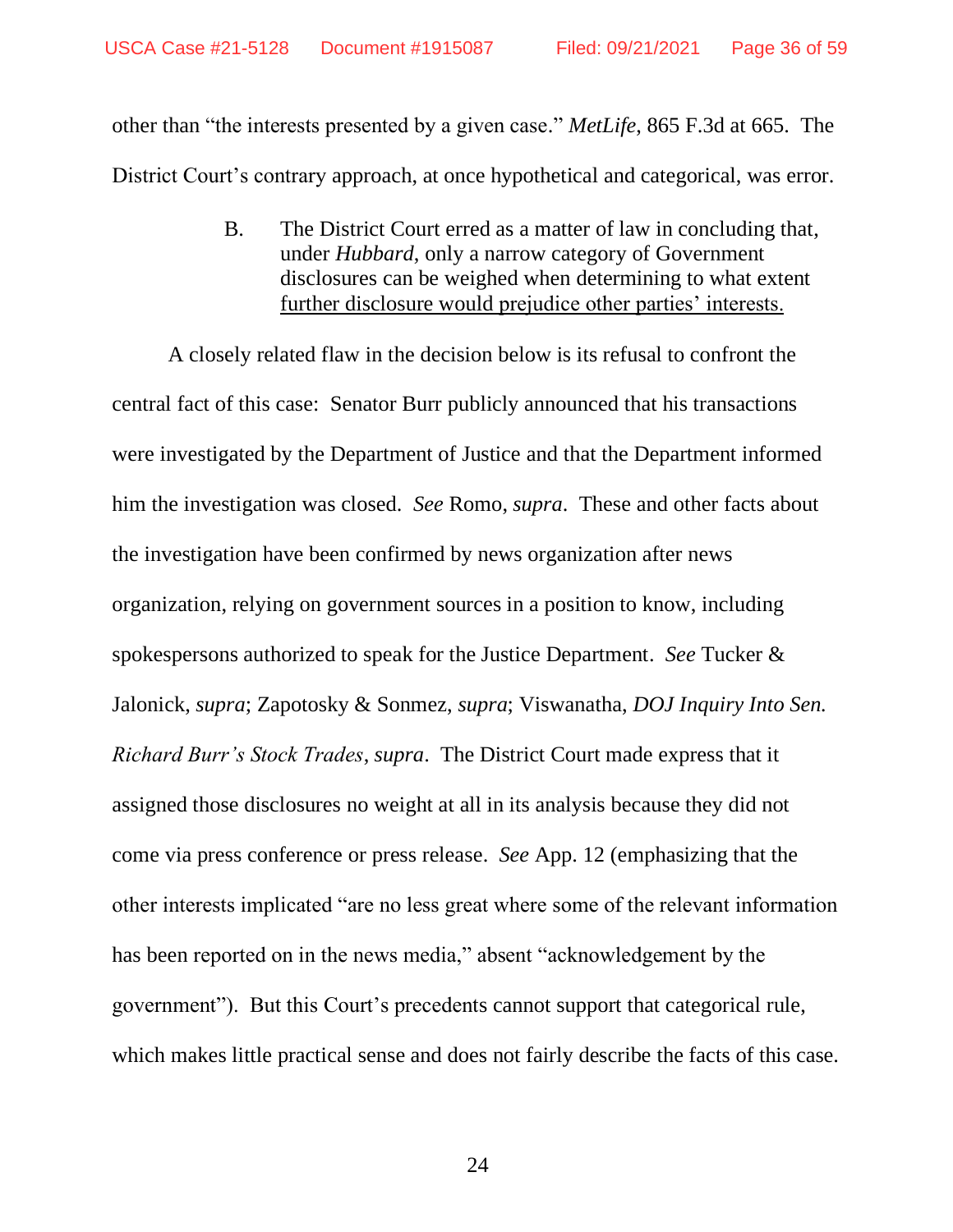For one, the District Court seems to have relied on a misunderstanding about the conventions of sourcing, conflating the question whether information is attributed to a named official with the question whether the Government has "voluntarily disclosed" it. App. 13. But the Government routinely makes authorized disclosures conditional on the information not being attributed to a particular speaker. *See, e.g.*, *Background Press Call by a Senior Administration Official on Afghanistan*, The White House (Apr. 13, 2021), https://perma.cc/2U4Y-EVWA. The confirmations given by Justice Department spokespersons to multiple news outlets that the Burr investigation was closed plainly fall within that category. *See* Tucker & Jalonick, *supra*; Zapotosky & Sonmez, *supra*; Viswanatha, *DOJ Inquiry Into Sen. Richard Burr's Stock Trades*, *supra*. Those disclosures are no less official for not having a name attached to them, and it was error for the District Court to ignore them when weighing whether *further* confirmation of their truth could cause harm to any party's interests.

But it was error, too, for the District Court to suggest that the only disclosures that matter to the *Hubbard* analysis are those with an official imprimatur. To be sure, Petitioner-Appellant agrees that the common law would never allow the Government to withhold information "already validated by an official source." *Robinson*, 935 F.2d at 292. That much should be trivially true; there is no confidentiality interest in concealing such information, so any public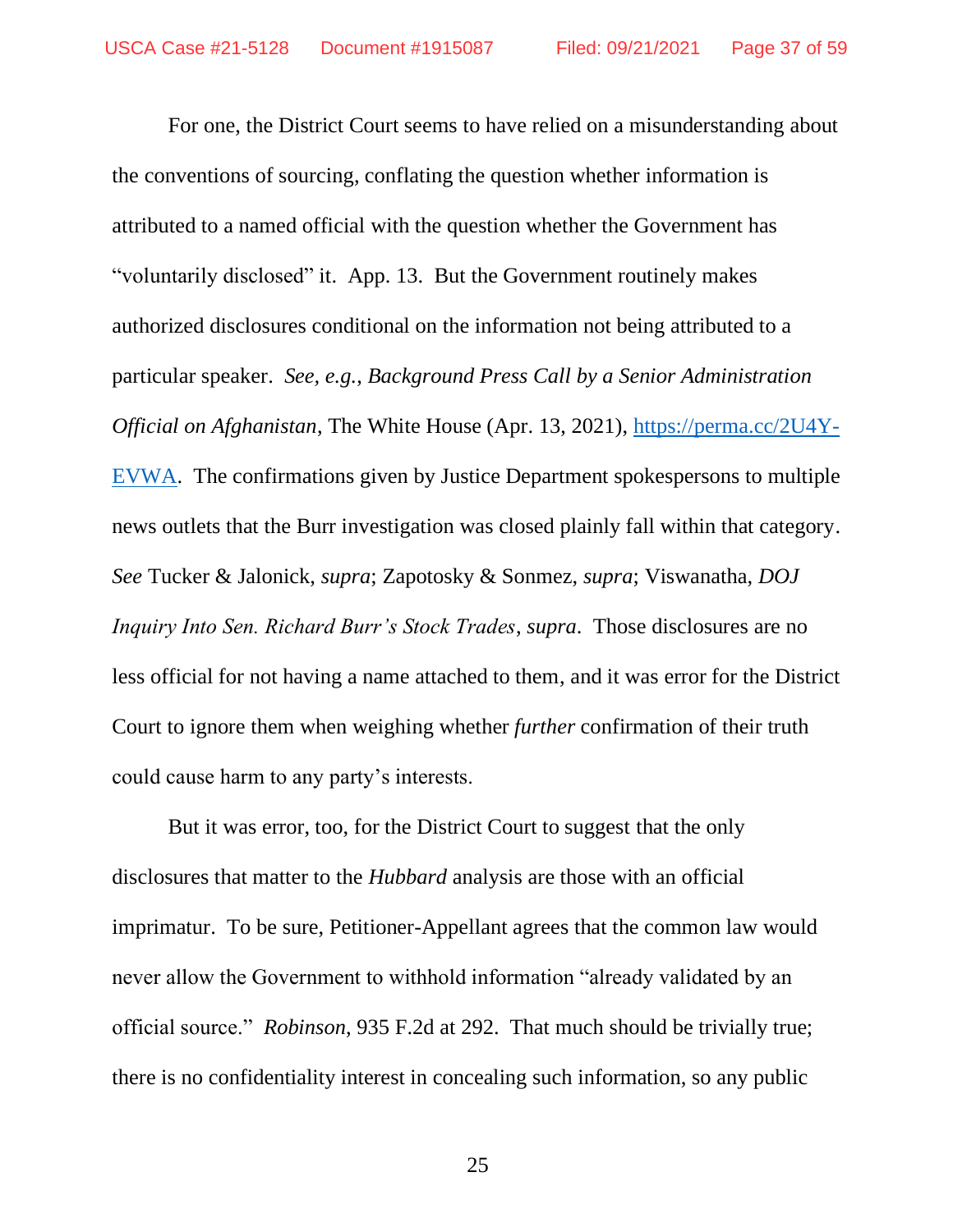interest will necessarily justify access because "something . . . outweighs nothing every time." *Beck v. Dep't of Justice*, 997 F.2d 1489, 1494 (D.C. Cir. 1993) (citation omitted) (omission in original). But it is hard to see how the common law right could be thought "fundamental to a democratic state" if it provided for disclosure *only* of information the Government has already confirmed at its sole discretion. *Hubbard*, 650 F.2d at 315 n.79 (citation omitted). This Court has not, in fact, so limited the reach of the public's presumptive rights; nor for that matter have other courts.

In *Robinson*, for instance, this Court noted that the Government's confidentiality interests are diminished not only where information has been formally avowed, but also where it "might easily be *surmised* from what is already in the public record." *Robinson*, 935 F.2d at 292 (quoting *CBS, Inc. v. U.S. Dist. Court*, 765 F.2d 823, 825–26 (9th Cir. 1985)) (emphasis added). Courts routinely take that pragmatic approach when considering what is already in the public domain. <sup>7</sup> And for good reason: The Government's burden is not merely to show

<sup>7</sup> *See, e.g.*, *United States v. Smith*, 787 F.2d 111, 116 (3d Cir. 1986) (public knowledge that official had a "possible connection" to an investigation diminished privacy interest in the fact that he received a target letter); *Bradley ex rel. AJW v. Ackal*, 954 F.3d 216, 229 (5th Cir. 2020) (public knowledge that parties reached a settlement diminished privacy interest in its amount); *United States v. Loughner*, 769 F. Supp. 2d 1188, 1195 (D. Ariz. 2011) (public knowledge of information in warrant materials already "reported by the media" diminished any interest in sealing them); *United States v. Zazi*, Nos. 09-CR-663, 10-CR-0019, 2010 WL 2710605, at \*3–5 (E.D.N.Y. June 30, 2010).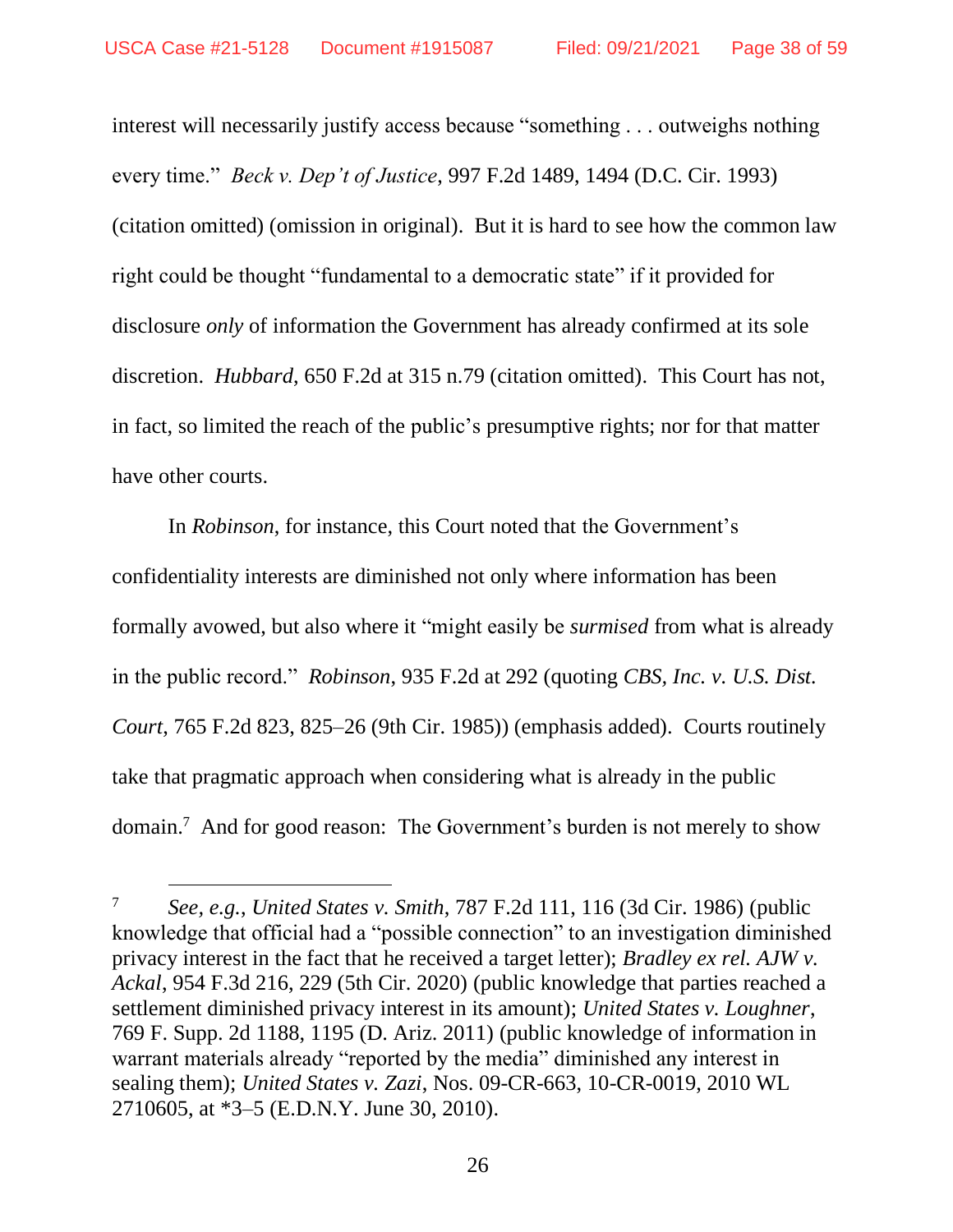"that the search warrant affidavits include more detail than what has already been reported by the media"; of course they do, which is why there is a public interest in knowing what they say. *United States v. Cohen*, 366 F. Supp. 3d 612, 626 (S.D.N.Y. 2019). Instead, the Government can only rebut the presumption in favor of access by demonstrating that cognizable interests would be "harmed" by those new details out of proportion to the public values served by transparency. *Id.*

In that analysis, it is simply unrealistic to presume that the public assigns no weight to news reporting—that public knowledge of whether Senator Burr was being investigated by the Government turns solely on whether the Government (and only the Government) confirms it in a certain way. The public knows, as this Court has underlined, that "journalists frequently depend on informants to gather news, and confidentiality is often essential to establishing a relationship with an informant." *Zerilli v. Smith*, 656 F.2d 705, 711 (D.C. Cir. 1981). And the public knows, too, that rigorous standards govern reliance on unnamed sources in order to safeguard the reliability of reporting that makes use of them. *See, e.g.*, *Los Angeles Times Ethics Guidelines*, L.A. Times (June 2014), https://perma.cc/7Q3C-2BXA; *cf.* Jeffrey Gottfried & Mason Walker, *Most Americans See a Place for Anonymous Sources in News Stories, But Not All the Time*, Pew Research Ctr. (Oct. 9, 2020), https://perma.cc/G6DC-75ZP (finding that the views of a supermajority of Americans on use of unnamed sources "echo<sup>[]</sup> the standards of professional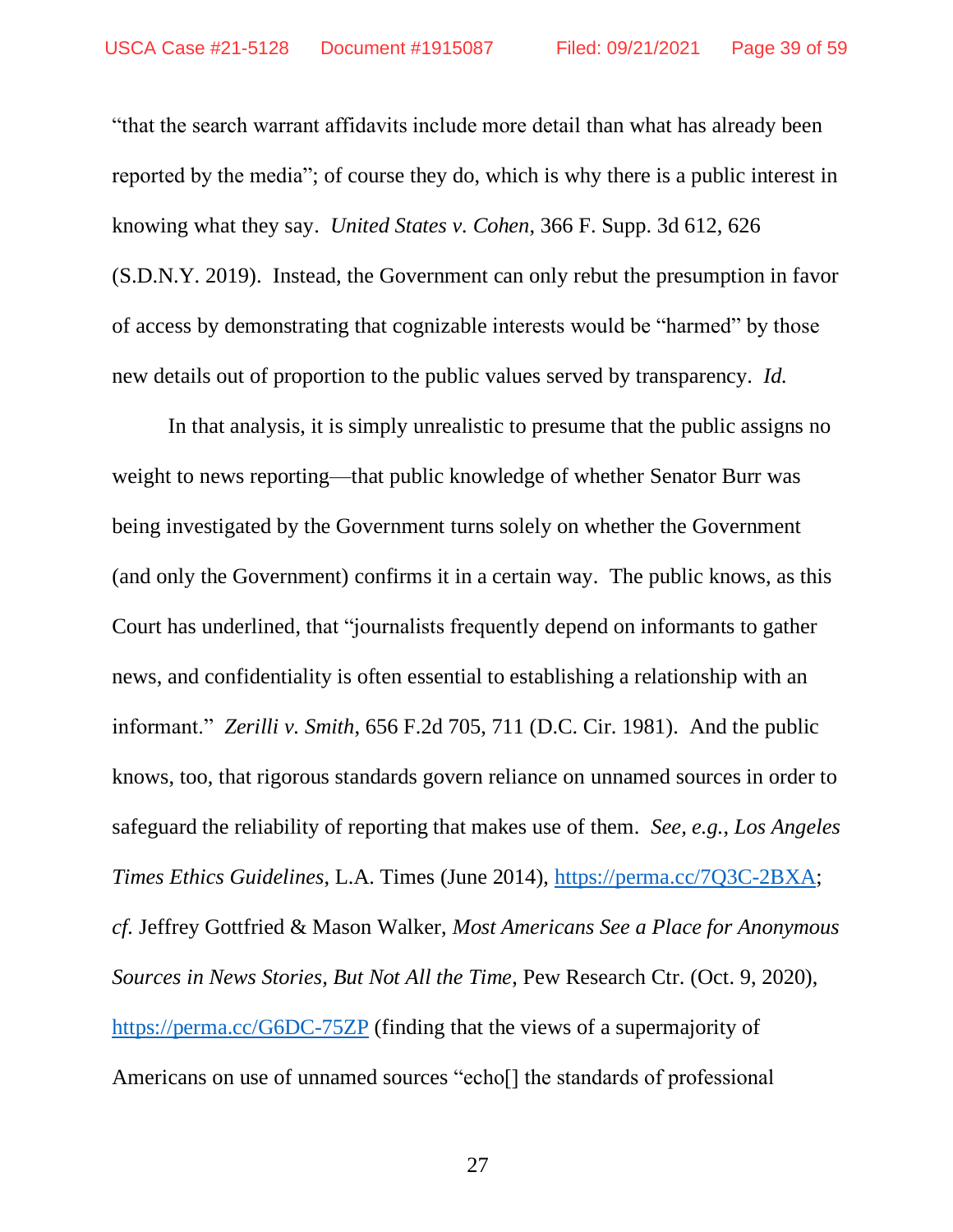journalism organizations"). Thus, whether or not public reporting absent an official confirmation can "extinguish" secrecy interests entirely, in all cases, App. 12, it blinks reality to suggest that the volume of coverage of this particular investigation has no relevance to judging how much deniability is left to defend.

Indeed, even in the *sui generis* grand jury context, where "it is commonly said that when the media reports information alleged to be grand jury material, 'the government is obligated to stand silent' and not confirm the information," this Court has recognized that "[t]here must come a time . . . when information is sufficiently widely known that it has lost its character as Rule 6(e) material." *In re North*, 16 F.3d 1234, 1245 (D.C. Cir. 1994) (quoting *Barry v. United States*, 740 F. Supp. 888, 891 (D.D.C. 1990)). And that time has come, in this Court's view, where for instance "a grand jury witness . . . discusse[d] his role on the CBS Evening News," *In re Grand Jury Subpoena, Judith Miller*, 493 F.3d 152, 155 (D.C. Cir. 2007), or an "attorney virtually proclaimed from the rooftops that his client had been subpoenaed to testify before the grand jury," *In re Motions of Dow Jones & Co.*, 142 F.3d 496, 505 (D.C. Cir. 1998). None of those disclosures reveals precisely as much as an official confirmation would. But this Court's approach to the analysis has been a practical one, because judges "are 'not required to exhibit a naiveté from which ordinary citizens are free.'" *Dep't of Commerce v. New York*, 139 S. Ct. 2551, 2575 (2019) (quoting *United States v. Stanchich*, 550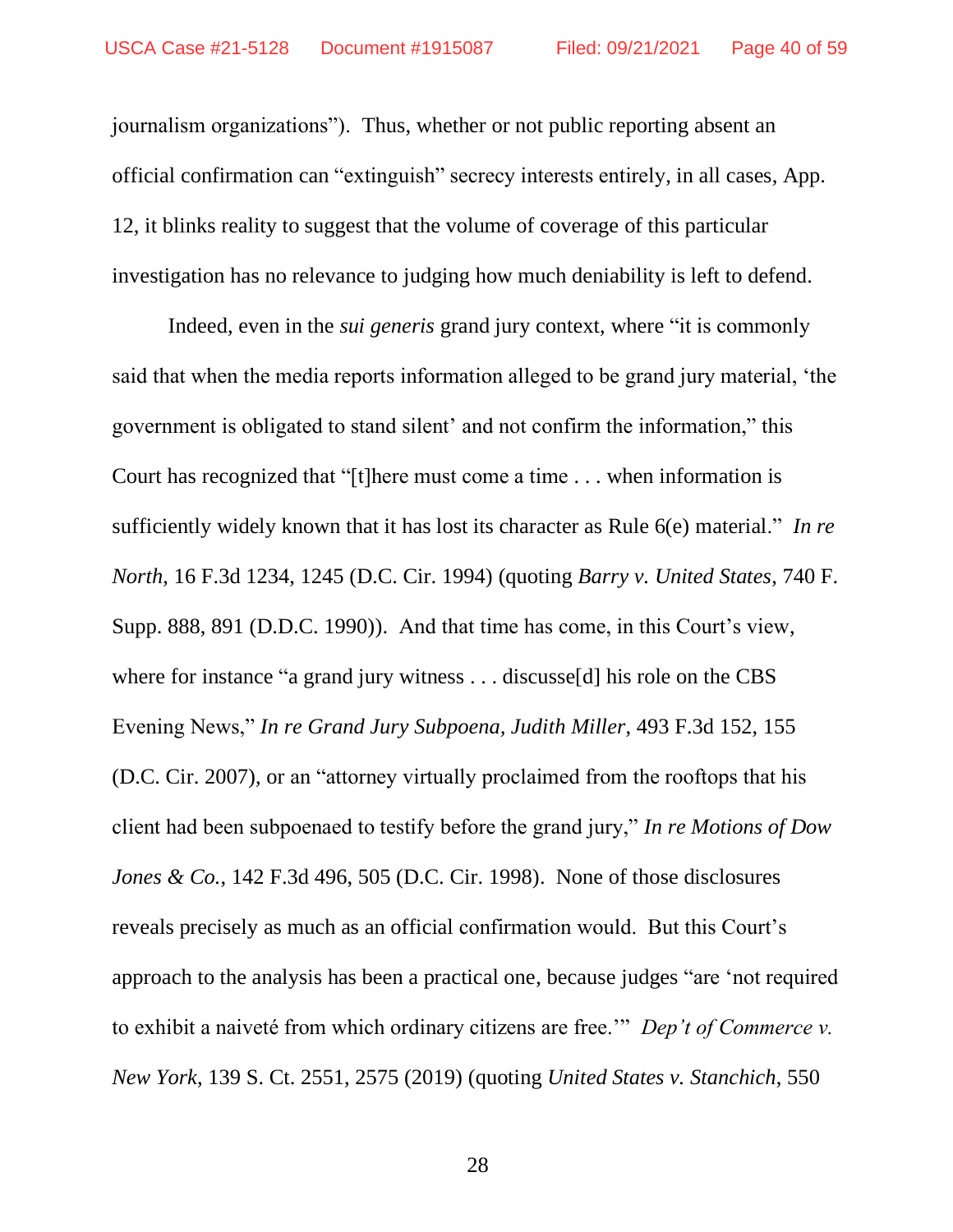F.2d 1294, 1300 (2d Cir. 1977)). It would be bizarre if warrant materials, subject to the common law presumption of access, were governed by a *harsher* rule than grand jury materials subject to the wholly "unique" degree of secrecy imposed by Rule 6(e). *In re Leopold*, 964 F.3d at 1133 (citation omitted).

Finally, the District Court's bright-line rule would have perverse consequences, handing a dangerous discretion to the Government. "[T]he decision to seal" judicial records "must be made by the judicial officer," who "cannot abdicate this function" to the party claiming a need for secrecy. *Baltimore Sun*, 886 F.2d at 65. In operation, though, the District Court's rule would hand the Government a trump card fit for any case, dispositive for however long it can refrain from holding a press conference to announce the disposition of an investigation already widely reported on by the news media. The predictable result would be a shift from the status quo in which "warrant applications and receipts are routinely filed with the clerk of court without seal" to one in which those materials, even in the most high profile of closed investigations, are only ever made public at the Government's discretion, subject to the demands of its own public-relations strategy. *In re N.Y. Times Co.*, 585 F. Supp. 2d at 88. Such an approach would be a stark departure from our system's conviction that neither "[a] free press" nor a free public can "be made to rely solely upon the sufferance of government to supply it with information." *Smith v. Daily Mail Publ'g Co.*, 443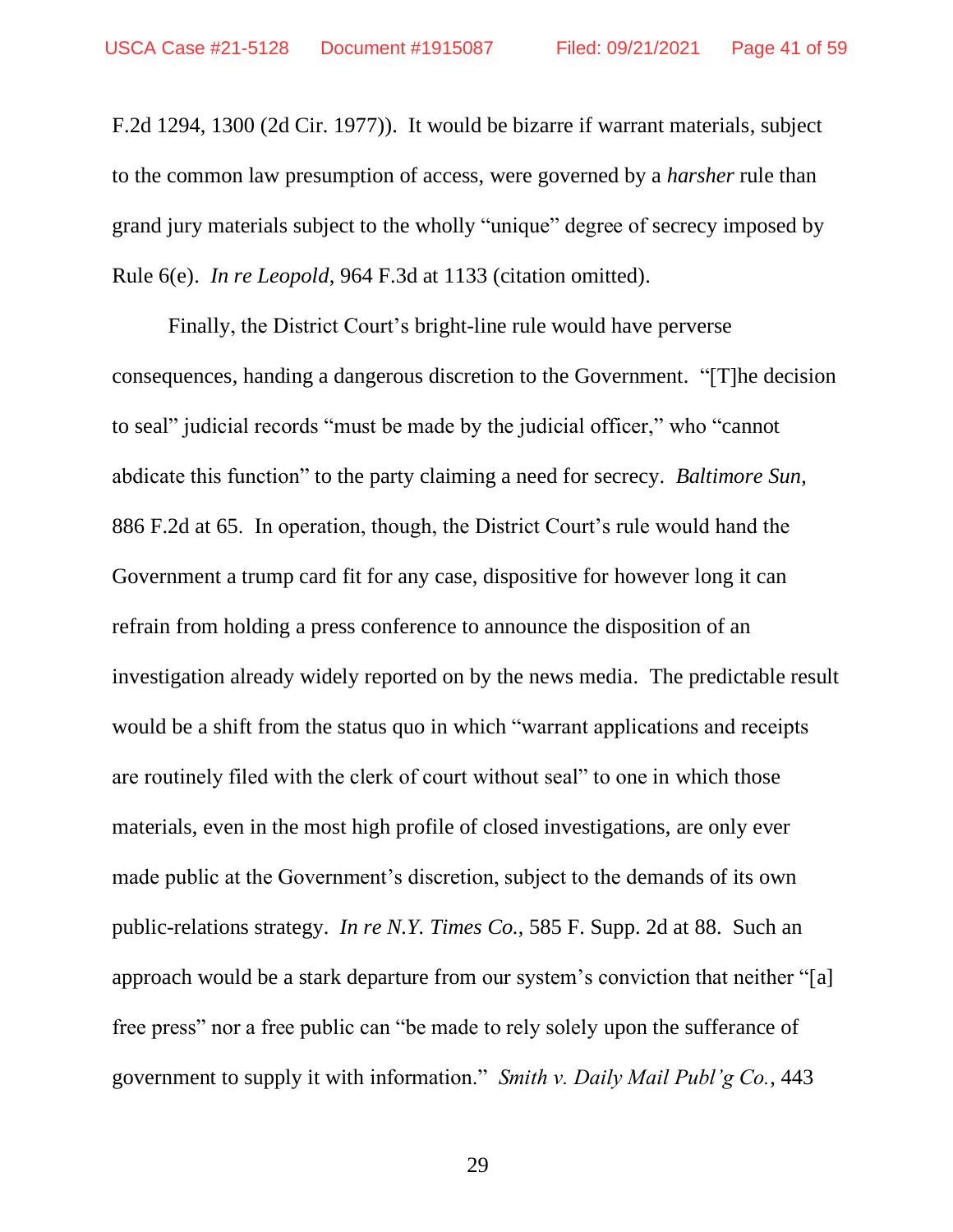U.S. 97, 104 (1979). There is nothing to commend the District Court's rule as a practical matter, and no support for it in this Court's precedent. The District Court erred by refusing to weigh Senator Burr's decision to "proclaim[] from the rooftops" that the Government investigated his stock trades, *In re Dow Jones*, 142 F.3d at 505, along with the information that Petitioner-Appellant and other members of the press have reported about that investigation.

### C. The *Hubbard* factors that the District Court failed to apply support unsealing, subject at most to tailored redactions.

Proper application of the *Hubbard* test would require far greater disclosure than what the District Court's decision provides—especially in light of the factors the District Court failed to consider entirely. For one, the decision below contains no discussion, whatsoever, of the "need for public access." *Nat'l Children's Ctr.*, 98 F.3d at 1409. That omission should be startling in a case that concerns a highprofile and widely reported federal criminal investigation of a sitting United States Senator. Without prejudging what the Search wWrrant Materials would reveal, it cannot be denied that there is "a legitimate and important interest in affording members of the public their own opportunity to see and hear evidence that records the activities of a Member of Congress . . . as well as agents of the Federal Bureau of Investigation." *In re Nat'l Broad. Co.*, 653 F.2d at 614 (citation omitted).

The Search Warrant Materials implicate any number of cross-cutting public interests of the highest order. It is uncontroversial, for instance, that the public's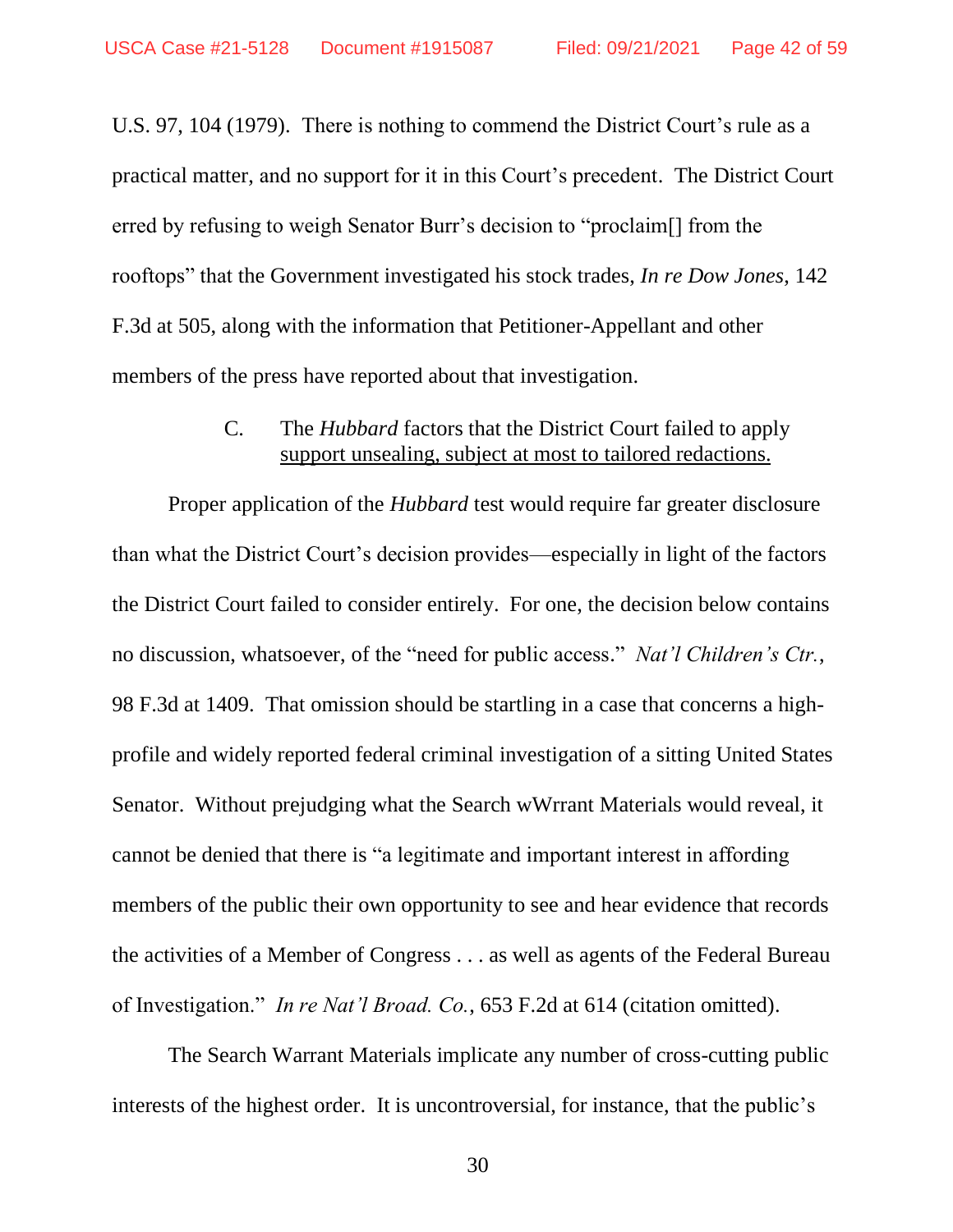interest in access is "especially strong" in cases that involve allegations of potential wrongdoing by public officials. *In re Application of NBC, Inc.*, 635 F.2d 945, 952 (2d Cir. 1980); *United States v. Criden*, 648 F.2d 814, 822 (3d Cir. 1981); *United States v. Beckham*, 789 F.2d 401, 413 (6th Cir. 1986); *In re Nat'l Broad. Co.*, 653 F.2d at 611. And that much would be true here whether the Search Warrant Materials contain evidence of wrongdoing so decisive that the Government's subsequent decision not to bring charges "substantially impugns the integrity of the prosecutorial function," *Hubbard*, 650 F.2d at 323, or so flimsy as to raise "doubts about the Justice Department's motives in Burr's case," Barrett et al., *supra*.

The materials also implicate the public's interest in understanding whether the regime governing the stock transactions of Members of Congress is adequate to its task. While Members have been prohibited from leveraging their positions to obtain an advantage in the markets for years, *see* Stop Trading on Congressional Knowledge (STOCK) Act of 2012, Pub. L. No. 112-105, 126 Stat. 291, there has never been a prosecution under the Act, *see* Robert K. Kelner et al., *The Challenges of Prosecuting Congressional Insider Trading*, Law360 (June 18, 2020), https://perma.cc/HU2N-3NAR. A number of observers have suggested that the STOCK Act cannot fulfill its purpose because the Speech or Debate Clause, *see* U.S. Const. art. I, § 6, cl. 1, bars investigators from gathering the evidence necessary to determine whether non-public information underpinned a Member's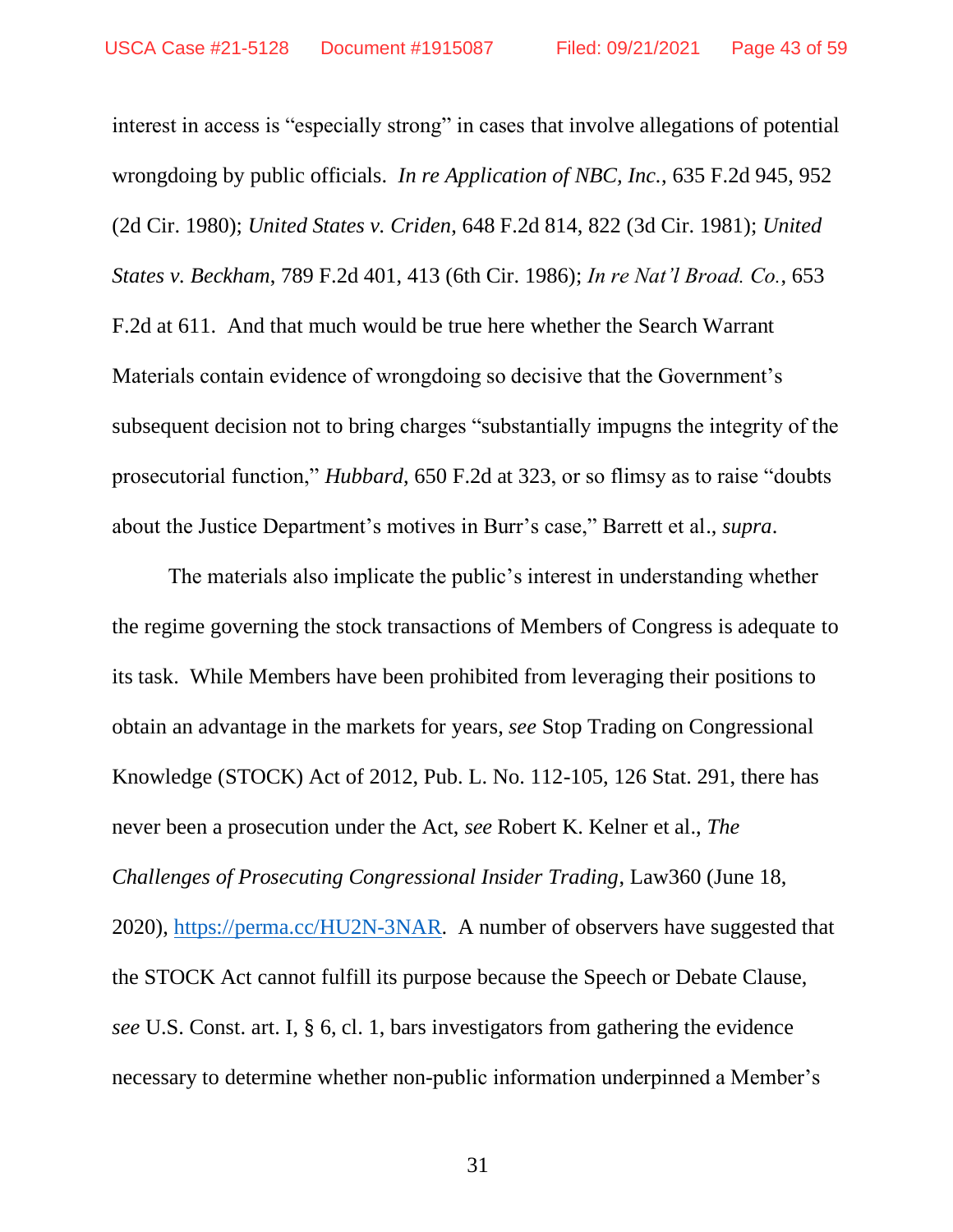trades, *see* Kelner et al., *supra*. The Search Warrant Materials sought to be unsealed by Petitioner-Appellant would shed light on the extent of the information the Government sought to seize from Senator Burr notwithstanding the protections of the Clause, which would enrich an ongoing public policy debate about whether the Act should be revised. *See* Robert Anello, *How Senators May Have Avoided Insider Trading Charges*, Forbes (May 26, 2020), https://perma.cc/DE4M-LL2V (noting that the proposed Ban Conflicted Trading Act would avoid the challenges of immunity by imposing a flat ban on Members trading individual stocks).

Finally, the public has an obvious interest in understanding whether the Department of Justice observes adequate safeguards when conducting searches that infringe on the prerogatives of another branch, implicating weighty separation-ofpowers concerns. *See, e.g.*, *United States v. Rayburn House Office Building*, 497 F.3d 654, 659–663 (D.C. Cir. 2007) (concluding that "a search that allow[ed] agents of the Executive to review privileged materials without the Member's consent violate[d] the [Speech and Debate] Clause," notwithstanding the use of special procedures detailed in the warrant to narrow the intrusion). The Department of Justice itself recently concluded that its existing policies in that regard are inadequate. *See* Michael Balsamo et al., *Justice Department to Tighten Rules on Seizing Congress Data*, AP News (June 14, 2021), https://bit.ly/3lr8mRd.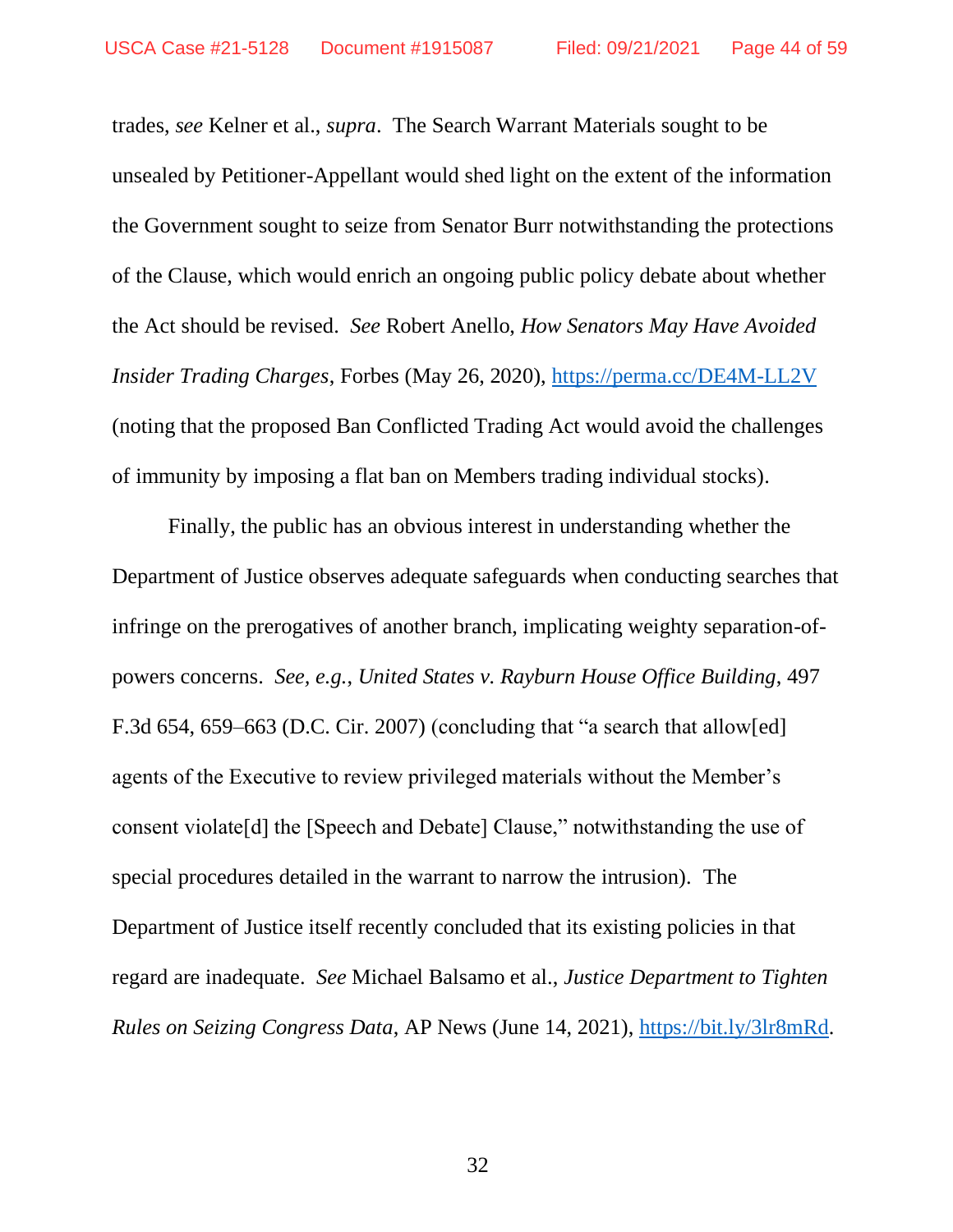The public deserves to understand what precautions the Executive took to accommodate those constitutional interests in its investigation of Senator Burr.

Not a word on any of these weighty interests appears in the District Court's opinion, but they should without question inform the analysis of what this Court has sometimes characterized as the "single most important element" in the balance—the purpose for which the information was introduced. *Hubbard*, 650 F.2d at 321; *see also CNN*, 984 F.3d at 331 ("When a sealed document is considered as part of judicial decisionmaking, the sixth factor will oftentimes carry great weight."). Here, the Government placed the warrant materials before a court to persuade a federal judge to grant an authorization of enormous moment—a warrant to search and seize effects of a sitting United States Senator, implicating not only "the Fourth Amendment protection against unreasonable searches and seizures" but also the separation of powers. *In re N.Y. Times Co.*, 585 F. Supp. 2d at 90. Access would vindicate the public's right to assure itself the District Court did not "rubber stamp" so consequential a request, *id.*, and to understand on what basis the Government submitted it. The District Court's failure to include any analysis of this factor, which weighs heavily in favor of unsealing the Search Warrant Materials, was error on a material issue in the case.

Finally, to the extent any legitimate interests support secrecy here, Petitioner-Appellant is somewhat handicapped in answering them because the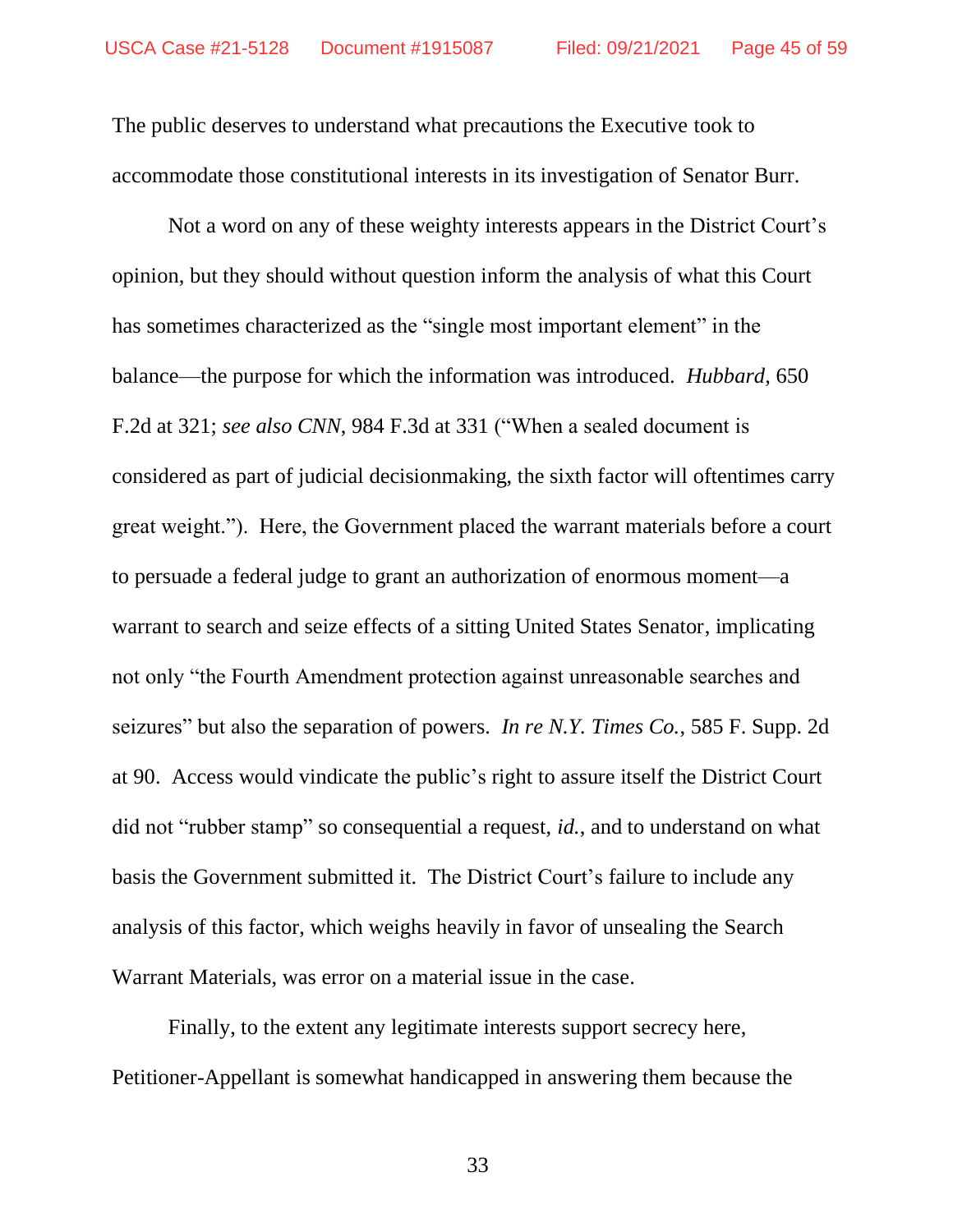District Court's opinion does not identify them with specificity. *Contra Robinson*, 935 F.2d at 289 n.9 (holding that a district court "must make every effort to explain as much of its decision as possible on the public record to enable an interested person to intelligently challenge the decision"). Every interest the decision does identify, however, assuming each is even applicable to the facts of this particular case, could be accommodated by the far less restrictive alternative of redaction. *See Custer Battlefield Museum*, 658 F.3d at 1195 n.5 (collecting cases in which redaction, "rather than refusing to unseal the materials entirely," was adequate to protect a range of interests implicated in post-investigation warrant materials, including "the privacy interests of innocent third parties," "confidential informants," and an "ongoing investigation").<sup>8</sup> Yet the District Court's public opinion does not conduct—or explain its failure to conduct—the "document-bydocument," "line-by-line" consideration of competing interests that the common law analysis requires. *Binh Hoa Le v. Exeter Fin. Corp.*, 990 F.3d 410, 419 (5th Cir. 2021) (citations omitted). For that reason too, the District Court's decision to allow blanket sealing of the Search Warrant Materials cannot be upheld.

<sup>&</sup>lt;sup>8</sup> The Government itself recently moved to unseal investigative materials in a closed investigation that did not result in criminal charges in another district court proceeding, proposing to disclose, *inter alia*, "relevant legal background" and publicly reported facts while redacting the identities of "witnesses and uncharged subjects." Government's Motion to Partially Unseal at 4–5, *In re Application of N.Y. Times Co. for Access to Certain Sealed Court Records*, No. 1:21-mc-91 (D.D.C. Sept. 10, 2021) (ECF No. 11).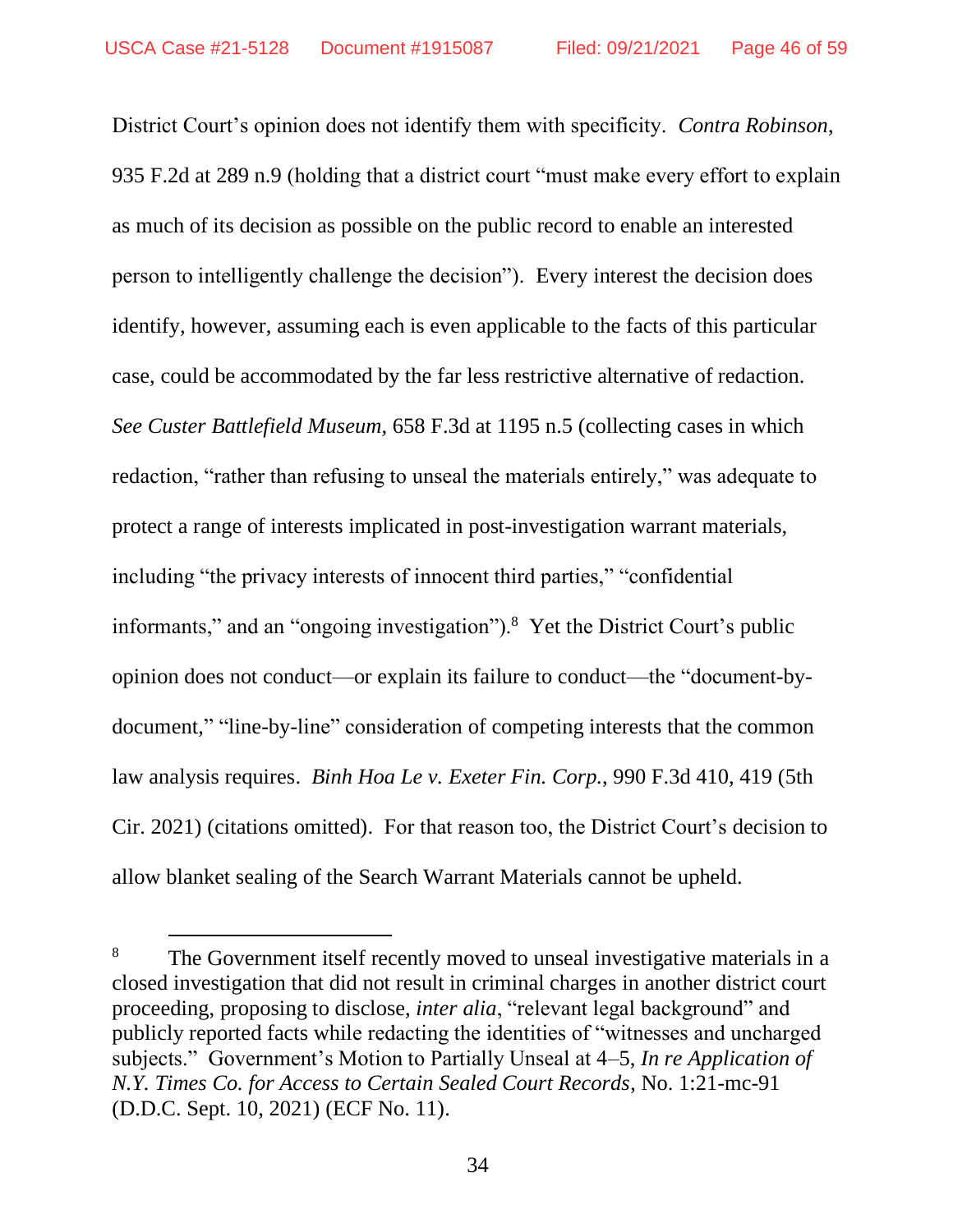### **III. The public's First Amendment right of access also attaches to the Search Warrant Materials.**

While this Court has not yet addressed the question, the public's First Amendment right of access likewise attaches to the warrant materials in question. In determining whether the constitutional presumption of access applies, courts look to the complementary considerations of "experience and logic," asking "whether the place and process have historically been open to the press and general public" and "whether public access plays a significant positive role in the functioning of the particular process in question." *Press-Enter. Co. v. Superior Court*, 478 U.S. 1, 8–9 (1986). Applying that framework, the district courts of this Circuit have concluded that the First Amendment presumption attaches to search warrant materials once an investigation has concluded, *In re WP I*, 2016 WL 1604976, at \*2; *In re N.Y. Times Co.*, 585 F. Supp. 2d at 88, while the Eighth Circuit holds that the right attaches to search warrant materials as such but weighs the status of the investigation in determining whether the right is overcome in whole or in part, *In re Search Warrant for Secretarial Area Outside Office of Gunn*, 855 F.2d 569, 572 (8th Cir. 1988).

Both experience and logic support application of the First Amendment right here. As to experience, "search warrant applications and receipts are routinely filed with the clerk of court without seal," *id.* at 573, a practice reinforced by the fact that the materials are judicial records subject to the common law presumption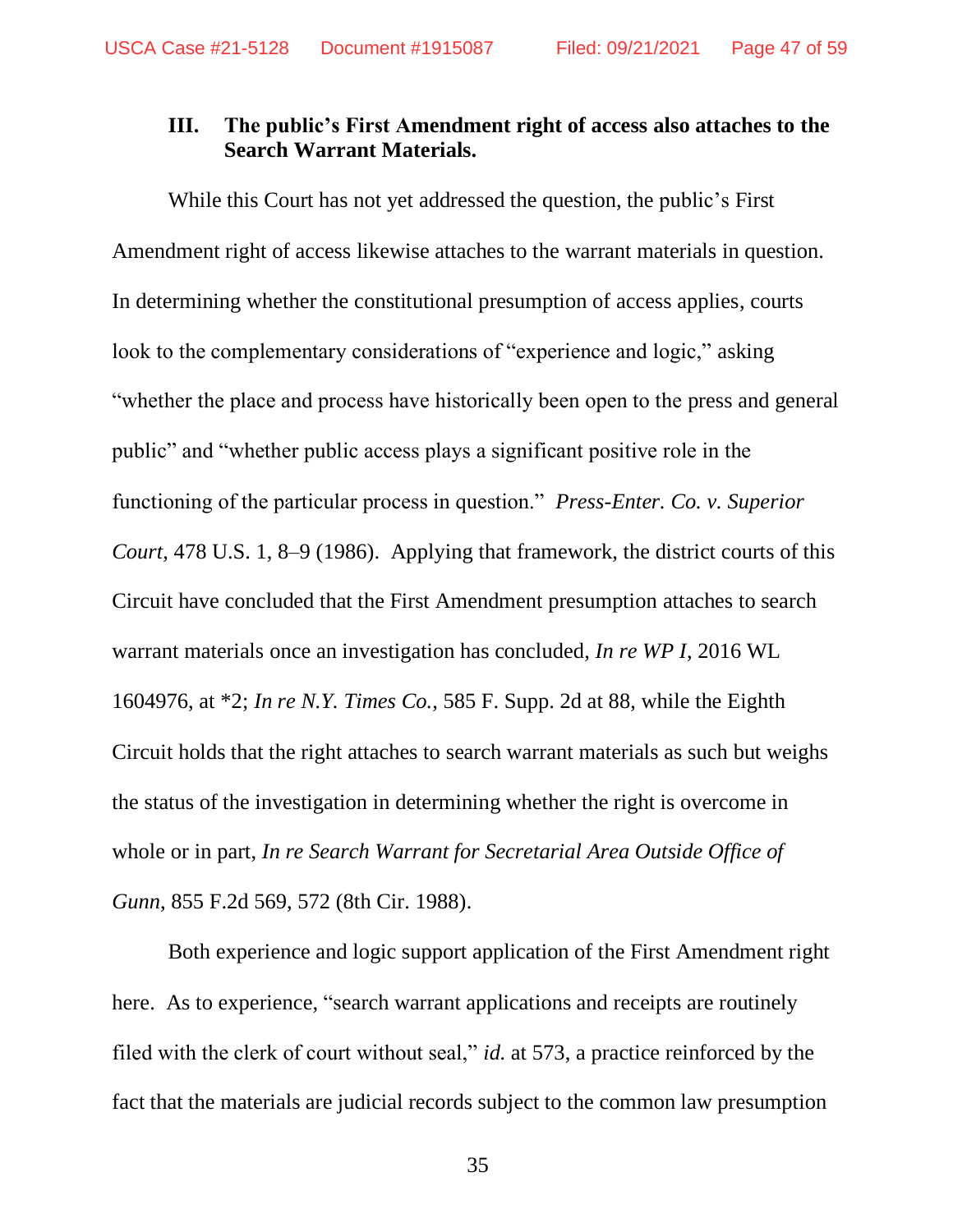of access, *see In re N.Y. Times Co.*, 585 F. Supp. 2d at 89. And, as to logic, "public access to documents filed in support of search warrants is important to the public's understanding of the function and operation of the judicial process and the criminal justice system and may operate as a curb on prosecutorial or judicial misconduct." *In re Gunn*, 855 F.2d at 573. To the extent disclosure at a certain stage of an ongoing criminal investigation would jeopardize legitimate Government interests, that concern can be accommodated by asking whether the right has been overcome as to particular portions of particular records. *Cf. United States v. Sealed Search Warrants*, 868 F.3d 385, 395–96 (5th Cir. 2017) (noting, in the common law context, that investigative interests "are not at all diluted by a case-specific approach" to unsealing warrant materials"). But here, where the relevant investigation is closed, recognizing that the presumption attaches in the first instance is uncontroversial. *See Loughner*, 769 F. Supp. 2d at 1193 (noting the "clear trend" toward disclosure in the post-investigation context).

### **IV. The District Court erred in concluding that the First Amendment right was overcome by considerations not presented in this case.**

Where the First Amendment right attaches, the public can be denied access "only if (1) closure serves a compelling interest; (2) there is a substantial probability that, in the absence of closure, this compelling interest would be harmed; and (3) there are no alternatives to closure that would adequately protect the compelling interest." *United States v. Brice*, 649 F.3d 793, 796 (D.C. Cir.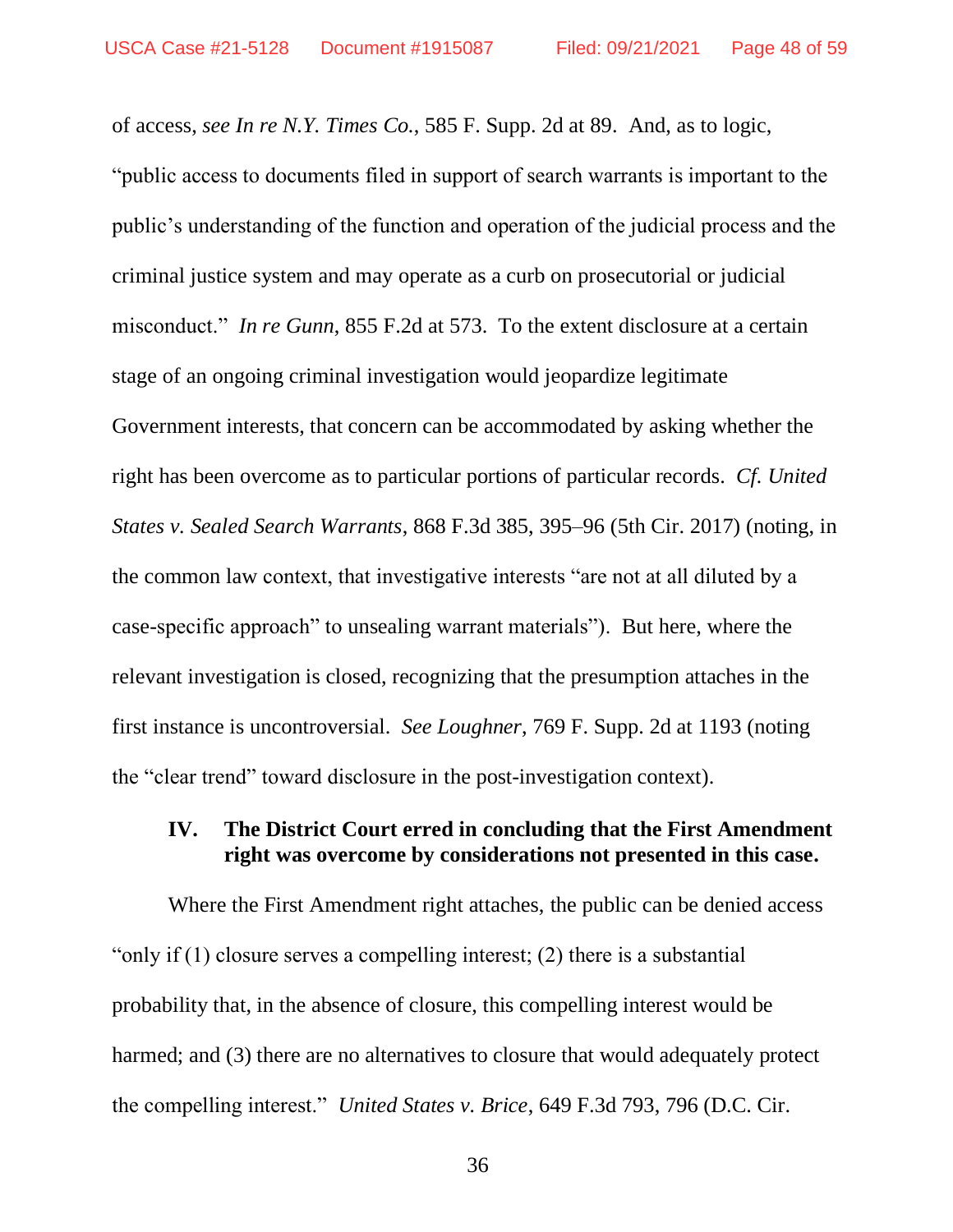2011) (citation omitted).While this Court has not clarified the standard governing review of a district court's application of that test, *see Dhiab v. Trump*, 852 F.3d 1087, 1096 n.18 (D.C. Cir. 2017), the decision below was error under any standard. To the extent the *Hubbard* analysis supports unsealing under the common law, the "heightened protections" of the Constitution prevail *a fortiori*. *Robinson*, 935 F.2d at 288 n.7.

The District Court's erroneous approach to the constitutional presumption of access is especially clear in its failure to address alternatives to wholesale sealing. Courts must, when considering available alternatives, make "an explicit finding" as to whether redaction would be viable. *Brice*, 649 F.3d at 796–97. No such finding appears in the District Court's public opinion, nor would one be plausible. Any interest in witness confidentiality, for instance, if that interest is even implicated in this case, could be adequately addressed "by simply redacting the identity and personal identifiers of [any] informants." *In re N.Y. Times Co.*, 585 F. Supp. 2d at 91; *see also supra* note 8. Given the frequency with which the Government successfully redacts and releases warrant materials in the ordinary course, the lack of any public explanation why redaction could not have been accomplished here fell well short of the District Court's obligations under the First Amendment.

**V. The District Court erred in denying the public and Petitioner-Appellant any access to the Government's** *ex parte* **arguments in opposition to unsealing the Search Warrant Materials.**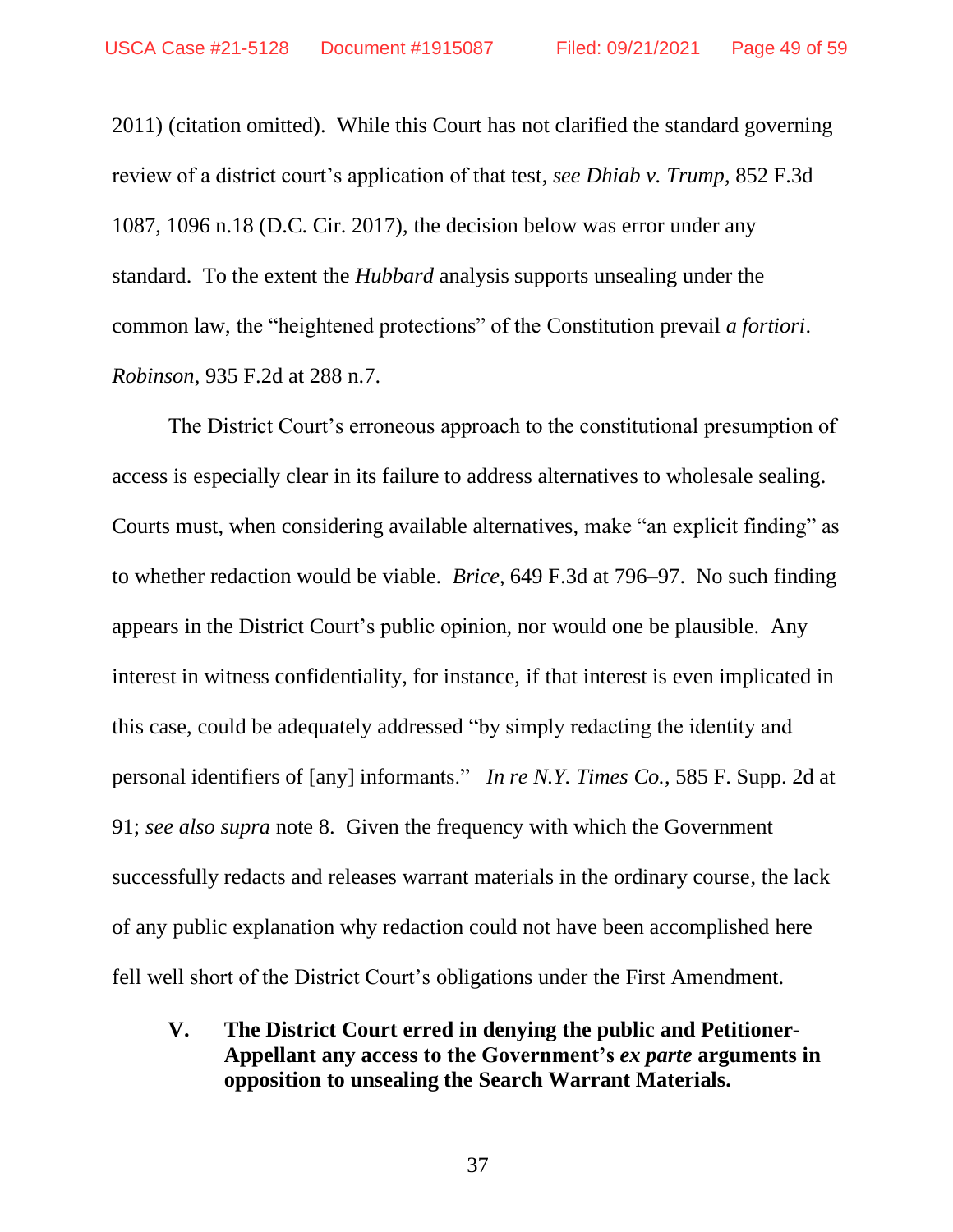Finally, it bears highlighting one of the more remarkable features of this case: Petitioner-Appellant has been required to litigate this matter with only the most skeletal insight into the Government's legal positions. The District Court's decision to seal the Government's opposition in its entirety abrogated the public's common law and First Amendment rights of access to party briefing, and it operated, too, to deprive Petitioner-Appellant of a fair opportunity to respond to the arguments the Government may have advanced in this case.

> A. The common law and constitutional rights of access attach to the Government's opposition to Petitioner-Appellant's motion, as well as the accompanying motion to seal and proposed order.

The common law right of access attaches to the Government's opposition filings because "every part of every brief filed to influence a judicial decision qualifies as a 'judicial record.'" *League of Women Voters v. Newby*, 963 F.3d 130, 136 (D.C. Cir. 2020); *see also In re McCormick & Company, Inc., Pepper Prods. Mktg. & Sales Practices Litig.*, 316 F. Supp. 3d 455, 467 (D.D.C. 2018) (applying the common law right of access to a party's opposition to a motion to unseal in particular). While this Circuit has not addressed whether the First Amendment right of access attaches to records filed in connection with a motion to unseal, it has strongly suggested that it does. *See In re Motions of Dow Jones & Co.*, 142 F.3d at 501 n.8 (ordering unsealed a district court's orders denying motions to unseal). Other circuits have reached the same commonsense result, because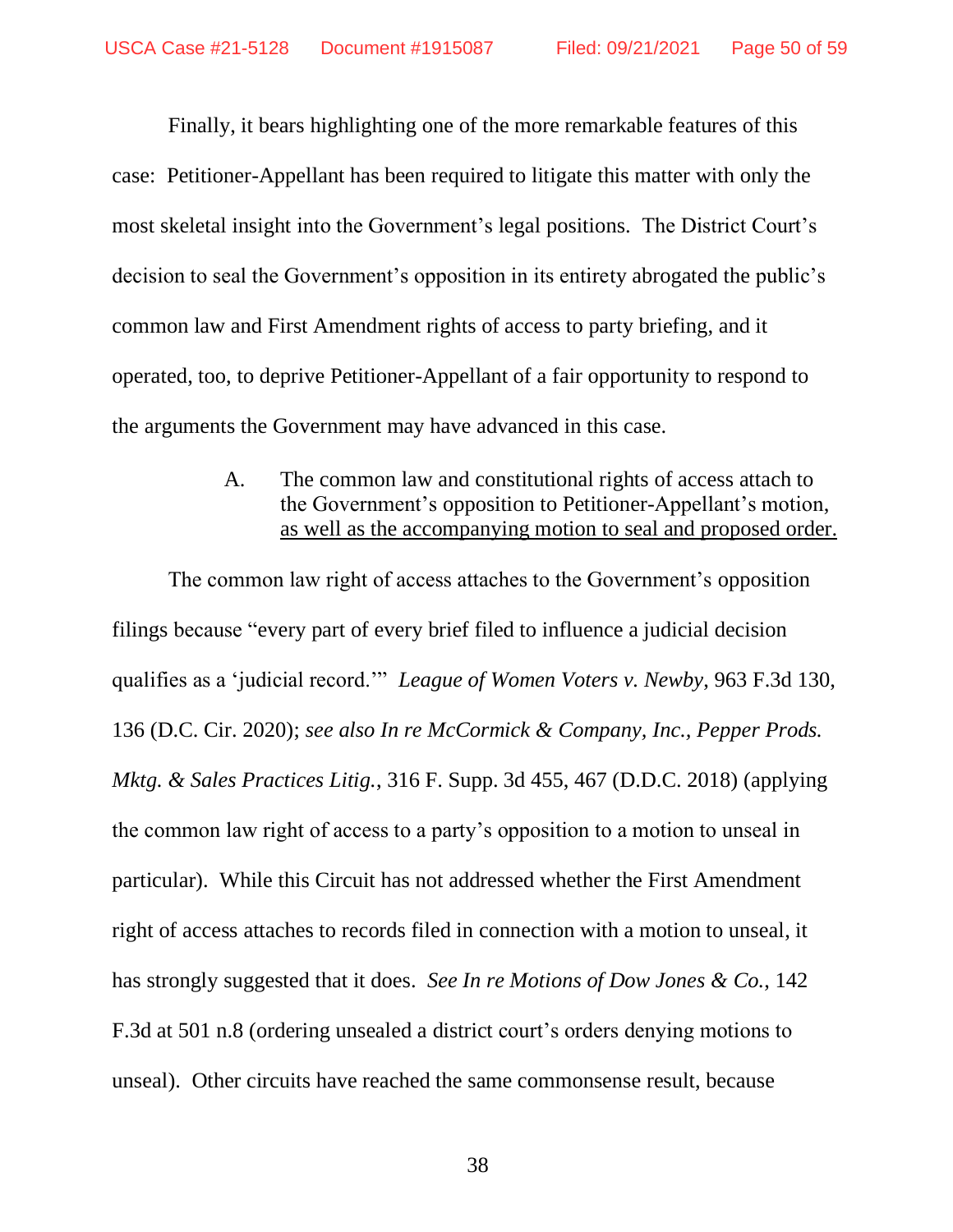unsealing proceedings "have historically been open to the public" and "the very issue at hand is whether the public should be excluded or included in various types of judicial proceedings." *United States v. Index Newspapers LLC*, 766 F.3d 1072, 1096 (9th Cir. 2014). To Petitioner-Appellant's knowledge, neither the District Court nor the Government disputes the proposition that the right attaches here.

### B. To the extent legitimate interests overcome those rights in part, only redaction, not wholesale sealing, would be warranted here**.**

Against those presumptions, the only rationale the District Court offered for denying access to the Government's opposition filings was "the same reason that the petitioner's motion to unseal the search warrant materials is denied." App. 13 n.3. Doubtless the records include factual matter that, in Petitioner-Appellant's view, should be unsealed under the analysis applicable to the underlying warrant materials. But surely the Government's opposition filings also include something those materials do not—legal argument explaining why they should remain sealed.

The District Court's judgment that none of those arguments can be disclosed is not explained in the public portions of its ruling and is not, for that matter, plausible on its face. For one, unless the District Court departed starkly from the party-presentation principle, *see United States v. Sineneng-Smith*, 140 S. Ct. 1575, 1579 (2020), the contentions in the Government's opposition should overlap in substantial part with the conclusions that appear in the ruling under review. And this Court's usual practice, intuitively, is that if material can appear in a public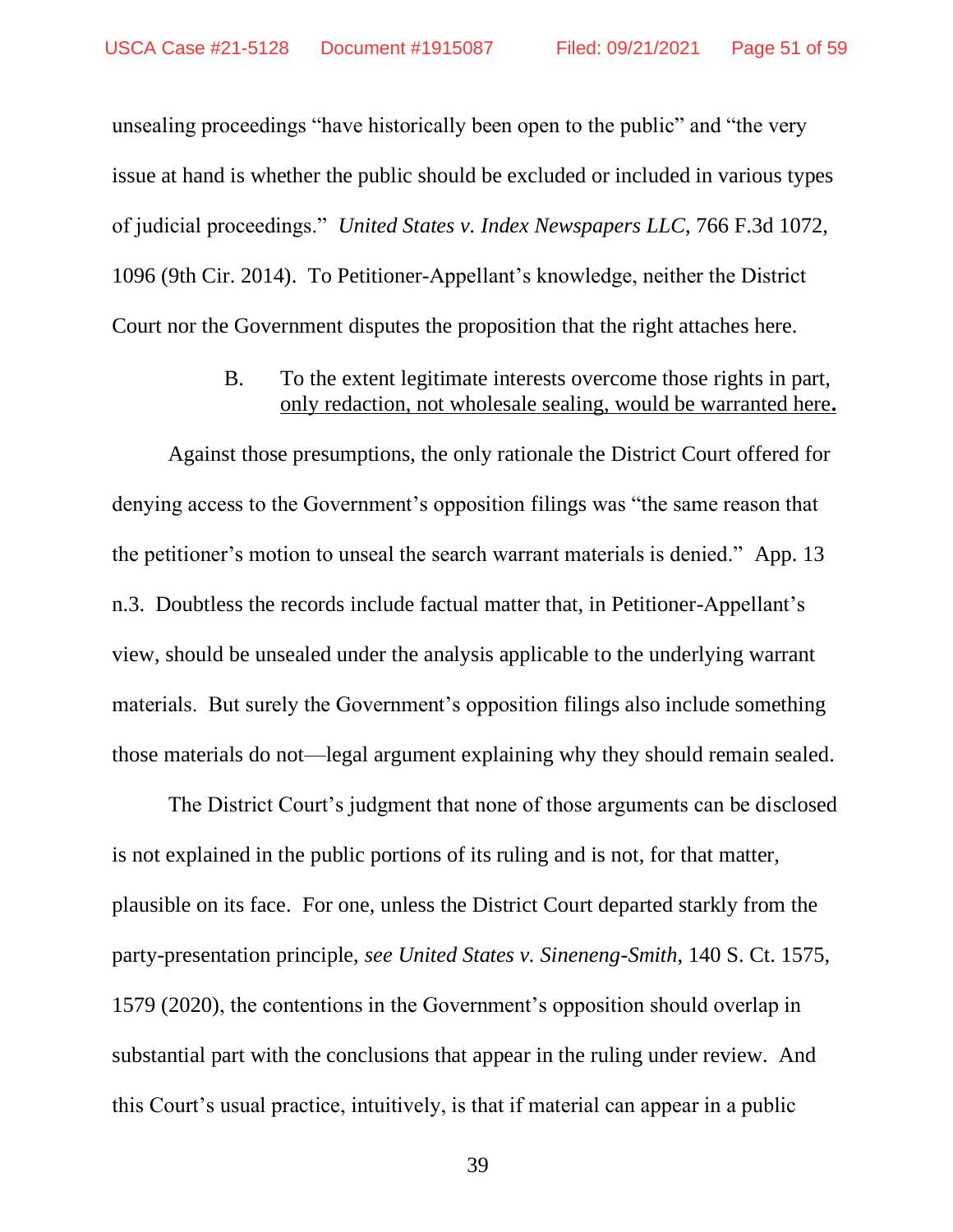judicial opinion, that material can also be unrestricted in an otherwise-sealed document. *See United States v. Reeves*, 586 F.3d 20, 22 n.1 (D.C. Cir. 2009).

Even if the Government's theory of the case is entirely unlike the District Court's, though, it cannot be the case that the Government could not argue a single proposition of law without revealing sealable factual matter. It is a routine expectation of transparency litigation that the Government be prepared "to justify its actions without compromising its original withholdings by disclosing too much information." *Judicial Watch*, 449 F.3d at 146. The same is true where the Government claims that it cannot confirm or deny the existence of records—it must still articulate in reviewable detail *why* confirmation would cause harm (and why the law entitles the Government to avoid it). *See, e.g.*, *Wolf v. CIA*, 473 F.3d 370, 374–77 (D.C. Cir. 2007). The result is that the Government routinely files public briefs, subject to redactions if necessary, in cases that touch on the nation's most sensitive secrets, an approach that pays due respect to the public's "strong interest in monitoring . . . the positions that its elected officials and government agencies take in litigation," *Public Citizen*, 749 F.3d at 271. Against that backdrop, the suggestion that there was no alternative to sealing the Government's filings in their entirety—including the Government's position on pure questions of law, such as whether warrant materials are judicial records—cannot be sustained.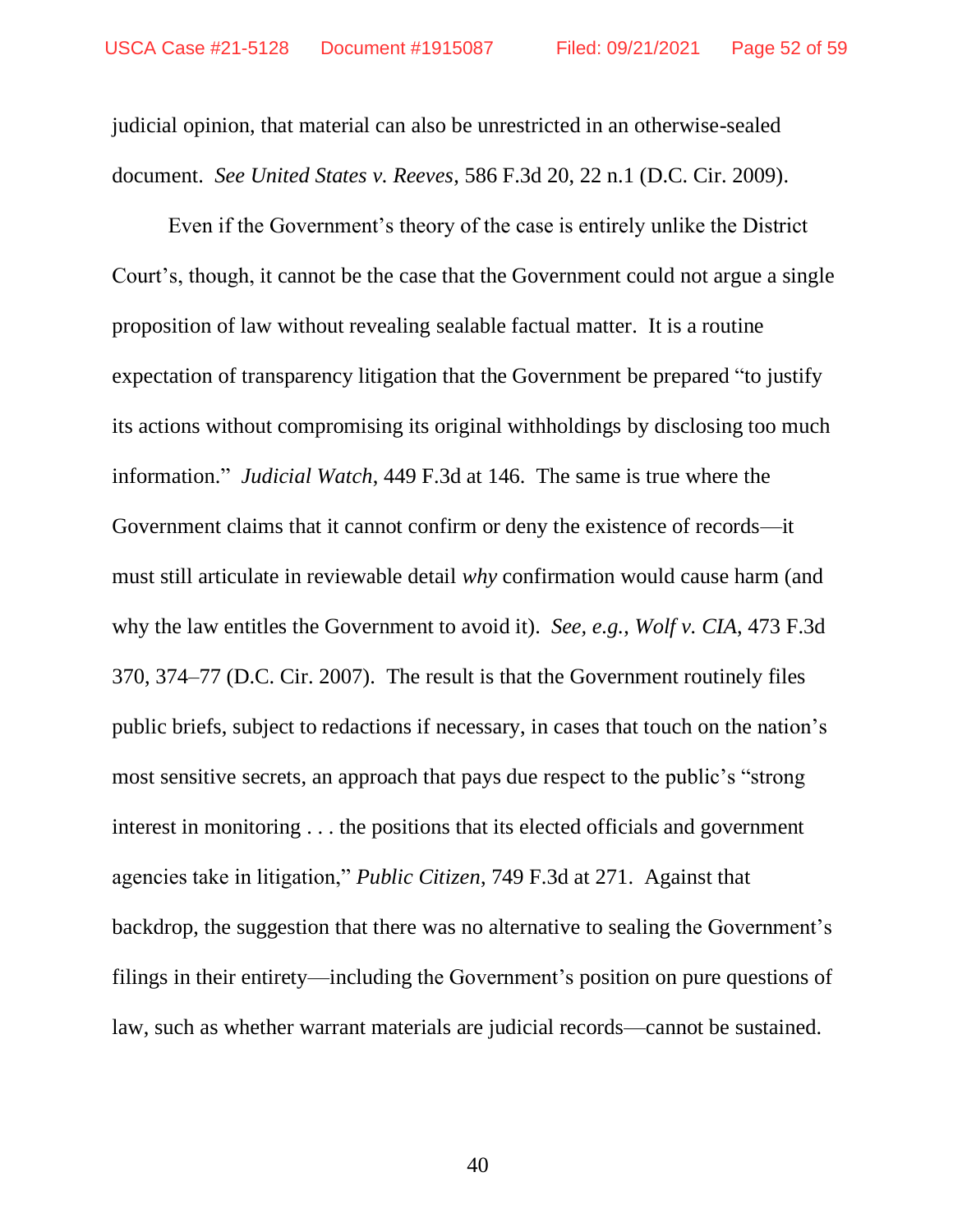## C. The District Court's reliance on sealed arguments was inconsistent with fundamental considerations of due process.

The public's right to access the Government's opposition filings is reinforced by the due process concerns raised by the District Court's order. "[F]airness can rarely be obtained by secret, one-sided determination of facts decisive of rights." *Joint Anti-Fascist Refugee Comm. v. McGrath*, 341 U.S. 123, 170 (1951) (Frankfurter, J., concurring). As a result, this Court closely guards any exceptions to "the firmly held main rule that a court may not dispose of the merits of a case on the basis of *ex parte*, *in camera* submissions." *Abourezk*, 785 F.2d at 1061. That rule is rooted in recognition that "due process demands that the individual and the government each be afforded the opportunity not only to advance their respective positions but to correct or contradict arguments or evidence offered by the other." *United States v. Abuhamra*, 389 F.3d 309, 322 (2d Cir. 2004). Petitioner-Appellant was never afforded that opportunity here.

As an initial matter, the District Court's suggestion that Petitioner-Appellant was not entitled to a chance to object to the Government's submission of wholly sealed arguments should be startling. "A blind acceptance by the courts of the government's insistence on the need for secrecy, without notice to others, without argument, and without a statement of reasons, would impermissibly compromise the independence of the judiciary and open the door to possible abuse." *In re Wash. Post Co.*, 807 F.2d 383, 392 (4th Cir. 1986). The District Court reasoned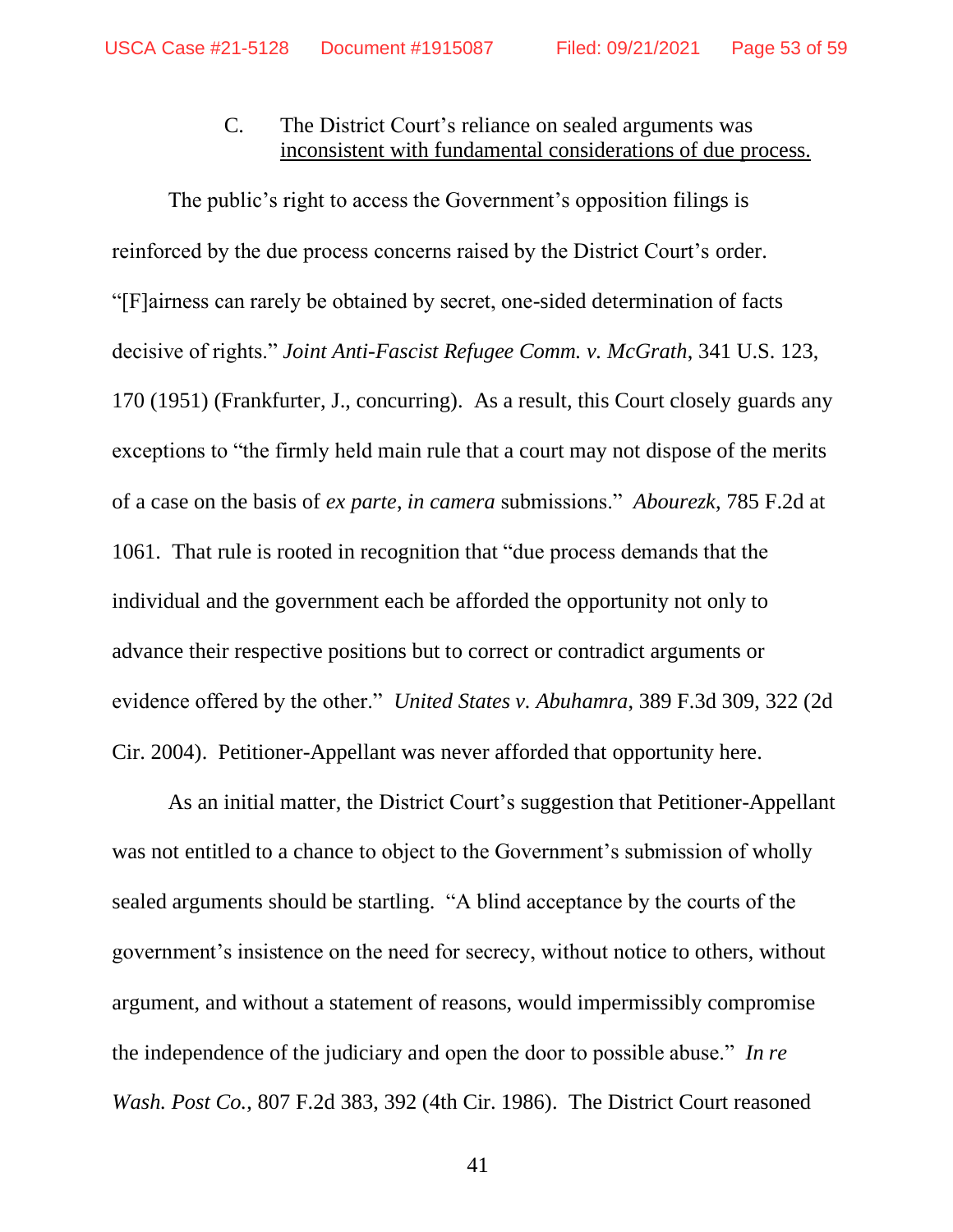that this Court's decision in *Robinson*—which requires that a court "allow interested persons an opportunity to be heard" prior to entry of a sealing order precisely to avoid those risks, 935 F.2d at 289—might be limited to plea agreements, *see* App. 13 n.3. But that suggestion is specious. The Supreme Court has made clear that if the right of access is "to be meaningful, representatives of the press and general public must be given an opportunity to be heard on the question of their exclusion." *Globe Newspaper Co. v. Superior Court*, 457 U.S. 596, 609 n.25 (1982) (citation and internal quotation marks omitted). As a result, "[t]he courts of appeals that have addressed the question of whether notice and an opportunity to be heard must be given before closure of a proceeding or sealing of documents to which there is a First Amendment right of access, have uniformly required adherence to such procedural safeguards." *In re Hearst Newspapers, LLC*, 641 F.3d 168, 182 (5th Cir. 2011).

In the alternative, the District Court concluded that *Robinson*  "acknowledged . . . that in some cases it would be necessary for motions to seal and the district court findings reached in granting those motions to be sealed themselves." App. 13 n.3 (citing *Robinson*, 935 F.2d at 289 n.10). But the cited portion of *Robinson* discusses procedures for "extraordinary situations" where harm would be caused by the *docketing* of a sealing motion, *Robinson*, 935 F.2d at 289 n.10 (citation omitted) —where, for instance, the timing of the closure motion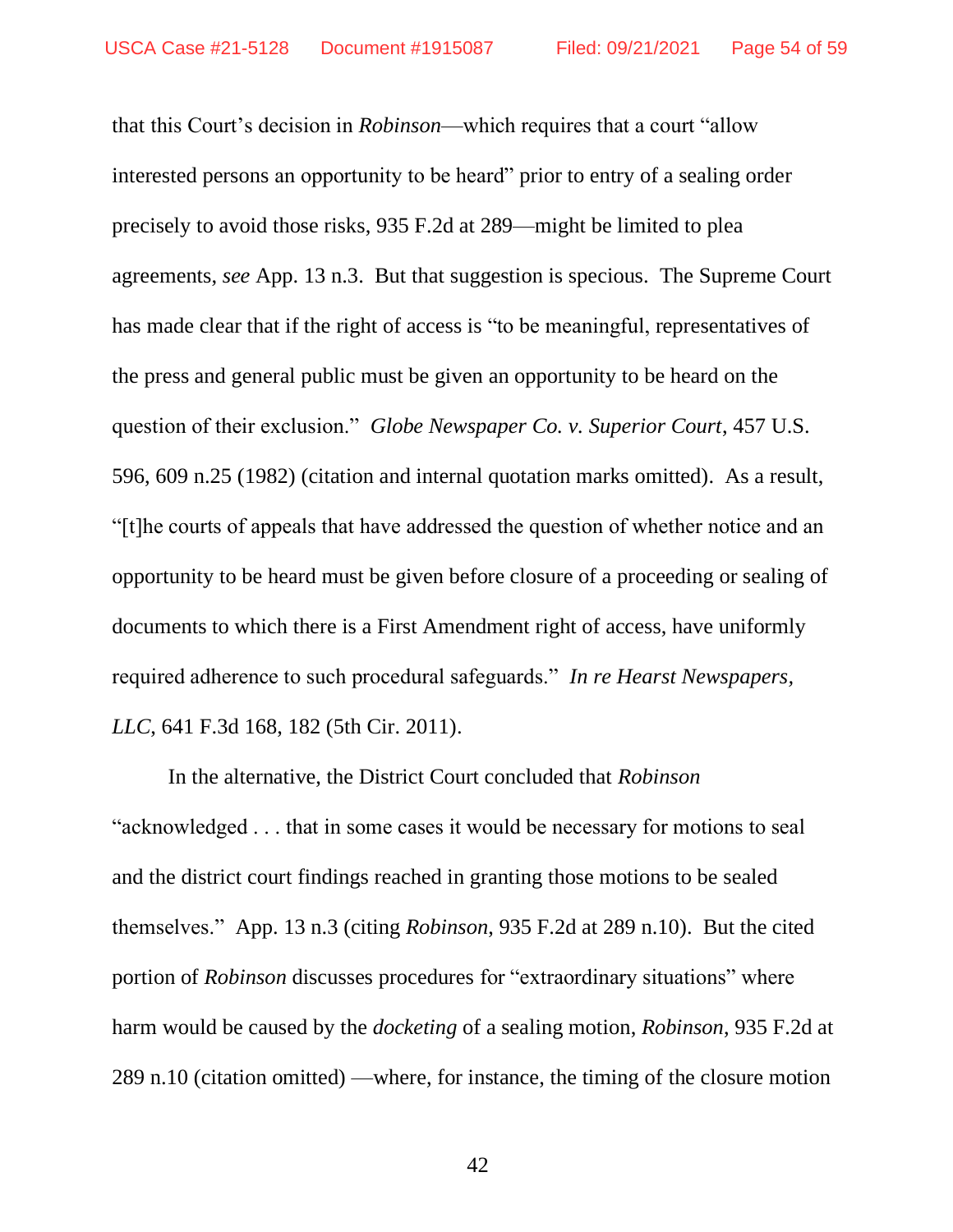might suggest that one of several defendants has decided to testify against his coconspirators, *see In re Application of The Herald Co.*, 734 F.2d 93, 102 n.7 (2d Cir. 1984). That concern is inapposite here (the Government's motion was, in fact, docketed), and therefore non-responsive to the objection that the District Court should have waited to receive Petitioner-Appellant's opposition to the Government's motion before ruling on it. No harm could conceivably have resulted, and while Petitioner-Appellant's response would necessarily have been "abstract" for lack of access to the underlying filings, "[e]ven abstract arguments will serve to remind the court of the importance of the interests that must be weighed against the government's interest in secrecy." *In re Wash. Post*, 807 F.2d at 391 n.7. The District Court's decision to deny Petitioner-Appellant that chance was, itself, a due process violation. *In re Hearst Newspapers*, 641 F.3d at 186. 9

More troubling still, though, is the District Court's resolution of the merits of this dispute on the basis of secret arguments to which Petitioner-Appellant and the public had no access. Even in the rarified context of the state secrets privilege, this Court has consistently required "public disclosure by the government . . . of as

<sup>&</sup>lt;sup>9</sup> The point is not moot because the problem is "capable of repetition, yet evading review." *Robinson*, 935 F.2d at 286 (quoting *Neb. Press Ass'n v. Stuart*, 427 U.S. 539, 546 (1976)). As a news organization that routinely asserts the common law and First Amendment rights of access, Petitioner-Appellant can "reasonably be expected" to again be denied access to records without a chance to object. *Id.* And it is, by definition, impossible to fully litigate an objection to the denial of such an opportunity before the district court issues the relevant ruling.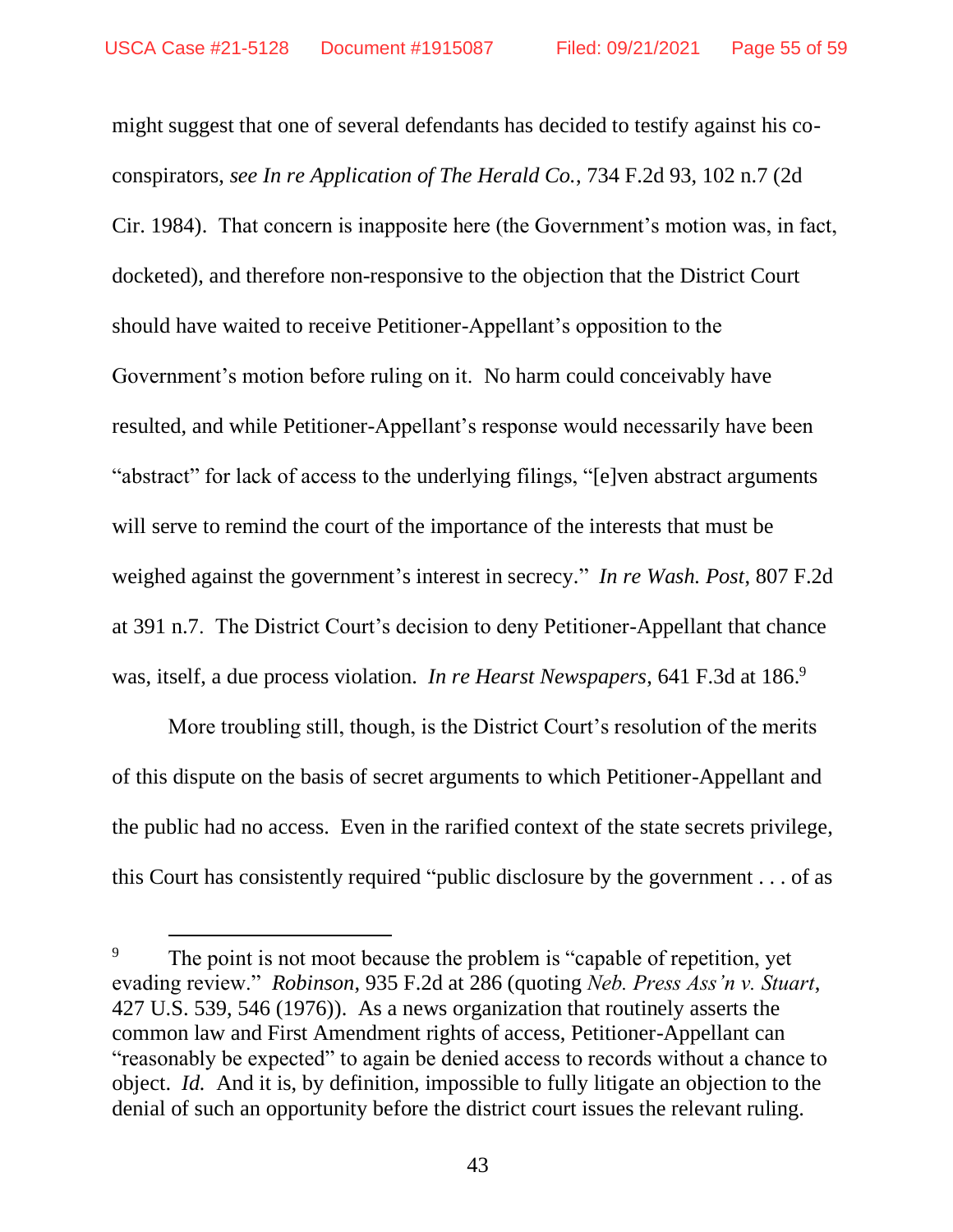much of the material as it could divulge without compromising the privilege" before resorting to consideration of submissions that an opposing party will not be entitled to see. *Abourezk*, 785 F.2d at 1061. And rightly so: Any other approach risks fundamentally distorting the litigation by placing before the court arguments that have not confronted "the crucible of meaningful adversarial testing." *United States v. Cronic*, 466 U.S. 648, 656 (1984). The District Court's decision here may have been influenced by any number of contentions that Petitioner-Appellant could have answered in the reply brief Petitioner-Appellant never had occasion to file.

Perhaps the Government relied, for instance, on *In re WP II*'s suggestion that warrant materials in unacknowledged investigations are analogous to grand jury materials, 201 F. Supp. 3d at 122, to which Petitioner-Appellant could have responded that the grand jury context is "unique" because Rule 6(e) displaces the common law presumption, *In re Leopold*, 964 F.3d at 1133 (citation omitted); *see also Baltimore Sun*, 886 F.2d at 64. Or perhaps the Government offered characterizations of the degree of secrecy necessary to its investigation that Petitioner-Appellant could have rebutted with reference to public reporting. *Cf.*  Charlie Savage, *Times Requests Disclosure of Court Filings Seeking Reporters' Email Data and Gag Order*, N.Y. Times (June 8, 2021), https://perma.cc/RV5N-64RM (noting in another case that the Government obtained a gag order to protect the 'secrecy' of an investigation whose existence was already public knowledge).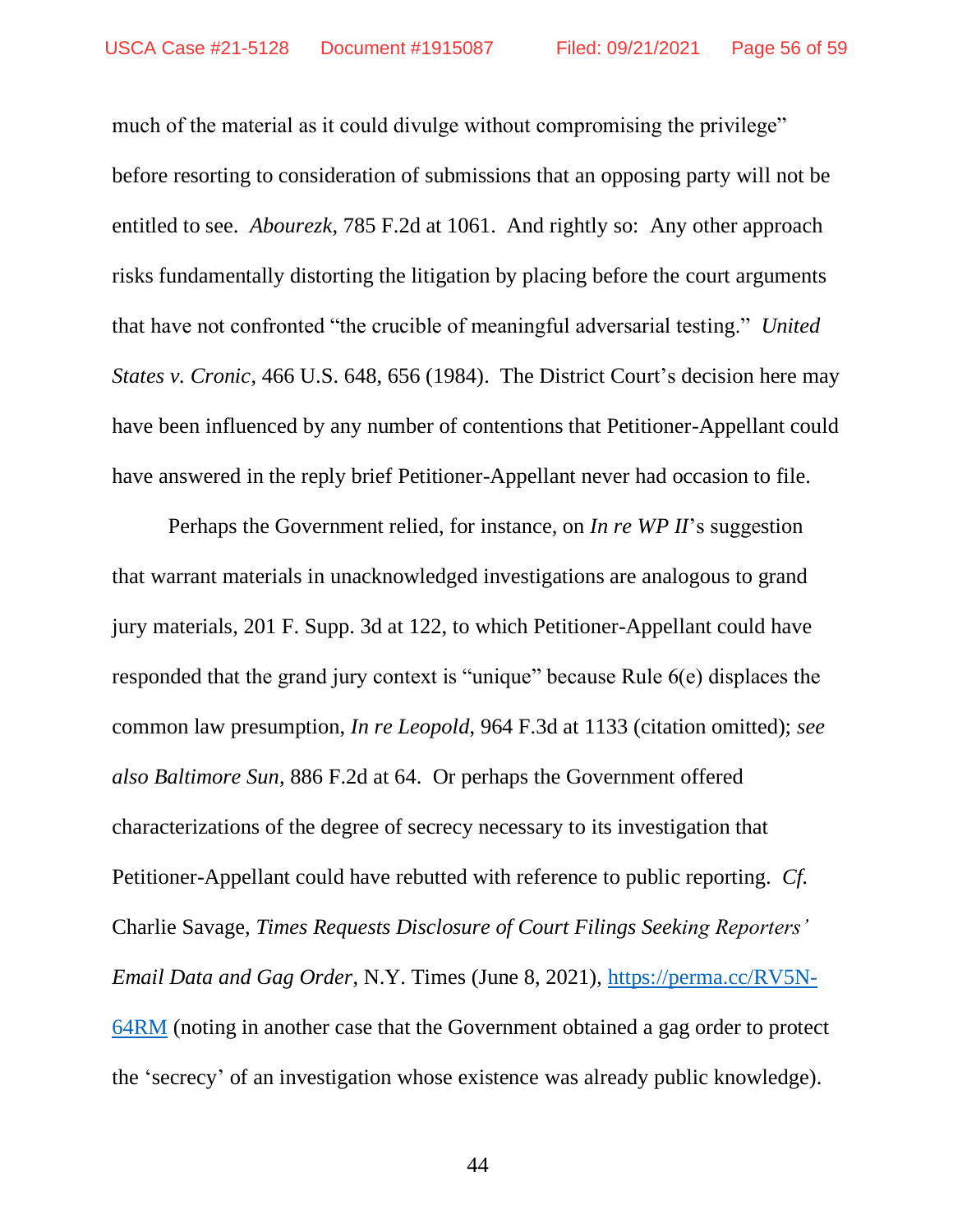Instead, Petitioner-Appellant has been left to shadow-box with arguments that may never have been raised, defending propositions that may not be disputed. That dynamic has undermined the fundamental fairness of this litigation. Independent of the common law and First Amendment rights of access, Petitioner-Appellant's due process right to have its claims resolved on the basis of public arguments was violated by blanket sealing of the Government's filings.

#### **CONCLUSION**

For the foregoing reasons, Petitioner-Appellant respectfully requests that this Court reverse the judgment below and remand this matter to the District Court, with instructions to consider whether any redactions the Government may propose, *see In re Leopold*, 964 F.3d at 1134 n.14, can satisfy the common law and constitutional standards under the specific facts presented by this case.

> /s/ Katie Townsend Katie Townsend *Counsel of Record* Grayson Clary\*  *Application for admission pending* REPORTERS COMMITTEE FOR FREEDOM OF THE PRESS 1156 15th St. NW, Suite 1020 Washington, D.C. 20005 Telephone: (202) 795-9300 Facsimile: (202) 795-9310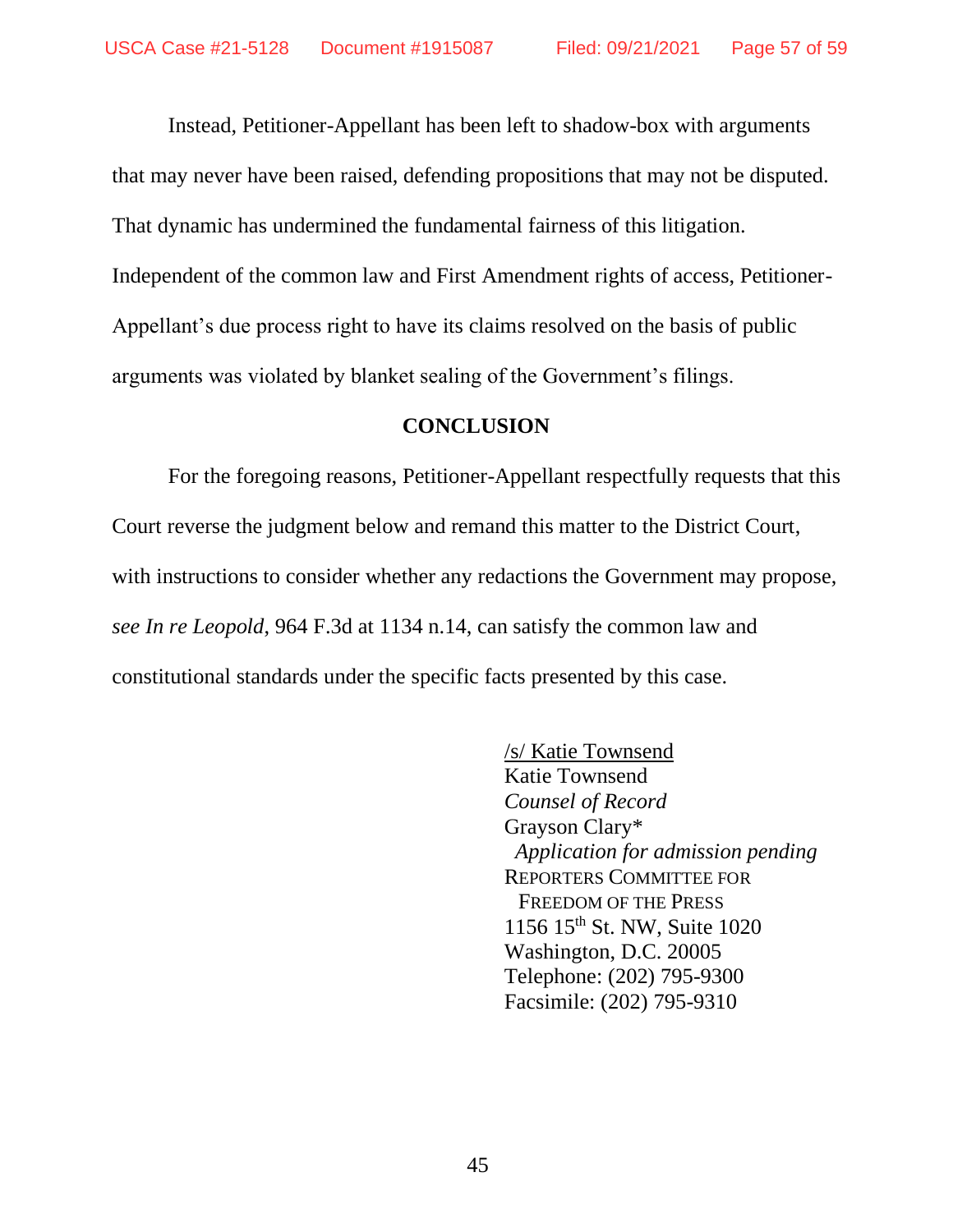## **CERTIFICATE OF COMPLIANCE**

- 1. This brief complies with the type volume requirements of Fed. R. App. P. 32(a)(7)(B) and Circuit Rule 32(e)(1) because it contains 11,060 words, excluding the parts of the brief exempted by Fed. R. App. P. 32(f) and Circuit Rule 32(e)(1).
- 3. This brief complies with the typeface requirements of Fed. R. App. P.  $32(a)(5)$  and the type style requirements of Fed. R. App. P.  $32(a)(6)$ because it has been prepared in a proportionally spaced typeface using Microsoft Word in 14-point Times New Roman.

Date: September 21, 2021 /s/ Katie Townsend

Katie Townsend *Counsel of Record for Petitioner-Appellant*